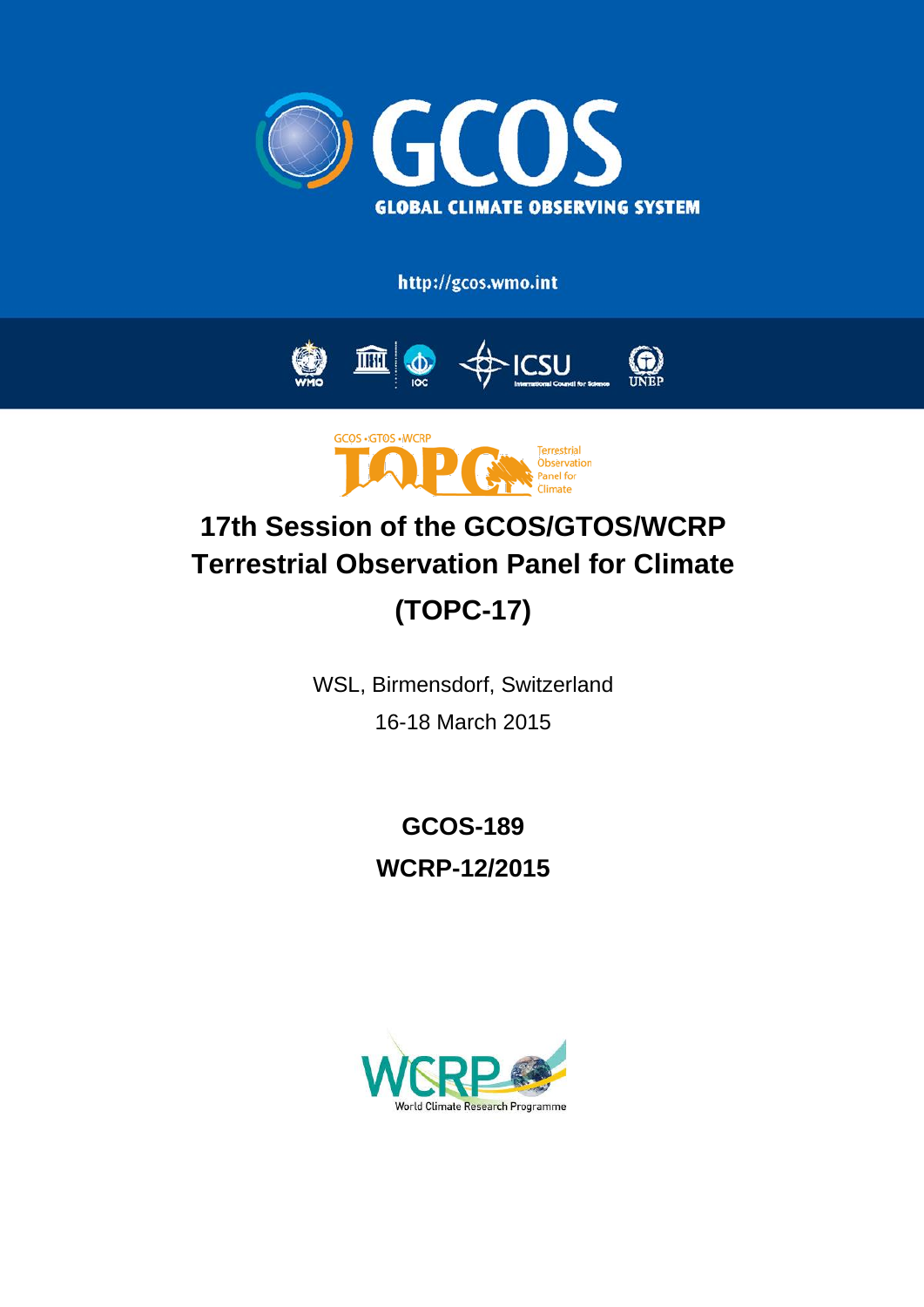### **© World Meteorological Organization, 2015**

The right of publication in print, electronic and any other form and in any language is reserved by WMO. Short extracts from WMO publications may be reproduced without authorization, provided that the complete source is clearly indicated. Editorial correspondence and requests to publish, reproduce or translate this publication in part or in whole should be addressed to:

Chair, Publications Board

World Meteorological Organization (WMO)

| 7 bis, avenue de la Paix      | Tel.: +41 (0) 22 730 84 03   |
|-------------------------------|------------------------------|
| P.O. Box 2300                 | Fax: +41 (0) 22 730 80 40    |
| CH-1211 Geneva 2, Switzerland | E-mail: Publications@wmo.int |

**NOTE** 

The designations employed in WMO publications and the presentation of material in this publication do not imply the expression of any opinion whatsoever on the part of WMO concerning the legal status of any country, territory, city or area, or of its authorities, or concerning the delimitation of its frontiers or boundaries.

The mention of specific companies or products does not imply that they are endorsed or recommended by WMO in preference to others of a similar nature which are not mentioned or advertised.

The findings, interpretations and conclusions expressed in WMO publications with named authors are those of the authors alone and do not necessarily reflect those of WMO or its Members.

This publication has been issued without formal editing.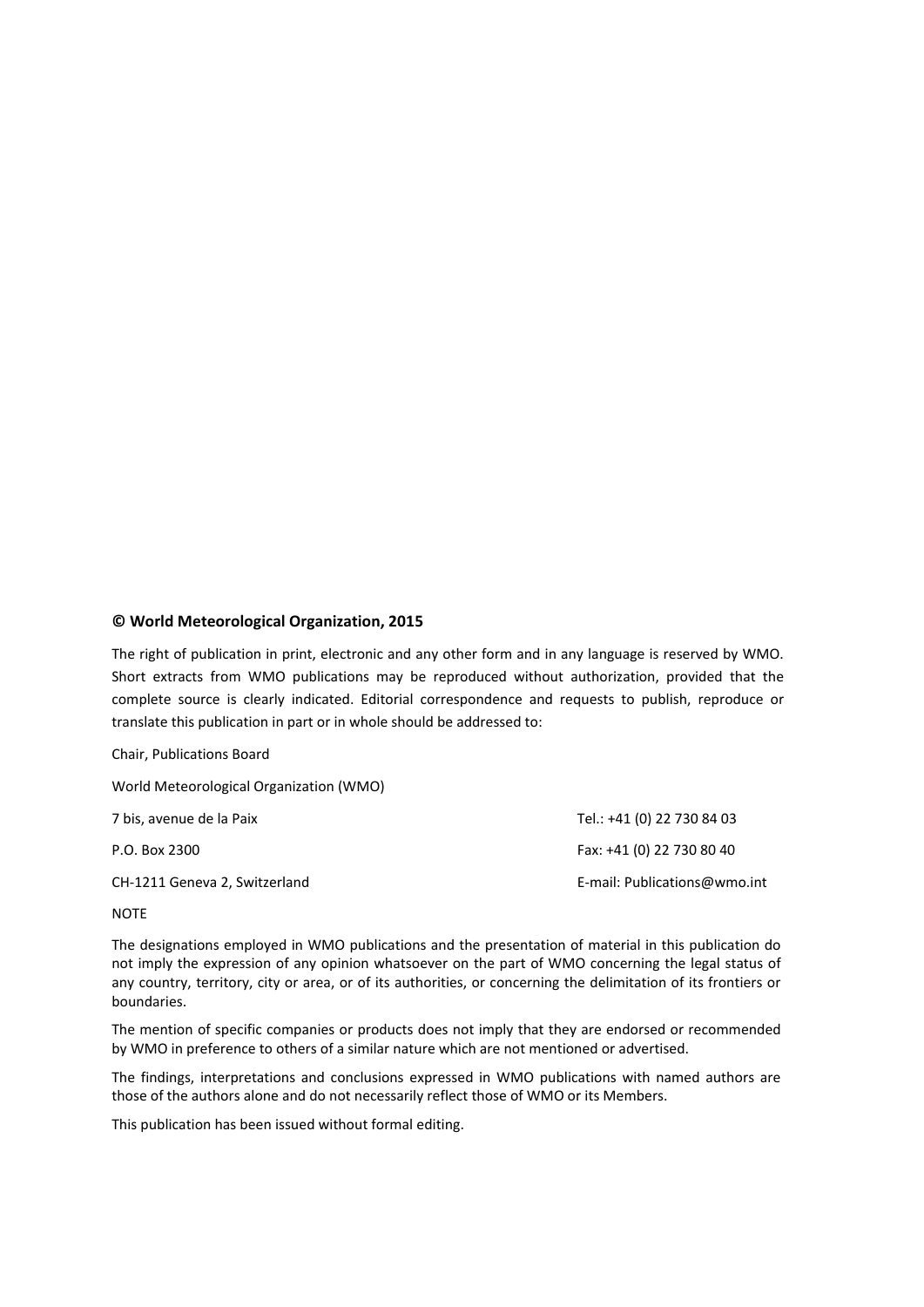

*Note this report does not describe all the presentations but summarises the discussions and actions agreed. Presentations are made available at:*

*<http://www.wmo.int/pages/prog/gcos/index.php?name=TOPC-XVII>*

*Following this meeting a joint session of TOPC and AOPC was held on the 18th March 2015. A note of this session included in appendix 3, and the presentations are available at:*

*<http://www.wmo.int/pages/prog/gcos/index.php?name=TOPC-AOPC>*

*A summary of all the actions from the TOPC meeting and the joint session are included in Appendix 5*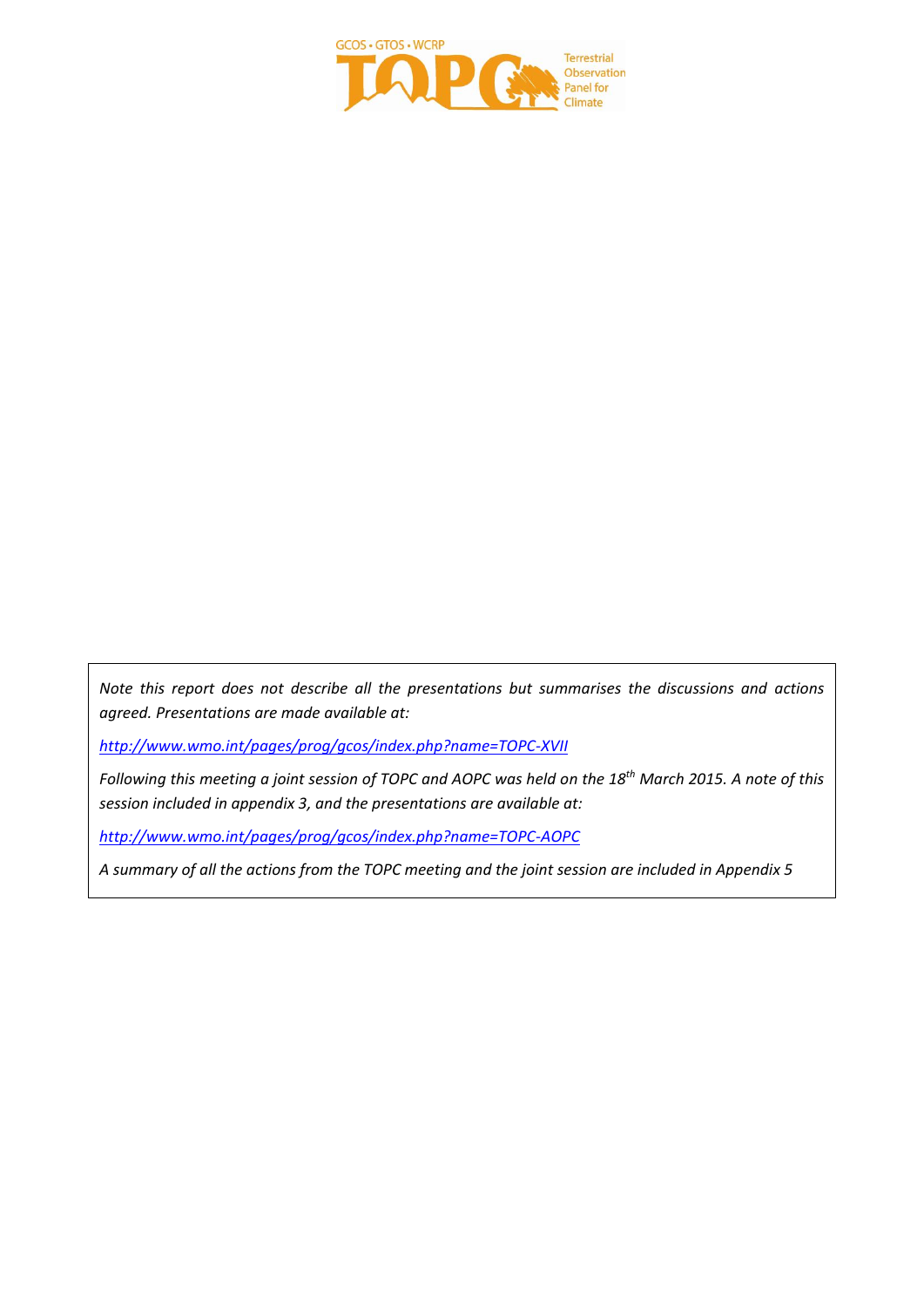

## **Table of Contents**

| 1                       |                   |                                                                                               |  |
|-------------------------|-------------------|-----------------------------------------------------------------------------------------------|--|
| 2 <sup>1</sup>          |                   |                                                                                               |  |
|                         | 2.1               |                                                                                               |  |
|                         | 2.2               |                                                                                               |  |
|                         | 2.3               |                                                                                               |  |
| $\overline{\mathbf{3}}$ |                   | Update on observational needs for climate change mitigation and adaptation                    |  |
|                         | 3.1               | GCOS/UNFCCC/IPCC Workshop 'Enhancing observations to support preparedness and adaptation in a |  |
|                         |                   |                                                                                               |  |
|                         | 3.2               | Joint GCOS/GOFC-GOLD Workshop on 'Observations for Climate Change Mitigation'10               |  |
|                         | 4                 |                                                                                               |  |
|                         | 4.1               |                                                                                               |  |
|                         | 4.2               |                                                                                               |  |
| 5                       |                   |                                                                                               |  |
|                         | 5.1               |                                                                                               |  |
|                         | 5.2               |                                                                                               |  |
|                         | 5.3               |                                                                                               |  |
|                         | 5.4               |                                                                                               |  |
| 6                       |                   | ECV-Based Evaluation of the Overall Terrestrial Monitoring System  17                         |  |
|                         | 6.1               |                                                                                               |  |
|                         |                   |                                                                                               |  |
|                         | 6.3               |                                                                                               |  |
|                         | 6.4               |                                                                                               |  |
|                         | 6.5               |                                                                                               |  |
|                         | 6.6               |                                                                                               |  |
| $\overline{\mathbf{z}}$ |                   |                                                                                               |  |
|                         | 7.1               |                                                                                               |  |
| 8                       |                   |                                                                                               |  |
| 9                       |                   |                                                                                               |  |
|                         |                   |                                                                                               |  |
|                         |                   |                                                                                               |  |
|                         |                   |                                                                                               |  |
|                         | <b>Appendix 1</b> |                                                                                               |  |
|                         | <b>Appendix 2</b> |                                                                                               |  |
|                         | <b>Appendix 3</b> |                                                                                               |  |
|                         | <b>Appendix 4</b> |                                                                                               |  |
|                         | <b>Appendix 5</b> |                                                                                               |  |
|                         | <b>Appendix 6</b> |                                                                                               |  |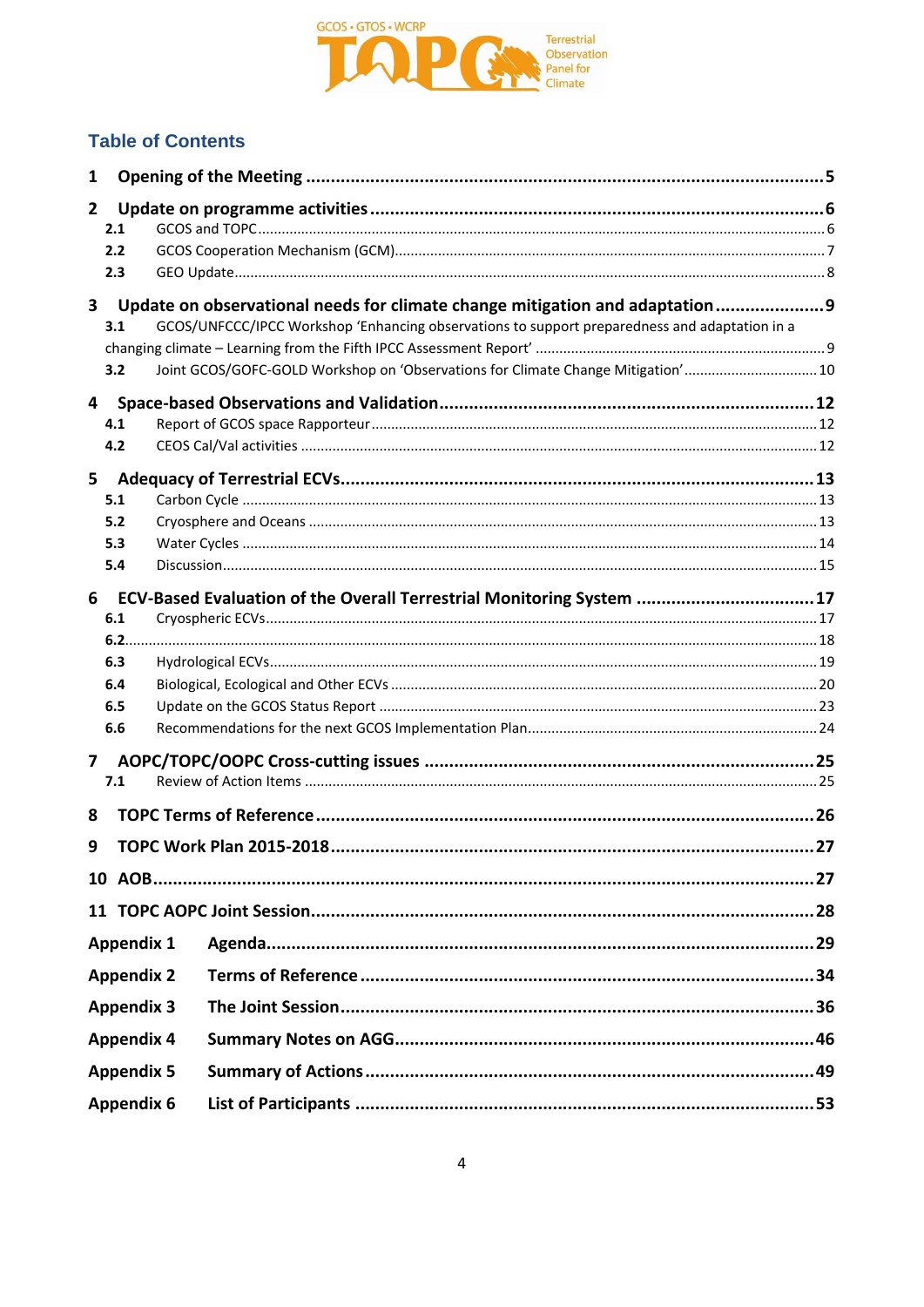

### **1 Opening of the Meeting**

| Presentation                                                      |                |
|-------------------------------------------------------------------|----------------|
| Swiss Federal Research Institute WSL, Forest, Snow and Landscapes | Konrad Steffen |
| The Terrestrial Observation Panel for Climate                     | Konrad Steffen |

The meeting opened with a welcome to WSL by Konrad Steffen to all participants (Appendix 6). The agenda (Appendix 1) was adopted with the following considerations:

- The overall aim of this meeting was to review the status of the terrestrial Essential Climate Variables (ECVs) in preparation for the status report. TOPC members need to confirm that all current ECVs to describe terrestrial systems are required and to identify missing variables that should be considered for inclusion.
- As there are term limits to panel membership, to plan for the future, potential new members need to be identified. It is important to increase the geographical, thematic and gender diversity of TOPC members and expand membership to the permitted maximum of 12. It will be important to ensure that TOPC has the range of expertise to cover all the ECVs and to invite members from Asia, South America, and developing countries.
- TOPC is facing future challenges on how to connect the different ECVs, on their accuracy requirements, finding "homes" for ECVs and financing workshops. The scope of climate change monitoring is increasing, as GCOS now has to consider a requirement to address adaption and mitigation more explicitly with a shifting emphasis towards climate services. This is particularly an issue for terrestrial panel. Adaption has links to food and water security. However how much can TOPC do in addition to what it is doing already? There will be a need for new partners to make new products.
- In the past, GCOS was not well connected with the modelling community; it was rather an opportunistic then systematic approach. This seems to be a major shortcoming and needs to be addressed in the future. The TOPC chair represents the GCOS terrestrial panel at the WCRP data panel and he will attend the next WCRP Data Advisory Council meeting in Reading, UK in July 2-3, 2015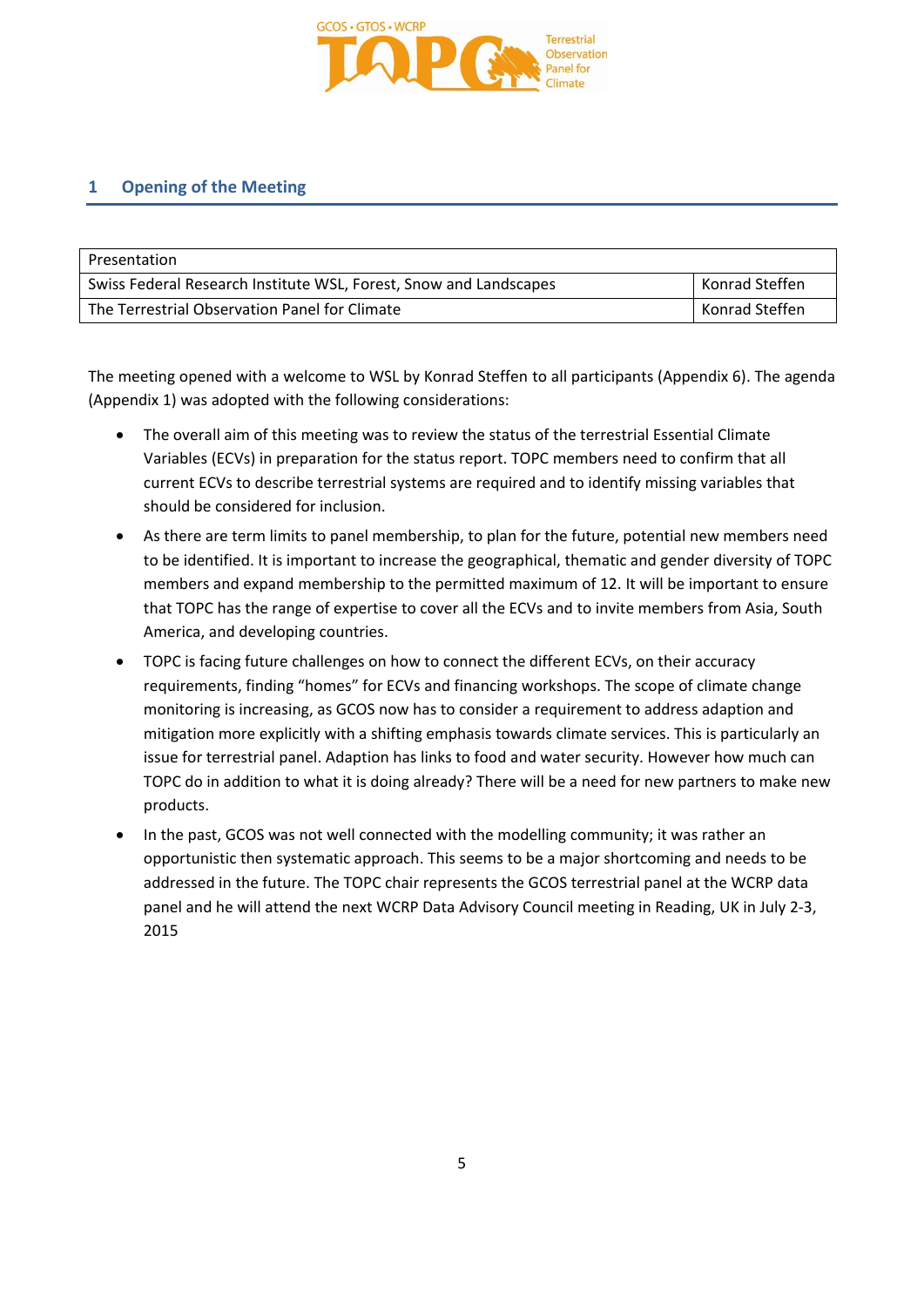

### **2 Update on programme activities**

### **2.1** GCOS and TOPC

| Presentation                                  |                 |
|-----------------------------------------------|-----------------|
| TOPC-17 and AOPC-20, Report from the Director | Carolin Richter |

TOPC is part of broader network of climate monitoring systems and there is a need to maintain the panels activity and to explain its role to others working related fields. There is now a TOPC brochure<sup>1</sup> and comments on this would be very useful, as we want to update it annually.

The main topics for this year are the Status Report followed by the Implementation Plan. Their schedules are:

Status Report

- June/July 2015: Public Review
- September 28, 2015: consideration by GCOS Steering Committee
- October 2015: Submission to UNFCCC for consideration at COP21/MOP11 in Paris

Implementation Plan:

- October 2015: Start Drafting
- March 2-4, 2016:GCOC Science Conference
- June/July 2016, Public Review
- October 2016: Submission to UNFCCC for consideration at COP22/MOP12

Other issues include:

 $\overline{a}$ 

- There have been contacts with the Food and Agriculture Organization (FAO) about the Global Terrestrial Observing System (GTOS) and some FAO internal discussions on the continuation of the GTOS programme, though these may not lead to concrete activities this year. TOPC needs to wait for the results of the latest contacts with FAO, and revisit that issue next year (2016) before deciding what to do about a coordination mechanism for global terrestrial observations. If there will be no progress by then, TOPC recommends cutting formal ties with GTOS as that organization has been inactive since late 2011.
- WDAC (WCRP Data Advisory Council) is the body that fosters GTOS and the World Climate Research programme (WCRP) expert discussions on data and observations, but there have been no joint activities recently. However, the chair of TOPC (Konrad Steffen) will attend the 4<sup>th</sup> session of the WDAC, which will be held from 2-3 July 2015, at ECMWF, Reading, UK.

<sup>1</sup> http://www.wmo.int/pages/prog/gcos/documents/GCOS\_TOPC\_web.pdf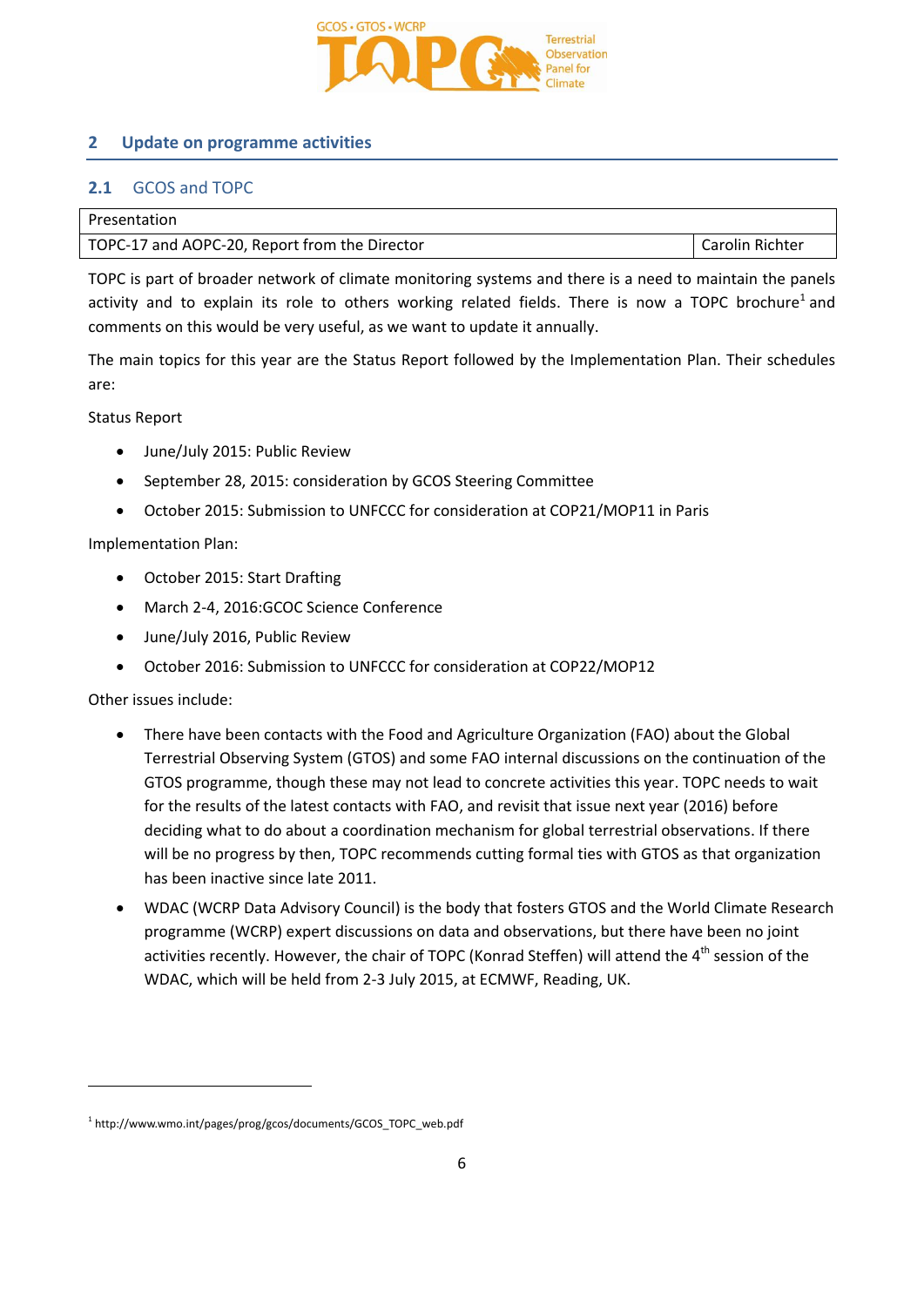

• The  $17<sup>th</sup>$  Session of the WMO Congress this year will update the GCOS resolution. There should also be an update of the Memorandum of Understanding with WMO addressing the GCOS programme review.

| <b>ACTION</b>   | Task                                                   | <b>Deadline</b> | <b>Responsibility</b> |
|-----------------|--------------------------------------------------------|-----------------|-----------------------|
| 1 (A2.1)        | GCOS to discuss with FAO about the potential future of | On-going.       | GCOS Secretariat,     |
| from            | GTOS.                                                  | Awaiting        | GCOS SC               |
| <b>TOPC XVI</b> |                                                        | reply from      | Chairman, TOPC        |
|                 |                                                        | FAO this        | Chairman, WMO         |
|                 |                                                        | month.          | Management            |
|                 |                                                        |                 | (DSG)                 |

### **2.2** GCOS Cooperation Mechanism (GCM)

Most of the work of the GCM is with atmospheric domain: traditional networks from meteorological services. It operates in regions of WMO addressing specific challenges. Support activities have traditionally catered to the monitoring of severe weather but will expand to also emphasize food security and include agricultural measurements to address concerns about drought, for instance. There is a trial project on improving the observing systems for river runoff. The aim is to ensure observations are continued at critical sites so the data will be available for further use. This is where GCM could be more involved on a technical level to help.

GCM runs a trust fund that uses the limited funding available to re-establish and support measurements that could include the terrestrial domain as well. However GCOS needs to find a way of fostering the investments into terrestrial observing systems. There is money for climate services – some of which is for observations so there is scope if good cases can be identified.

The relationship between TOPC and the modelling community needs to be strengthened. The European Space Agency (ESA) Climate Change Initiative (CCI) has a climate model user addressing some EVSs of global relevance. ECVs can either be used to verify model output at singular locations, (e.g. Intergovernmental Panel for Climate Change's Working Group I (IPCC WG I)), or as boundary conditions (input parameters) both are important for the modelling community. The WMO Integrated Global Observing System (WIGOS) aims to integrate these measurements but currently sites often make more measurements than are considered by models There is also an issue in the Antarctic where records have gaps or are too short to be considered as a climate data record.

GCM is looking more at long-term commitments though it is a challenge to set up networks without longterm support.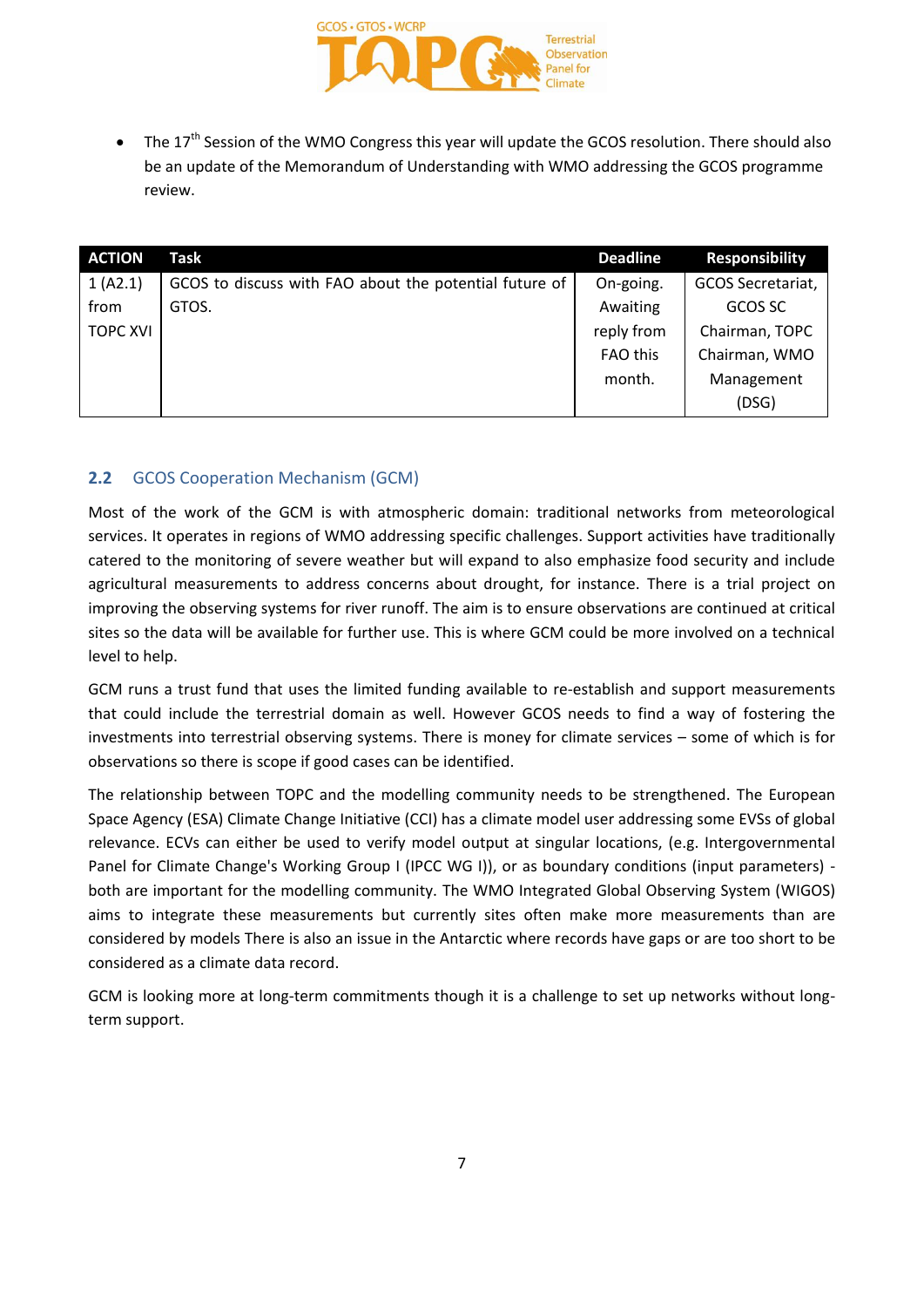

### **2.3** GEO Update

| Presentation                                      |               |
|---------------------------------------------------|---------------|
| Group on Earth Observations (GEO) - 2015 Update - | André Obregón |

GCOS is a participating organisation in GEO. In the future, within the new GEO work plan, the Climate Societal Benefit Area (SBA) becomes a cross-cutting issue.

GEO recognises GCOS as the climate observing component of the Global Earth Observing System of Systems (GEOSS) and wants to use the "Convening power of GEO" to represent GCOS to GEO communities and so increase GCOS visibility. GEO will re-enforce the GCOS message to national GEO representatives.

There are clearly areas of common interest, e.g. GEO Cold regions, the Global Observation for Forest Cover and Land Dynamics (GOFC-GOLD), and GEO Global Drought Monitor Portal (GDMP). Water cycle and soil moisture are areas where network coordination and data sharing will be important. GEO focuses on leveraging existing systems and advocating national investment and open data sharing. GEO can re-enforce GCOS goals and objectives. GEO intends to reach ministerial levels.

GEO intends to improve data availability by getting letters of commitment of effort and moving away from informal efforts to more specific targets for each organisation. Data access is through the Global Earth Observation System of Systems (GEOSS) - no real delivery but access and data ownership is transferred. Guaranteeing long-term access to data is an issue.

The draft GEO plan, item 7, discusses the formal relationship between GEO and GCOS. The GEO plan does not mention variables, it is at a higher, more strategic, level, but these are needed to advocate requirements for observations. The SBAs will define suite of observational needs.

| ACTION | Task                      |          | Deadline Responsibility |
|--------|---------------------------|----------|-------------------------|
| 17/1   | Comment on GEO Draft plan | May 2015 | GCOS Secretariat        |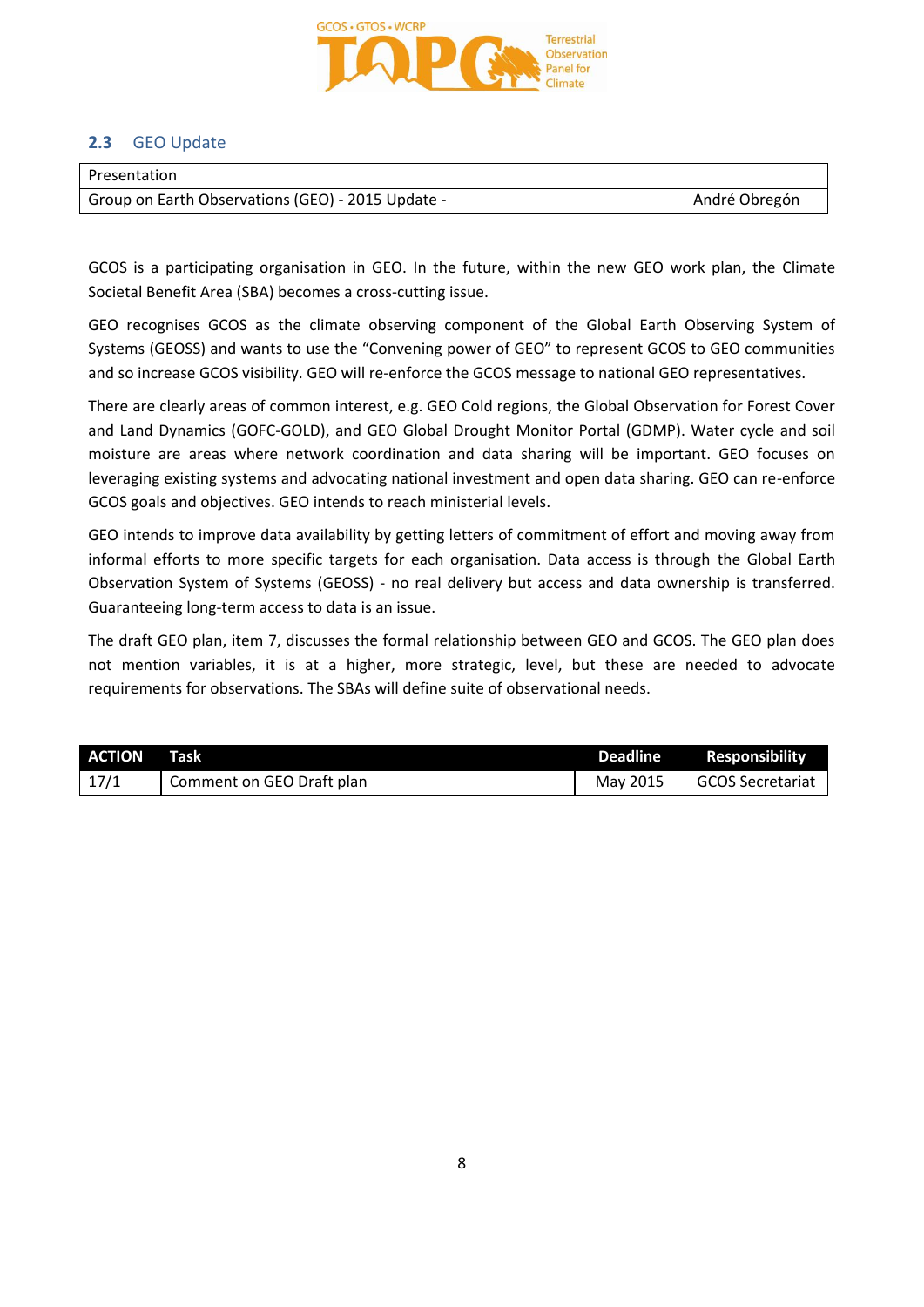

### **3 Update on observational needs for climate change mitigation and adaptation**

## **3.1** GCOS/UNFCCC/IPCC Workshop 'Enhancing observations to support preparedness and adaptation in a changing climate – Learning from the Fifth IPCC Assessment Report'

| Presentation                                  |                 |
|-----------------------------------------------|-----------------|
| TOPC-17 and AOPC-20, Report from the Director | Carolin Richter |

GCOS in collaboration with the Intergovernmental Panel on Climate Change (IPCC) and the United Nations Framework Convention on Climate Change (UNFCCC) brought together more than 70 participants for a workshop on *Enhancing observations to support preparedness and adaptation in a changing climate – Learning form the IPCC Fifth Assessment Report* at the UN Campus in Bonn, Germany, 10-12 February 2015. Participants represented the UNFCCC Secretariat and Parties, GCOS, IPCC and other United Nations Secretariat units and bodies, and academic, governmental and non-governmental experts.

The goals of the workshop were to:

- 1. Assess the key findings and recommendations of the IPCC in the context of data availability to inform implementation of adaptation planning and strategies;
- 2. Define the core sets of data, data characteristics, and information technologies needed to maintain the minimum acceptable level of stewardship in the management of resources and infrastructure;
- 3. Characterize the climate data needs of the key sectors including the financial services and development sectors;
- 4. Assess the adequacy of national and regional networks and records for detection of climate trends to inform global, regional and national assessments of climate change and for developing regional and national climate risk profiles; and
- 5. Identify paths for addressing institutional and local capacities (including National Meteorological and Hydrological Services) needed to observe, monitor, rescue, archive, and process and sustain climate data and networks.

Workshop participants considered the observational and research needs that could enhance systematic observations and related capacity, especially in developing countries, and aid in assessing the risks of climate changing and support adaptation planning. Building on the findings of the Working Group II (WGII) report to the IPCC Fifth Assessment Report (IPCC AR5) and the strategic technical guidance from the GCOS Workshop on 'Observations for Adaptation to Climate Variability and Change', which had been held in February 2013, participants identified the needs across adaptation sectors.

The workshop participants agreed that adaptation planning and assessment requires a combination of baseline climate data and information, coupled with sector-specific and other economic and demographic data at regional, national and local scales. Good, publicly available and standardized data on the vulnerability of key sectors to the impacts of climate change across these spatial scales are essential. The participants also noted the need to enhance climate observations systems with a special emphasis on land and oceans as well as the intersection of the two.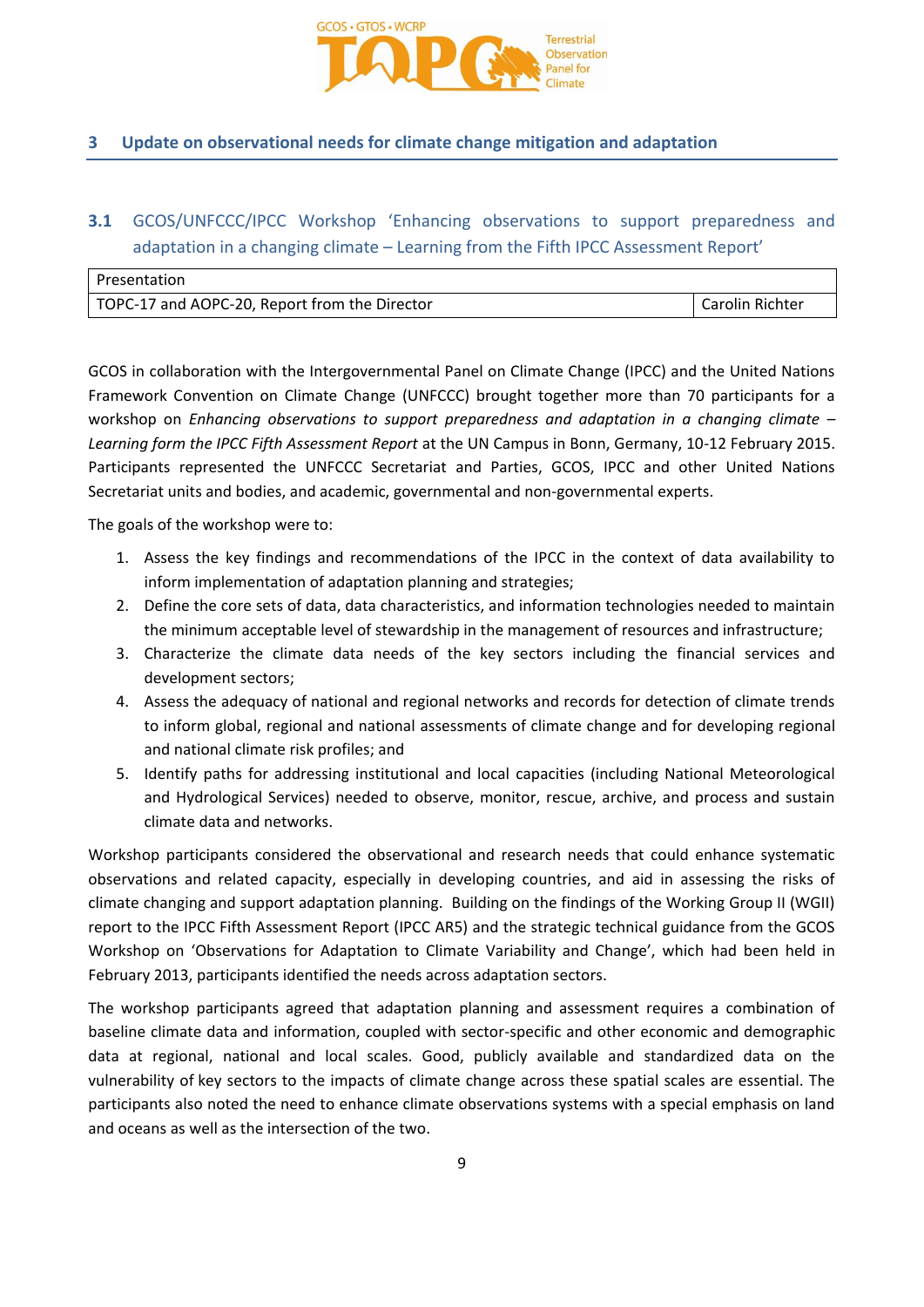

The workshop report is being finalised and will be made available shortly on the GCOS web site.

GCOS observations, together with other data, underpin climate services, assessment, policy etc. but the links between the Terrestrial and Ocean observing systems need to be better developed. There should be ECV champions and international data centres for all ECVs.

Temperature and precipitation are crucial for adaption planning but are needed at high spatial (a few 10s of metres) and temporal resolutions. Generally, users of data for adaptation planning do not look at GEO or GCOS data.

Local data are needed to calibrate model outputs to local conditions to understand impact of future events on local topography, land cover etc.

Developing countries often have insufficient measurement stations to meaningfully address their climate, environmental and development issues compared to developed countries that are well measured. Limited resources can lead to conflict between long-term widespread measurements and local detailed measurements.

A workshop was held by the IPCC WG I and WCRP on data gaps, but there is a need to communicate the outcomes to data providers<sup>2</sup>.

### **3.2** Joint GCOS/GOFC-GOLD Workshop on 'Observations for Climate Change Mitigation'

| Presentation                                                            |               |
|-------------------------------------------------------------------------|---------------|
| Workshop on Observations for Climate Change Mitigation: a brief summary | Martin Herold |

ECV observation progress has largely focused on IPCC WP I – type users concerned with the "science". The importance of the terrestrial domain is increasing in climate science while the human dimension is largely absent in ECVs. The workshop considered that the attention of the GCOS in future should be to:

- Review existing and consider new ECVs that are related to climate change mitigation and adaptation. However, TOPC has no expertise in this area and would need to adjust the panel membership accordingly. How to address this will be considered in developing the TOPC work plan.
- Identify and address gaps and requirements for observations to support their use in monitoring to support research into mitigation;
- Provide guidance for technical communities to advise data producers (e.g., space agencies, observation networks) and data users (those involved in mitigation and climate science community);

In considering land based ECVs such as land use, biomass and soil carbon, TOPC should consider links between the ECVs and IPCC Agriculture, Forestry and Other Land Use (AFOLU) requirements (especially the six land categories) and how the ECV relate to efforts such as the Global Forest Observation Initiative

 $\overline{a}$ 

<sup>2</sup> The report of this meeting was published after the TOPC meeting: *IPCC AR5: Lessons Learnt for Climate Change: Research and WCRP*. Workshop held at the International Space Science Institute, Bern, Switzerland 8–10 September 2014: WCRP Report No. 5 / 2015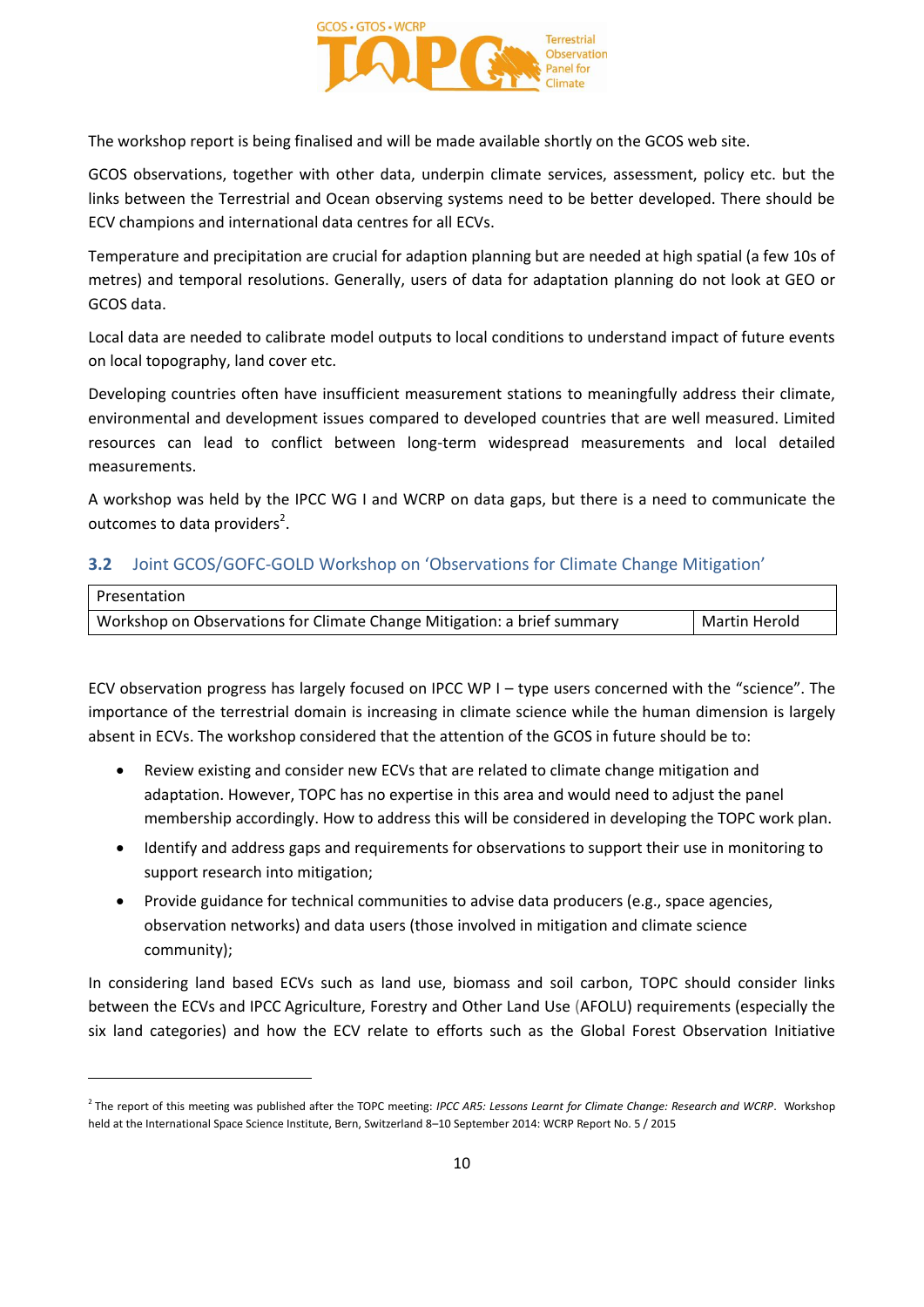

(GFOI). Important issues to be addressed include how to map globally land use change in IPCC land categories; land use change after deforestation as this affects emissions; and Nitrogen- and Phosphoruscycles which are also important.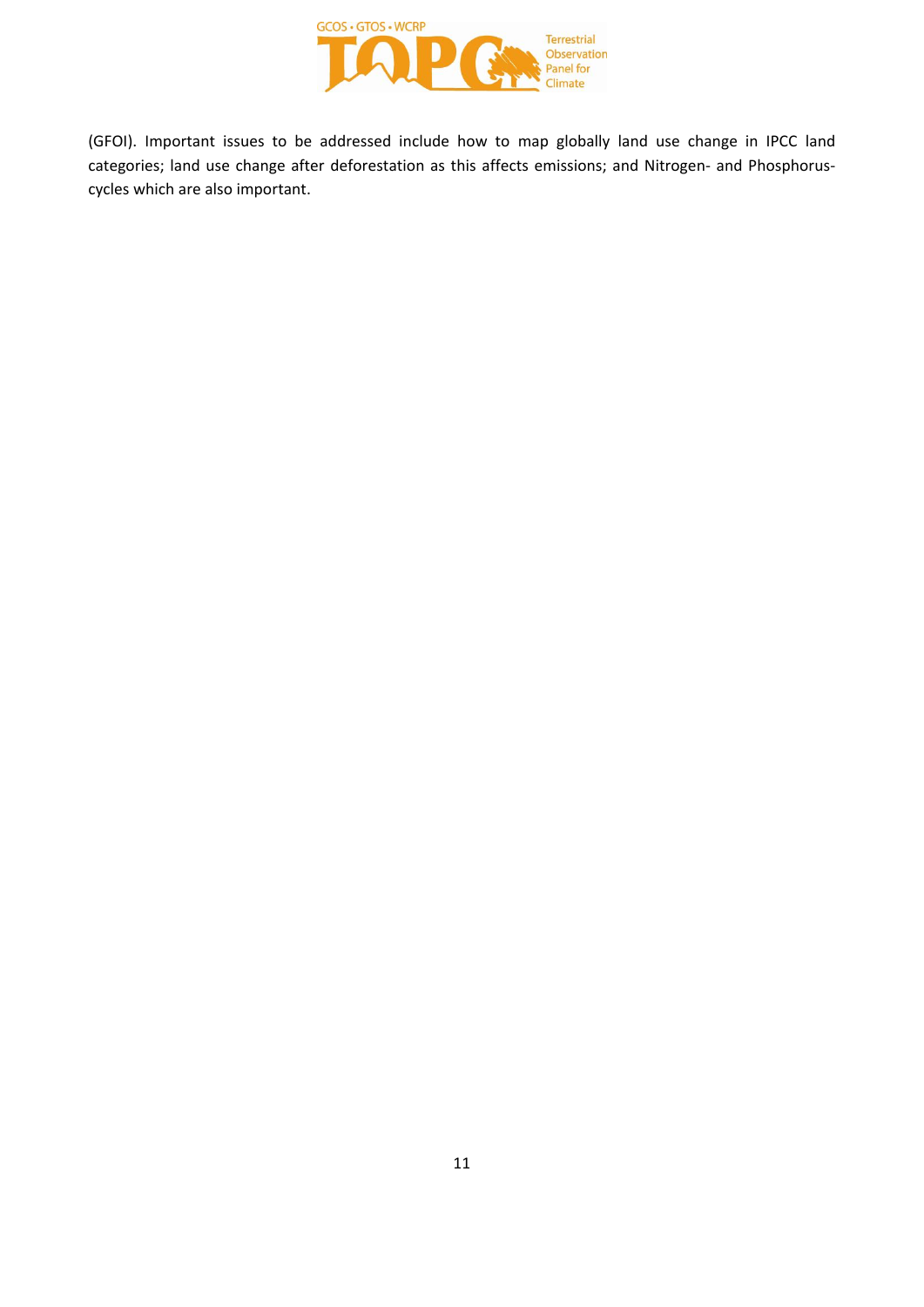

### **4 Space-based Observations and Validation**

### **4.1** Report of GCOS space Rapporteur

| l Presentation                                                                                |  |
|-----------------------------------------------------------------------------------------------|--|
| Report from GCOS Space Rapporteur, including CEOS/CGMS Working Group Climate   Robert Husband |  |
| activities and ECV Inventory Development                                                      |  |

An overview of the activities of the recent CEOS/CGMS Working Climate was provided, with a special emphasis on the ECV-Inventory [\(http://ecv-inventory.com/ecv-inventory\)](http://ecv-inventory.com/ecv-inventory). TOPC members are invited to review the ECV Inventory site, which is a consolidated repository of space-based climate data records, and forward any comments to the GCOS Space Rapporteur.

Although the ECV Inventory is a repository for space-based climate data records, the inventory infrastructure is also used to host in situ climate data records which, however, are not managed by the CEOS/CGMS Working Group on Climate.

It was noted that the WMO Observing System Capability Analysis and Review (OSCAR) database contains detailed observational data and underpins, and supports, the development of WMO observational requirements. However this database focuses on observations rather than climate data records (in contrast to the ECV inventory).

Concerning the new GCOS Implementation Plan, it was emphasised that that there is a need to maintain consistency between the inventory and this plan. Therefore, coordination with the CEOS/CGMS Working Group on Climate should be foreseen during the process of drafting the new plan.

Whilst GCOS needs to be careful in changing ECV requirements, the Implementation Plan should allow flexibility to meet evolving and expanding users needs, noting this may involve quite a lot of effort for many partners.

### **4.2** CEOS Cal/Val activities

| Presentation                                    |                 |
|-------------------------------------------------|-----------------|
| Land Product Validation (LPV), Sub-group Update | Gabriela        |
|                                                 | Schaepman-Strub |

There is a web site, lpvs.gsfc.nasa.gov, which gives further information. The previous Implementation Plan presented the idea of a land surface network for validation.

Land Surface Temperature is not yet an ECV. Measurements have been made with differing definitions.

| <b>ACTION</b> | Task                                                   | Deadline | <b>Responsibility</b>   |
|---------------|--------------------------------------------------------|----------|-------------------------|
| 17/2          | There is a need for expertise for albedo and Leaf Area | December | <b>TOPC Chair</b>       |
|               | Index (LAI). Liaise with the CEOS/CGMS community       | 2015     | <b>GCOS Secretariat</b> |
|               | who make proposals. (see $17/12$ , $17/13$ )           |          |                         |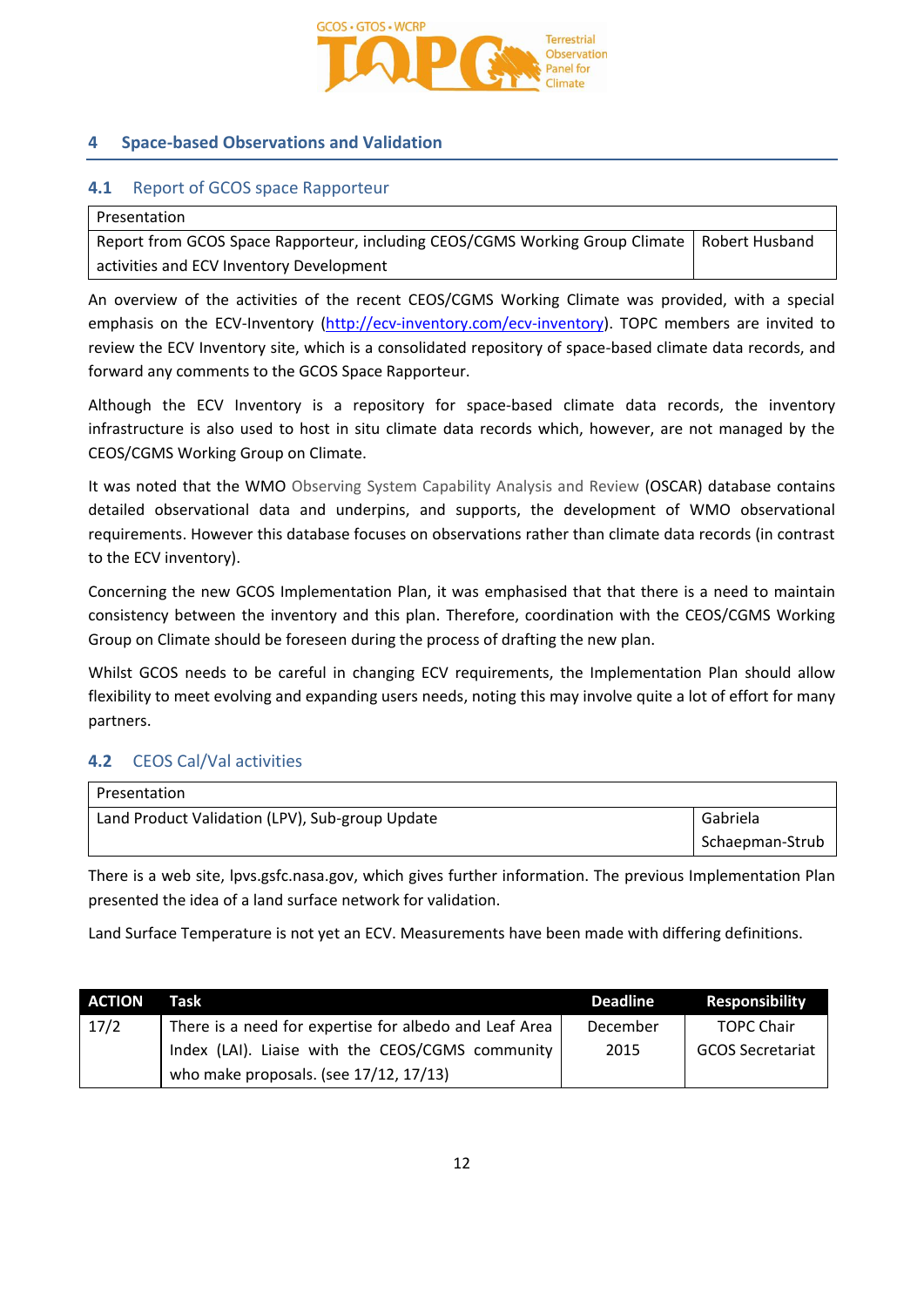

### **5 Adequacy of Terrestrial ECVs**

### **5.1** Carbon Cycle

| l Presentation                                   |                  |
|--------------------------------------------------|------------------|
| A preliminary review on some carbon related ECVs | Antonio Bombelli |

To fully report on the carbon cycle, additional information is needed including large CO2 sources, major CH4 sources, net ecosystem exchange (NEE), water vapour exchange and evapo-transpiration - (FLUXNET) and other socio-economic variables.

While the impact of human activities on the global climate, and long-term trends, is clear, and TOPC has focused on ECVs that measure these changes globally, there is also a need for more detailed local measurements of human activities that impact atmospheric variability. In the future, technological advances will generate better instruments with higher spatial resolution, and that, in turn, may help identify and better characterize large individual sources of  $CO<sub>2</sub>$  emissions.

There is increasing uncertainty in energy emissions due to increasing fossil fuel use in Asia but current technologies are unable to provide better remote measurements of large point sources of greenhouse gases.

TOPC should ensure the internal consistency between variables in future plans, e.g., between the energy and carbon cycles. There are a number of overlapping ECVs, for example, Sea Level, Surface Temperature, Albedo and Surface Radiation Budget and a coordination between these activities is needed.

### **5.2** Cryosphere and Oceans

.

| Presentation |                |
|--------------|----------------|
| Ice Sheets   | Konrad Steffen |

Areas of overlap with OOPC and AOPC include sea level, surface temp, albedo and surface energy balance.

Possible additional ECV include:

- Ice shelves and ice tongues
- Snow and ice albedo
- Land surface temp (perhaps radiation temp)
- Land surface radiation budget
- Soil temperature
- Lake and river ice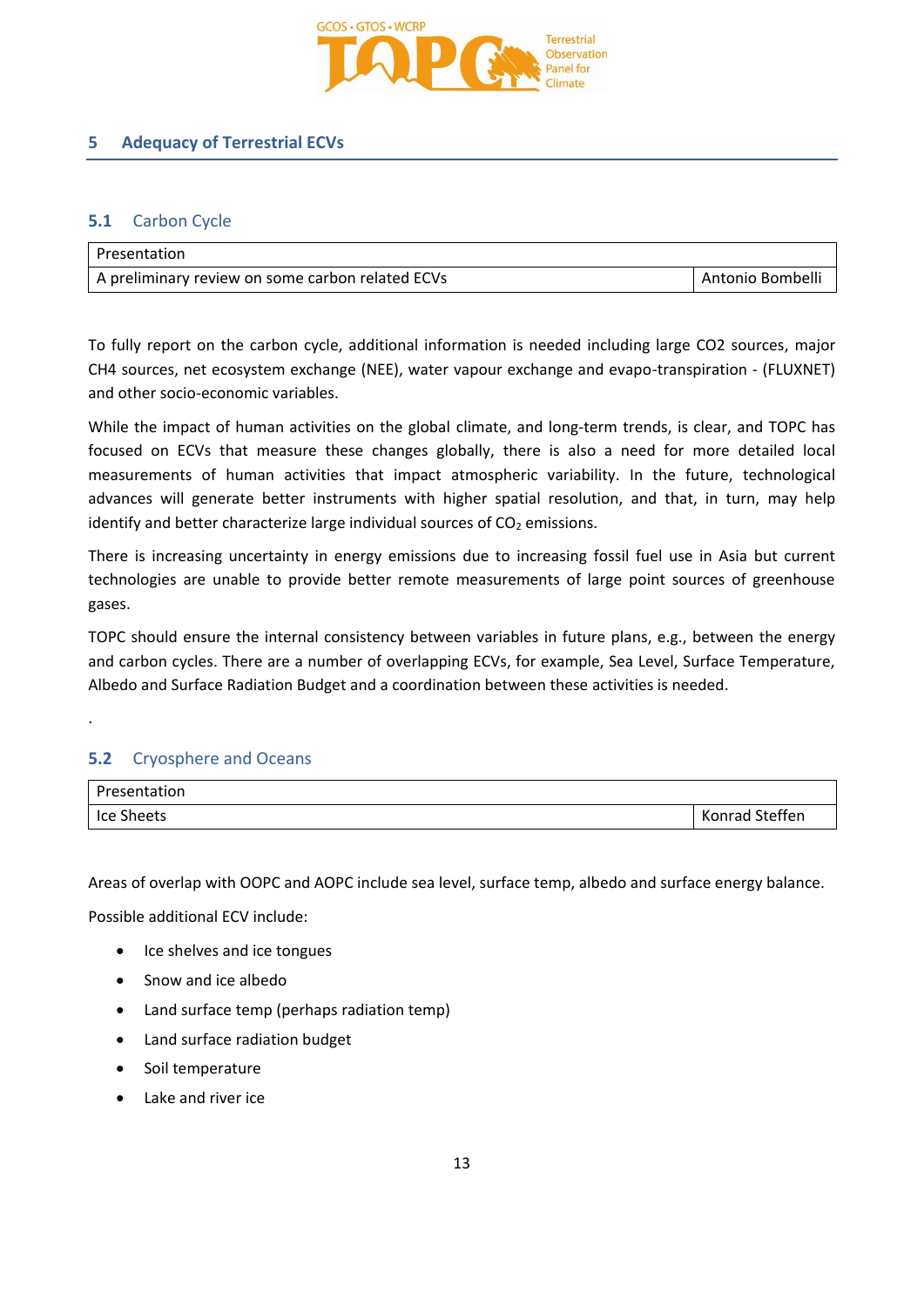

Gravity (such as generated by the GRACE mission) is a critical observation for some ECVs but probably is not an ECV itself. This can be included in a section on observation systems. There are other examples of products that are essential to monitoring of ECV but are not ECV themselves, e.g. topography and precision orbits.

| <b>ACTION</b> | Task                                                                | <b>Responsibility</b><br><b>Deadline</b> |
|---------------|---------------------------------------------------------------------|------------------------------------------|
| 17/3          | Ensure that importance of ancillary measurements   On-going. Status | All                                      |
|               | produce<br><b>EVCs</b><br>(e.g.,<br>needed<br>to<br>gravity         | Report &                                 |
|               | measurements, precision orbits, topography) is                      | Implementation                           |
|               | identified and promoted by TOPC/GCOS. In particular                 | Plan Deadlines                           |
|               | highlight in Status Report & Implementation Plan                    |                                          |

Approaches to measuring under ocean ice are being developed; TOPC and OOPC should collaborate in this area.

| <b>ACTION</b> | Task                                                           | <b>Deadline</b> | <b>Responsibility</b> |
|---------------|----------------------------------------------------------------|-----------------|-----------------------|
|               | OOPC to identify the current monitoring status of              | Open.           | <b>OOPC Members</b>   |
| $(A2.1.1-II)$ | the variable biogeochemical fluxes, as well as to              |                 |                       |
|               | from TOPC   foster contact with potential data centres. Report |                 |                       |
| XVI           | back to TOPC.                                                  |                 |                       |

### **5.3** Water Cycles

| <b>Oral Presentation</b> |                       |
|--------------------------|-----------------------|
| CHT-H                    | <b>Wolfgang Grabs</b> |

Established jointly by WMO and GCOS in 2000, the Global Terrestrial Network for Hydrology (GTN-H) programme is undergoing significant changes. Its present coordination is executed by the Federal Institute of Hydrology in Koblenz, Germany and more details of the program can be viewed under http://www.gtnh.info/. The most important development is its strong anchoring of activities in GEOSS, namely serving as the observational component of the Integrated Global Water Cycle Observations Community of Practice (IGWCO-CoP). Likewise, GTN-H participates in the Task Team Earth Observations that had been set up through GEOSS in support of the development of the Earth Observation component of the envisaged Sustainable Development Goal 6 (Water).

Complementary to CEOS activities in monitoring, GTN-H strives to cover the terrestrial component of water and climate-related earth observations. A concept paper is under development to outline the contributions GTN-H can make in this respect.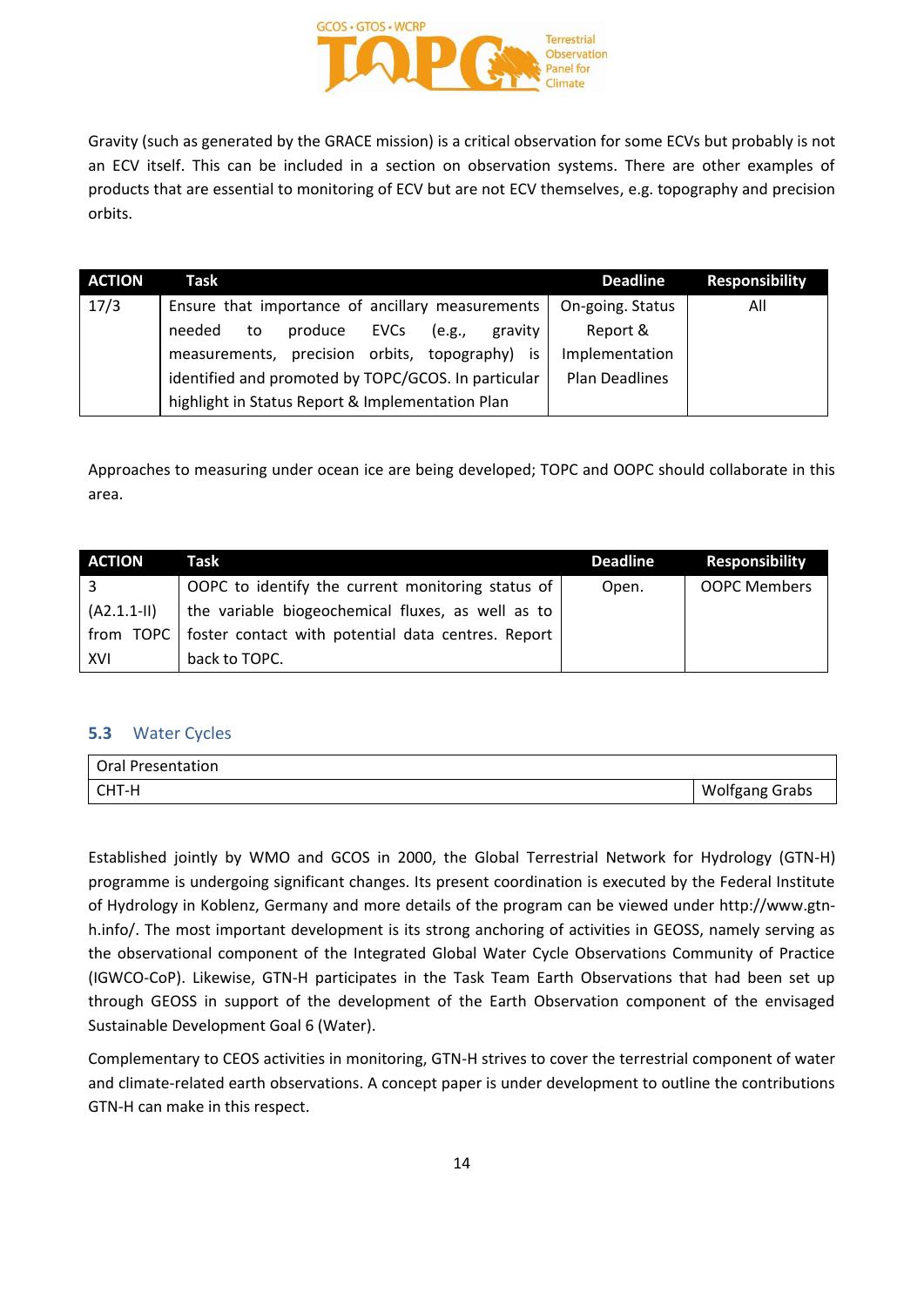

The coming 7th session of the Coordination Panel of GTN-H will take place on 16-17 June 2015 in Koblenz, Germany. GCOS/TOPC has been invited to attend the panel session. Specific focus will be the development of products from data holdings of the federated data centres, the definition of core networks, development of partner networks with collaborating institutions and the strategic setting of GTN-H in support of GEO and its implementation plan and the Sustainable Development Goal process in the coming years.

Participants were further informed that the UNEP Global Data Base on Water Quality (GEMS/Stat) is now hosted at the Federal Institute of Hydrology in Germany, just as the Global Run-off Data Centre (GRDC) operating under the auspices of WMO, and that a Global Water Data Centre has been recently established that seeks to develop and publish joint products of GRDC and GEMS/Stat.

There is a FAO data base, AQUASTAT, on water use but it does not have a clear data source or temporal coverage. Thus GTH-H has drawn a line between water resource and water use. There will be a meeting on this topic.

| <b>ACTION</b> | Task                                                          | <b>Deadline</b> | <b>Responsibility</b> |
|---------------|---------------------------------------------------------------|-----------------|-----------------------|
| 17/4          | Extend invite from GNT-H and GRDC SC to GCOS and   April 2015 |                 | <b>Wolfgang Grabs</b> |
|               | TOPC (15-17 June 2015)                                        |                 |                       |

The aim is to generate products: e.g., fluxes of isotopes, hydrological normal, river nutrients, and global nutrient export from watersheds. It would be very useful to know about extremes. GTN-H is also looking at using indicators as a measurement of change. However, no clearly required ECV was identified.

Investments are needed for in-situ networks and for supporting network partners; recognition of the global water information data centre would help. CEOS has looked at EO and is well resourced but GTN-H are not well resourced. GTN-H will produce a paper to see what can be done.

Again the need to link between ECVs was discussed e.g., understanding how snowmelt feeds into river runoff.

### **5.4** Discussion

In the general discussion over the adequacy of the current ECVs and the need for new ECV it was noted that none of the existing ECVs were questioned, however there is a need for secondary information to generate some ECVs and that GCOS does need to establish a way of dealing with cross-cutting issues.

Several items were discussed as potential new ECVs including measurement of fluxes (gases and energy). However, considering the principles for an item to be an ECV - Relevance, Feasibility, Cost-Effectiveness and Data Heritage - the following changes to the list of ECVs was agreed:

- 1. Add ice shelves to ice sheets ECV
- 2. Land Surface temperature should be an ECV if a clear, measureable definition can be agreed
- 3. Albedo should be measured over the oceans as well as land and so links to OOPC.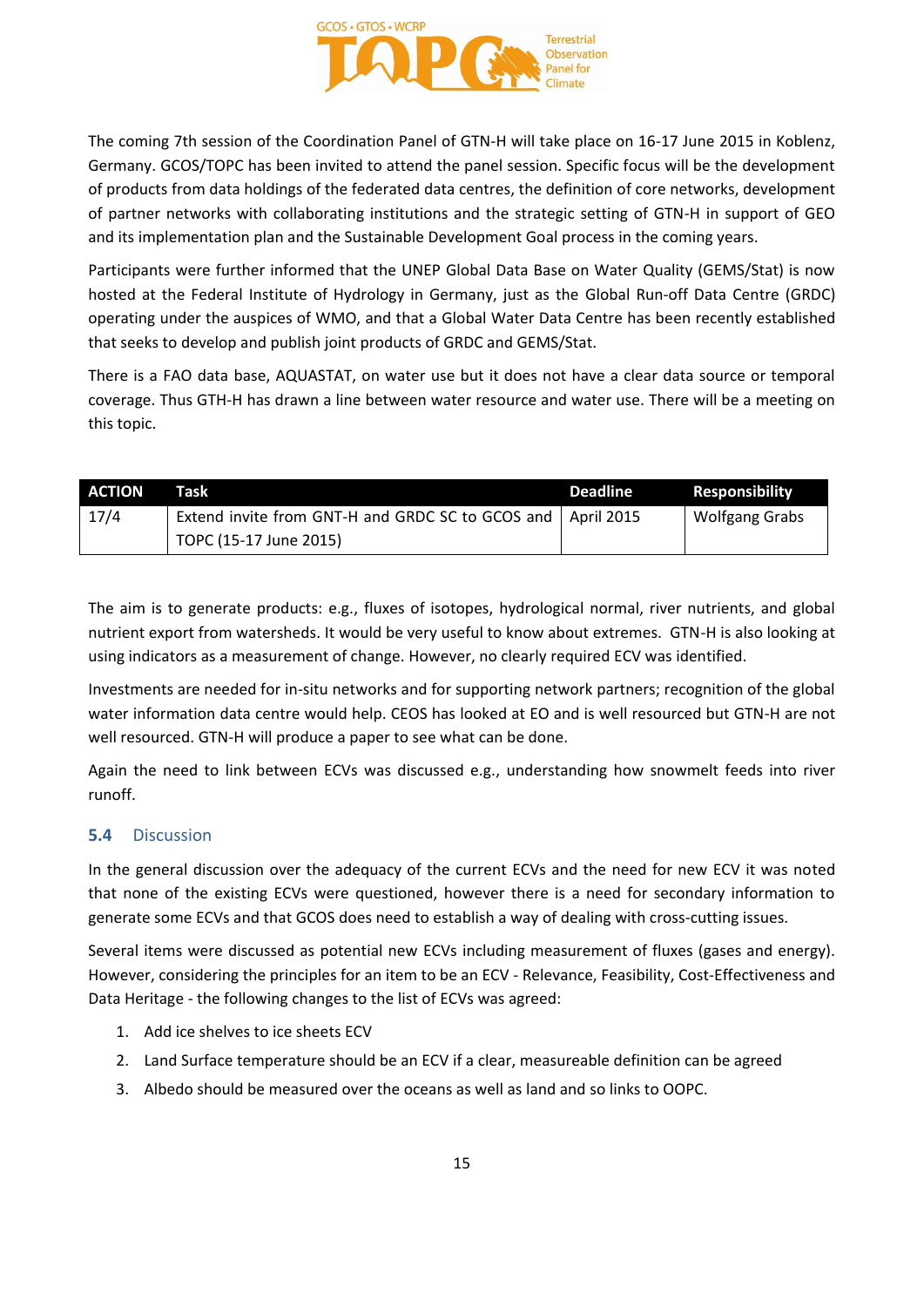

| <b>ACTION</b> | Task                                                 | <b>Deadline</b> | <b>Responsibility</b> |
|---------------|------------------------------------------------------|-----------------|-----------------------|
| 17/5          | Speak to Dr. Darren Ghent who leads up the ESA       | June 2015       | <b>Kevin Tansey</b>   |
|               | GlobTemp project about Land Surface Temperature      |                 |                       |
| 17/6          | Set up a small working group to produce a definition | June 2015       | Konrad Steffen;       |
|               | based on radiative temperature to determine if a     |                 | Gabriela              |
|               | Land Surface Temperature ECV can be agreed.          |                 | Schaepman-            |
|               |                                                      |                 | Strub;                |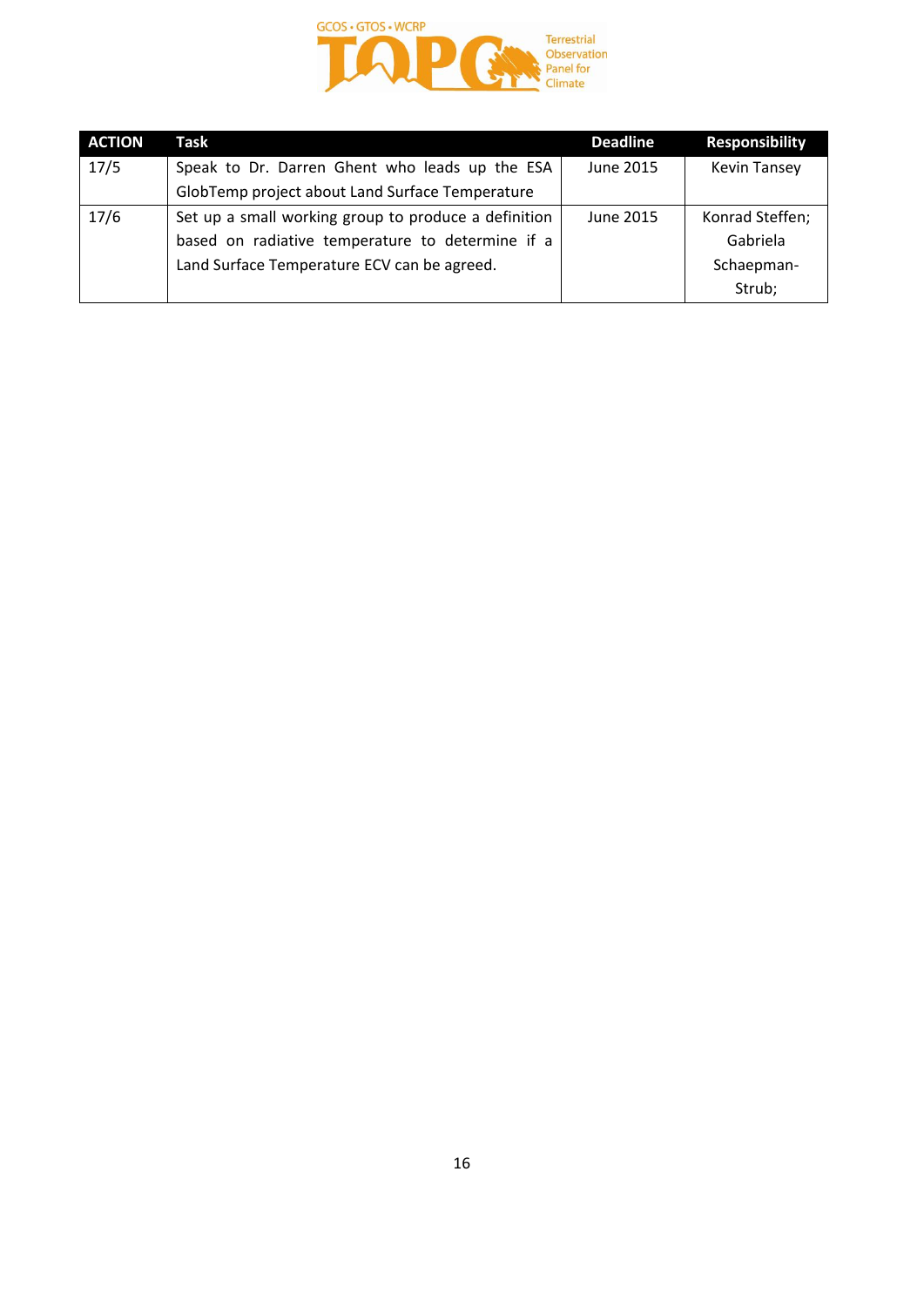

### **6 ECV-Based Evaluation of the Overall Terrestrial Monitoring System**

### **6.1** Cryospheric ECVs

### 6.1.1 Snow Cover

| Presentation          |           |
|-----------------------|-----------|
| <b>Snow Cover ECV</b> | Richard   |
|                       | Armstrong |

Snow cover is highly sensitive to climate change. The parameters to be measured are area, depth, water equivalent, and wetness (liquid water content). Snow reports, form national metrological services, can be used but extractions need to be done. Snow cover data are held in the National Snow and Ice Data Center **(**NSIDC).

### 6.1.2 Glaciers

| <b>Presentation</b>                                                                                |              |
|----------------------------------------------------------------------------------------------------|--------------|
| Global Terrestrial Network for Glaciers: Monitoring of an ECV in a Research Based  <br>Environment | Michael Zemp |

The TOPC appreciated the work done to establish the GTN-P data centre and its on-going efforts to improve the archive.

TOPC agreed that the use of Digital Object Identifier (DOI) to locate data sets should be encouraged as well as the open publication of data sets. This is very important for a number of reasons including, ensuring the long-term availability and access to data sets, allowing authors and contributors to datasets appropriate acknowledgements and credit and gives fixed term projects the ability to contribute there data to long term archives.

| <b>ACTION</b> | Task                                                  |  |  |  |  |  |                                       | <b>Deadline</b> | <b>Responsibility</b> |
|---------------|-------------------------------------------------------|--|--|--|--|--|---------------------------------------|-----------------|-----------------------|
| 17/7          | Send                                                  |  |  |  |  |  | letter from GCOS to science community | June 2015       | <b>GCOS Director</b>  |
|               | encouraging use of DOI (see Michel Zemp's last slide) |  |  |  |  |  |                                       |                 |                       |

### 6.1.3 Ice Sheets

| Presentation |                |
|--------------|----------------|
| l Ice Sheets | Konrad Steffen |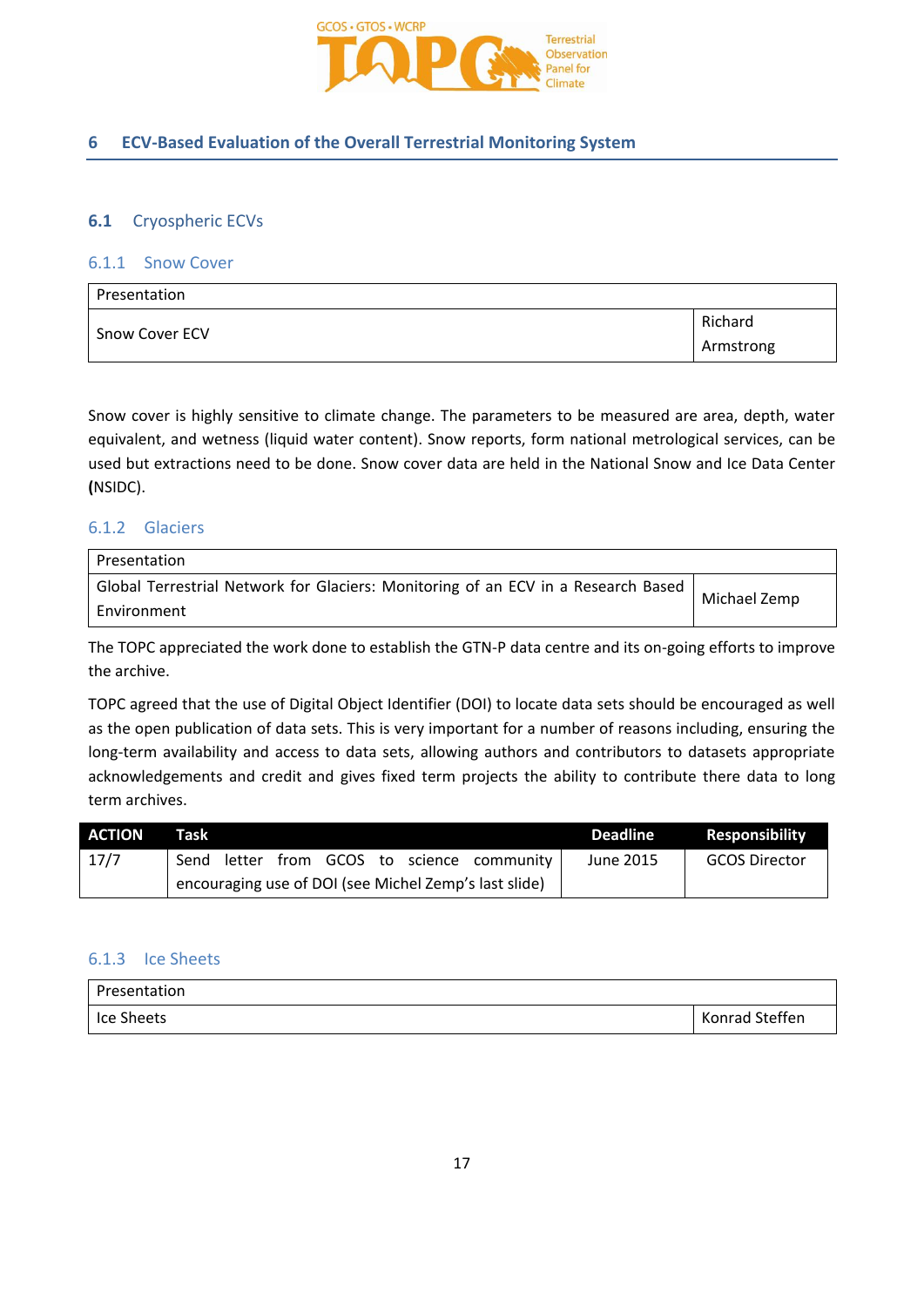

Ice sheet balance is important, in particular to assess and predict sea level rise, and the uncertainty is currently large. This can be improved by reducing the uncertainty on the various components, including precipitation, melt and ice flow.

An institution to host ice sheet data at the global level is currently lacking, though NSIDC could potentially perform that function. GCOS should send a letter to NSIDC (cc NASA ESA) to explore this possibility.

| <b>ACTION</b> | Task                                                  | <b>Deadline</b> | <b>Responsibility</b> |
|---------------|-------------------------------------------------------|-----------------|-----------------------|
| 17/8          | Send letter to NSIDC cc NASA ESA on hosting Ice sheet | June 2015       | <b>GCOS Director</b>  |
|               | ECV at NSIDC                                          |                 |                       |

### 6.1.4 Permafrost

| Presentation                                                 |                 |
|--------------------------------------------------------------|-----------------|
| Global Terrestrial Network for Permafrost GTN-P              | J Noetzli       |
| The Global Terrestrial Network for Permafrost GTN-P Database | Boris Biskaborn |

The PAGE21 (Changing permafrost in the Arctic and its Global Effects in the 21st Century) project will stop in December 2015 and so funding for GTN-P secretariat will also terminate. Long-term operation and checking standardisation and comparability of the data are needed. This is a broader problem – research data is acquired but there are no funds for archives of data for longer term. No institution has expressed a long-term commitment to or vested interest in maintaining this archive yet.

The status of the carbon pool is currently a critical research issue that is being modelled. Also, the current distribution of boreholes in not representative, there are too few sites to give a clear signal. This ECV measures depth and temperature – not carbon so it should work with the soil carbon ECV.

| <b>ACTION</b> | Task                                                 | <b>Deadline</b>  | <b>Responsibility</b> |
|---------------|------------------------------------------------------|------------------|-----------------------|
| 17/9          | Send letter to AWI to further support GTN-P database | June 2015        | <b>GCOS Director</b>  |
|               | and PAGE21 related activities                        |                  |                       |
| 17/10         | Produce text on need for long-term commitment to     | <b>July 2015</b> | Simon Eggleston       |
|               | data archives - in particular, archiving and open    |                  | draft and             |
|               | access to data from EU research projects and         |                  | circulate it for      |
|               | twinning partners. Ensure this issue is in           |                  | comments to           |
|               | Implementation Plan.                                 |                  | <b>TOPC</b>           |

**6.2**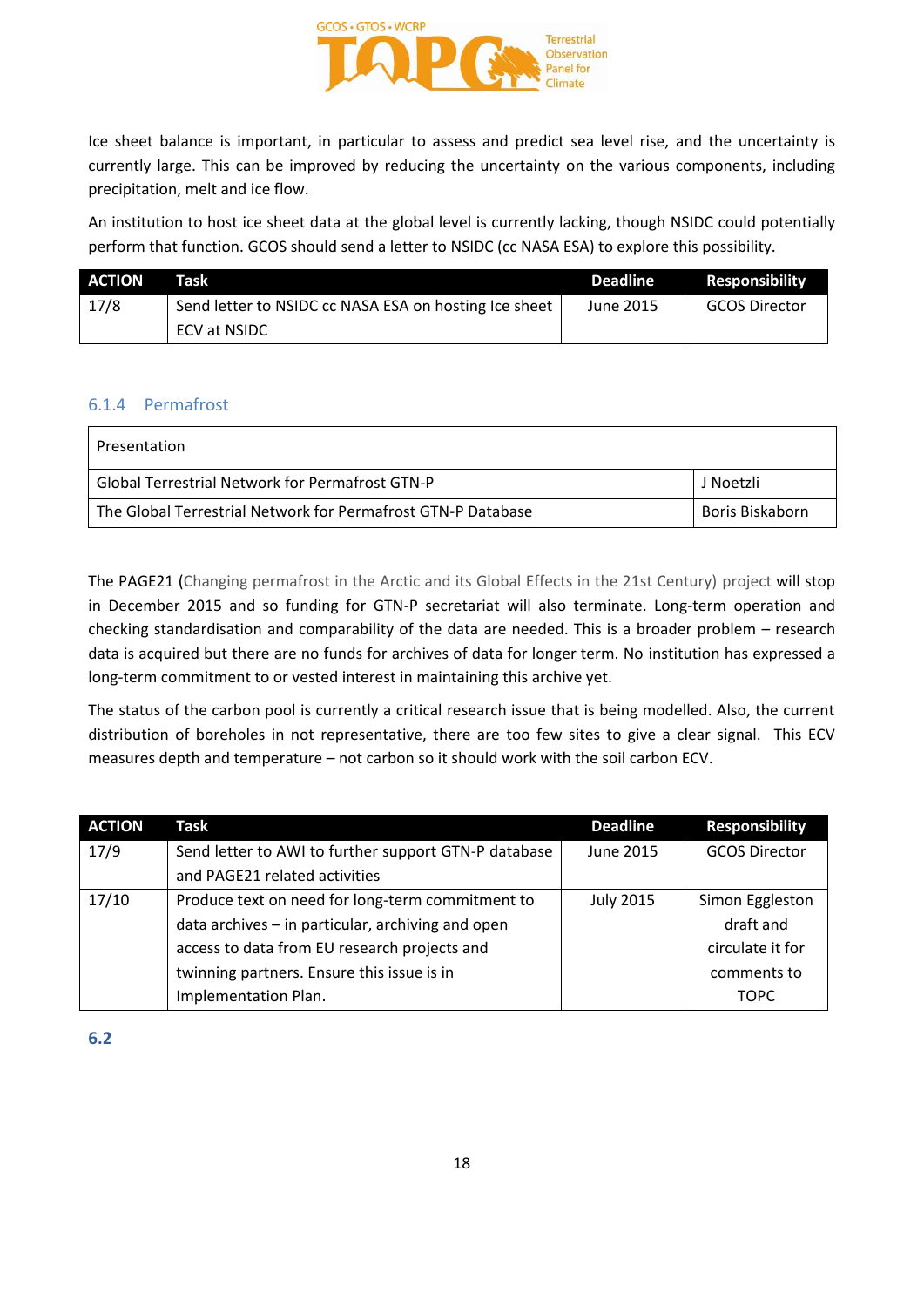

### **6.3** Hydrological ECVs

### 6.3.1 River Discharge

| Presentation                                                                     |               |
|----------------------------------------------------------------------------------|---------------|
| ECV River Discharge and the Global Terrestrial Network for River Discharge GTN-R | Ulrich Looser |

The GTN-H is evolving at a very slow rate, but some progress had been made with data updates from several countries, inclusion on additional stations identified by individual countries and offerings to make a limited set of data freely available. However in general there has been a poor response of National Hydrological Services (NHS) due to a range of issues including: quality control of data taking time; devolution of monitoring responsibilities to regional bodies; more commercial monitoring with limited data access for scientific use unwillingness to share data with trans-boundary data with neighbouring countries.

For atmospheric data clear data exchange mechanisms exist, based on obvious needs. Describing these needs could be an attempt in improving the response of agencies making hydrological observations.

| <b>ACTION</b> | Task                                                      | <b>Deadline</b> | <b>Responsibility</b> |
|---------------|-----------------------------------------------------------|-----------------|-----------------------|
| 17/11         | Draft a letter of rational for pristine river basins, and | July 2015       | <b>Wolfgang Grabs</b> |
|               | river data with the first draft by a climatologist        |                 |                       |
|               | (suggestion was made by Wolfgang Grabs, so maybe          |                 |                       |
|               | he can make the first stab on it).                        |                 |                       |

### 6.3.2 Lakes

| Presentation                                                                              |                  |
|-------------------------------------------------------------------------------------------|------------------|
| Activity of International Data Centre on Hydrology of Lakes and Reservoirs<br>(HYDROLARE) | Valery Vuglinsky |

It is difficult to get data for lakes so a list of 79 priority lakes has been developed. SWAT (Soil and Water Assessment Tool) data will give altimetry pole to pole in 2017.

Depending on the size of lakes, the results of satellite water level measurements can still contain substantial errors that depend on the size of the lakes ranging from several decimetres for small lakes, to an accuracy of only few centimetres for large lakes. Generally, these data enable the general assessment of seasonal and long-term water level trends. Further, in situ, validation of these data through ground networks as well as improvements in satellite water level measurement techniques are necessary.

Lake water temperature and ice thickness are indicators of climate change. Additional information could be included, such as temperature, ice cover and breakup, would link to other ECVs but, to date, there are no products which demonstrated such links.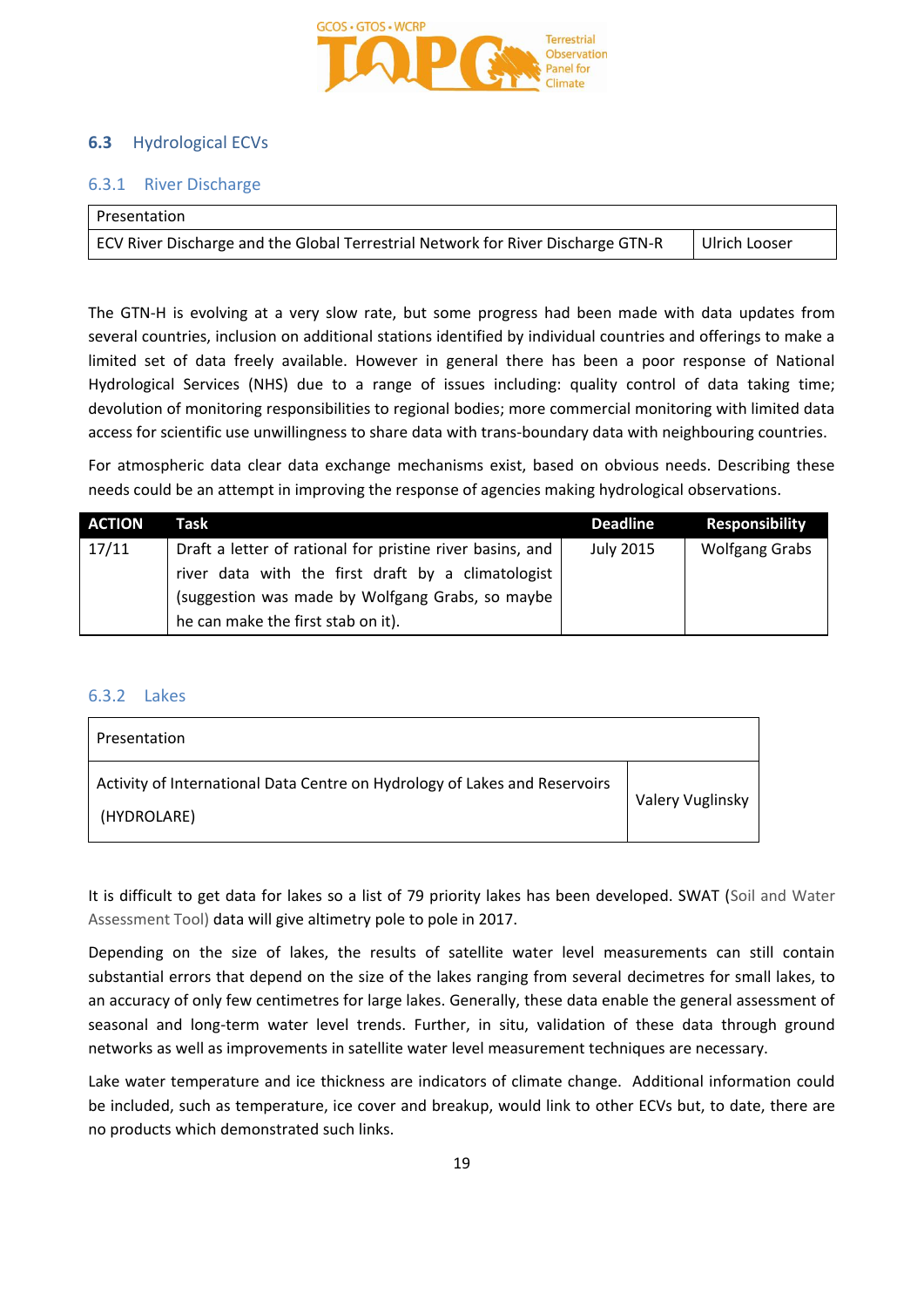

| <b>ACTION</b> | Task                                                                                                                                                                                                                                                                                                  | <b>Deadline</b> | <b>Responsibility</b>          |
|---------------|-------------------------------------------------------------------------------------------------------------------------------------------------------------------------------------------------------------------------------------------------------------------------------------------------------|-----------------|--------------------------------|
| 17/29         | Continue to improve the Lakes ECV by:<br>Improve the technique of satellite water level<br>1)<br>measurements by comparative analysis of the results of<br>satellite and in situ observations to explore the impact<br>of different factors on the accuracy of satellite water<br>level measurements. | 2017            | Legos/CNES<br><b>HYDROLARE</b> |
|               | 2) Establish trial products - lakes surface temperature<br>and ice thickness change - for the last 25-30 years using<br>in-situ observations.                                                                                                                                                         | 2017            | <b>HYDROLARE</b>               |

### 6.3.3 Soil Moisture

| l Presentation                 |                 |
|--------------------------------|-----------------|
| Soil Moisture ECV: Status 2015 | Wolfgang Wagner |

Soil moisture is also measured from satellites. The International Soil Moisture Network (ISMN) funding is scheduled to stop in spring 2016 with no replacement yet identified. The Soil Moisture Active Passive (SMAP) mission launched 25 January 2015 and is preparing for routine data collection starting in the summer of 2015. The 3<sup>rd</sup> Soil Moisture Validation & Application Workshop is being organised in February 2016, by MIT in cooperation with NASA, Colorado State University and WMO. Phase 2 of the ESA CCI soil moisture programme has recently started that will build on data sets already available to the climate community.

### **6.4** Biological, Ecological and Other ECVs

### 6.4.1 Albedo, FAPAR and LAI

| Presentation                                                |            |
|-------------------------------------------------------------|------------|
| Albedo, FAPAR and LAI: Status on the implementation of ECVS | Verstraete |

Traceability from space to ground measurements is difficult as ground observations may be significantly different than space measurements. LAI is subject to larger uncertainties than FAPAR but is needed to estimate evapotranspiration and water interception, as well as in many agricultural applications, etc.

A central data centre is needed for all of these to bring some consistency to these data similar to the glacier data centre. Albedo, FAPAR and LAI are all in some ways measures of radiation and should be derived using compatible algorithms to ensure they remain consistent with one another. As for other ECVs, it may be sufficient that a data centre holds metadata for well-described datasets, rather than the data itself. There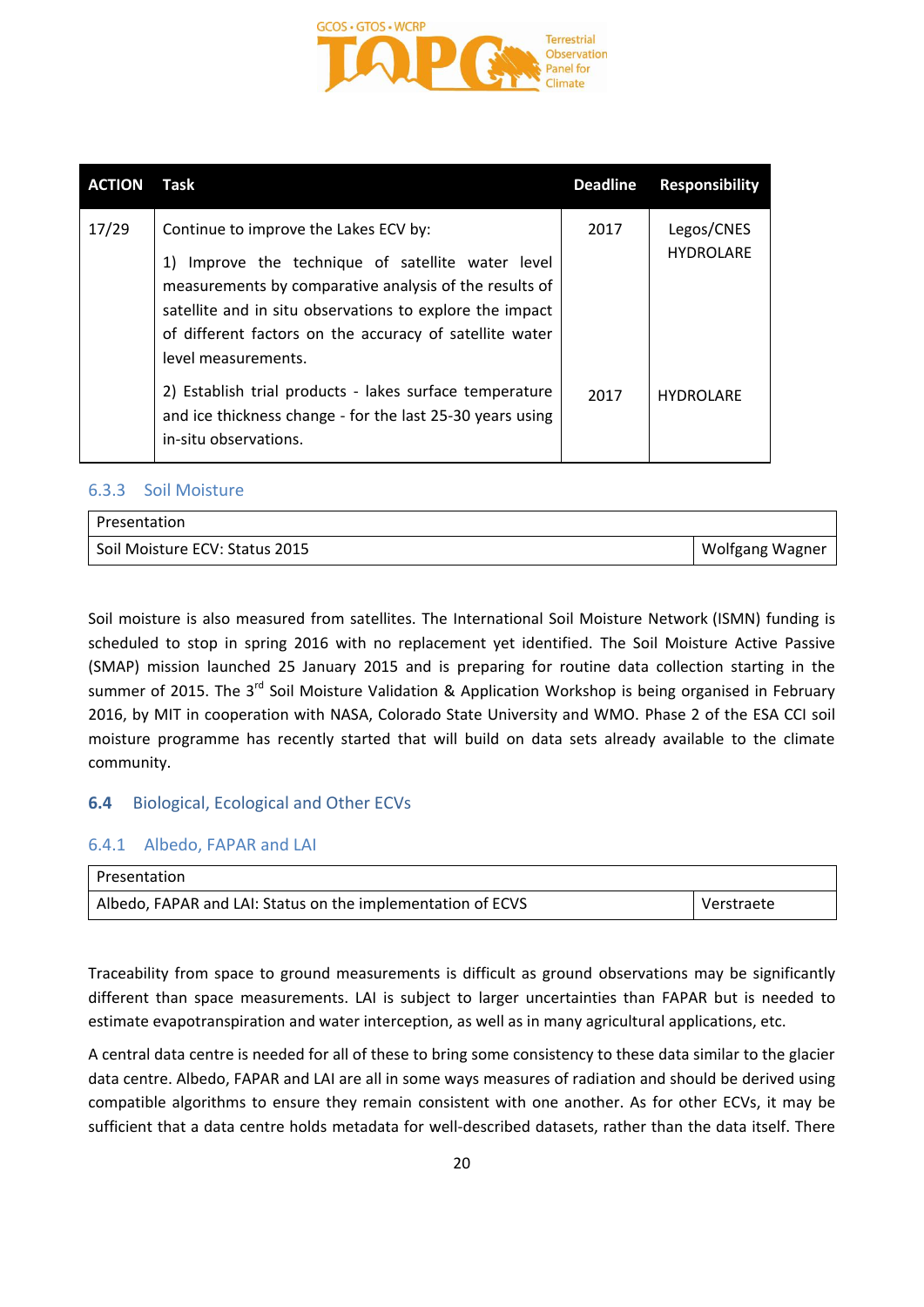

are others who could derive these products beyond space agencies and the data centre could aim to link with existing sites but these tend to be research based rather than operational long-term monitoring.

TOPC noted that

- Albedo, FAPAR and LAI should be derived simultaneously with compatible algorithms to ensure consistency. Albedo, FAPAR and LAI all depend on radiation budget and so consideration should be given to linking these ECVs together with radiation budget. The only group doing these together is JRC.
- The accuracy and performance of the retrieval of these ECVs hinges on the reliability of other variables (e.g. clouds and aerosols).
- Differences between available products need to be further investigated and documented.
- More and better in-situ measurements are also needed, though significant progress and notable efforts have been accomplished by the CEOS Land Product Validation (LPV) subgroup (See http://lpvs.gsfc.nasa.gov/
- While Space Agencies are currently generating these products on the basis of existing instruments, it would be helpful to secure a strong commitment to ensure the continuing production and delivery of these outcomes, and especially to identify an institution ready, willing and able to serve as a central portal and champion for these ECVs.

| <b>ACTION</b> | Task                                                | <b>Deadline</b> | <b>Responsibility</b>   |
|---------------|-----------------------------------------------------|-----------------|-------------------------|
| 17/12         | Explore how to set up collection of metadata to     | September       | <b>TOPC Chair</b>       |
|               | facilitate consistency and access to Albedo, FAPAR  | 2015 (in time   |                         |
|               | and LAI.                                            | new for         |                         |
|               |                                                     | implementation  |                         |
|               |                                                     | plan)           |                         |
| 17/13         | Determine if it is possible to organise a GCOS/CEOS | June 2015       | <b>GCOS Secretariat</b> |
|               | workshop to look at production of these albedo,     |                 | & TOPC Chair            |
|               | FAPAR and LAI ECVs together with the radiation      |                 |                         |
|               | budget. Participation should include users as well. |                 |                         |
|               | Consider enlarging this workshop to other related   |                 |                         |
|               | ECVs, for example soil moisture.                    |                 |                         |

To address these issues TOPC proposes a joint GCOS/CEOS workshop.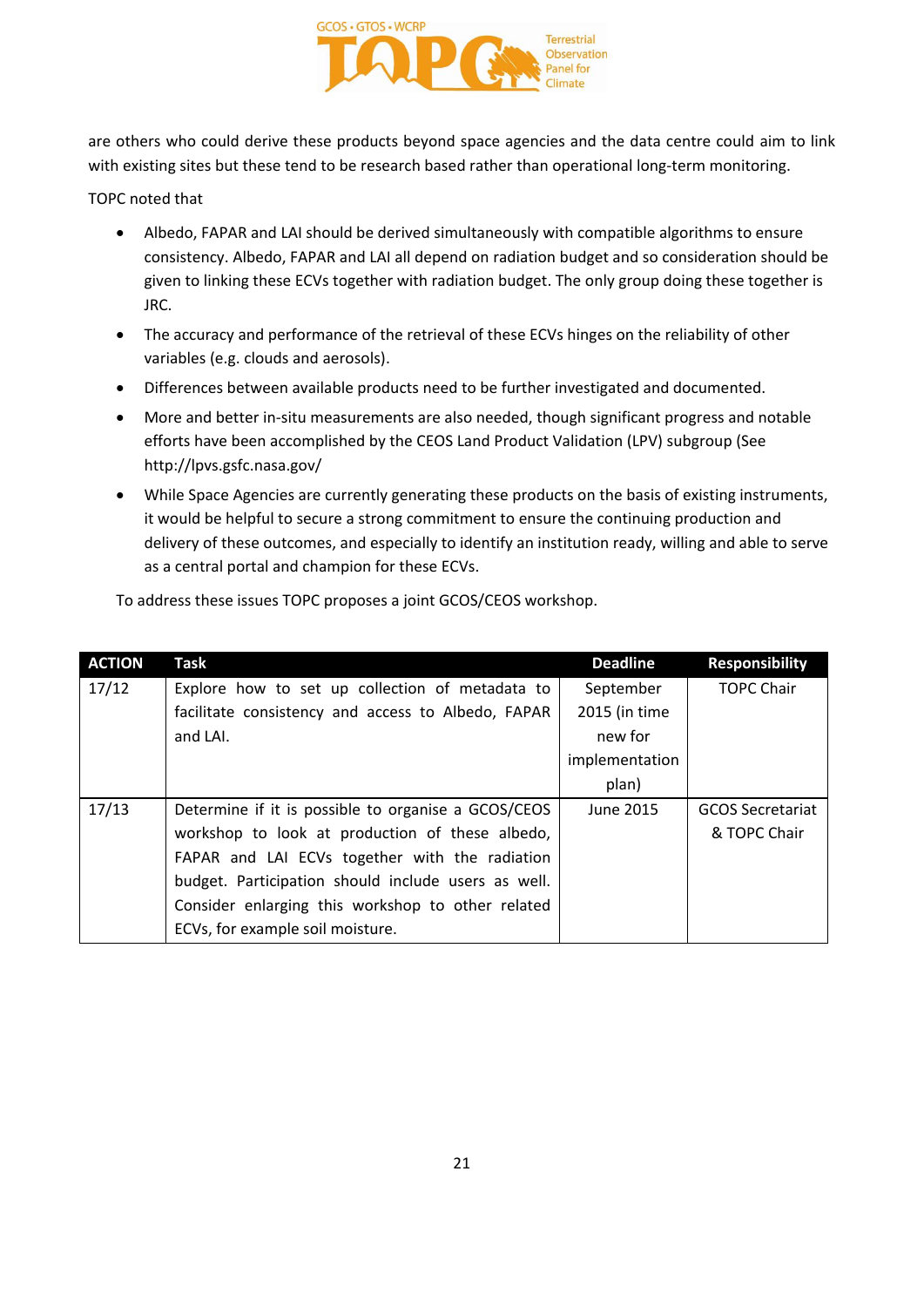

### 6.4.2 Land Cover

| l Presentation                                               |                   |
|--------------------------------------------------------------|-------------------|
| Update on Observing Land Cover as Essential Climate Variable | <b>Brice Mora</b> |

There is a need to improve coordination and explanation of Global Land Cover (GLC) reference data products. The GOFC-GOLD portal aims to facilitate access and provide guidance for a better use of such datasets. There are difficulties to engage communities in interpretation of very high spatial resolution (VHSR) data to develop reference datasets suitable for validation of land cover maps. The development of VHSR reference datasets remains then a challenge.

The ESA Climate Change Initiative (ESA CCI) provides land cover state and condition products. It is now possible to produce such products routinely. Feasibility studies are underway to expand the GLC map time series to the 1980's. However the resolution of the current products (300 m) is not suitable for some adaption applications. First Landsat-scale (30m) GLC maps are becoming also available (e.g., Globeland30 project from National Geomatics Centre of China). Prototypes at high spatial resolution (10 m) are being developed over some test regions (Africa) by ESA. Such higher spatial resolution provides more information but also generates new classification challenges that still need to be tackled by R&D efforts (e.g., shadows).

Access to land use and land management information, beyond land cover, is one important need expressed by different user communities (e.g., agriculture, forest monitoring). Such information is still difficult to obtain.

There is an emerging trend moving towards *Hypercube* information systems, i.e., in-the-cloud storage of massive Earth Observation time-series datasets, to allow faster data access and computations. It can be expected such distributed information systems will be routinely used for large-scale land cover mapping within less than a decade.

### 6.4.3 Above Ground Biomass and Soil Carbon

| Presentation                                                   |              |
|----------------------------------------------------------------|--------------|
| Current capabilities for Observing Forest Above Ground Biomass | Shaun Quegan |

Currently there are no good space-based measurements but GEDI (planned for the International Space Station in 2018) and ESA's BIOMASS mission (planned for 2020) should provide new data in the future. Current global products, while giving similar global totals, have significant differences in the geographical distribution of biomass leading to a lack of confidence in all these products. There are unlikely to be significant changes in above-ground biomass monitoring in next few years, until these missions star to acquire data..

FAO holds large amounts of data on forests (e.g., the Forest Resources Assessment (FRA)) but may not be the best place to host information about global biomass products, as these are independent of national reporting and are observation-based rather than using reports from countries.

There will be a GEOConnecting (an assessment of network gaps and introducing the concept of essential variables, EV) Workshop on EVs 15-18 June 2015 in Bari, Italy.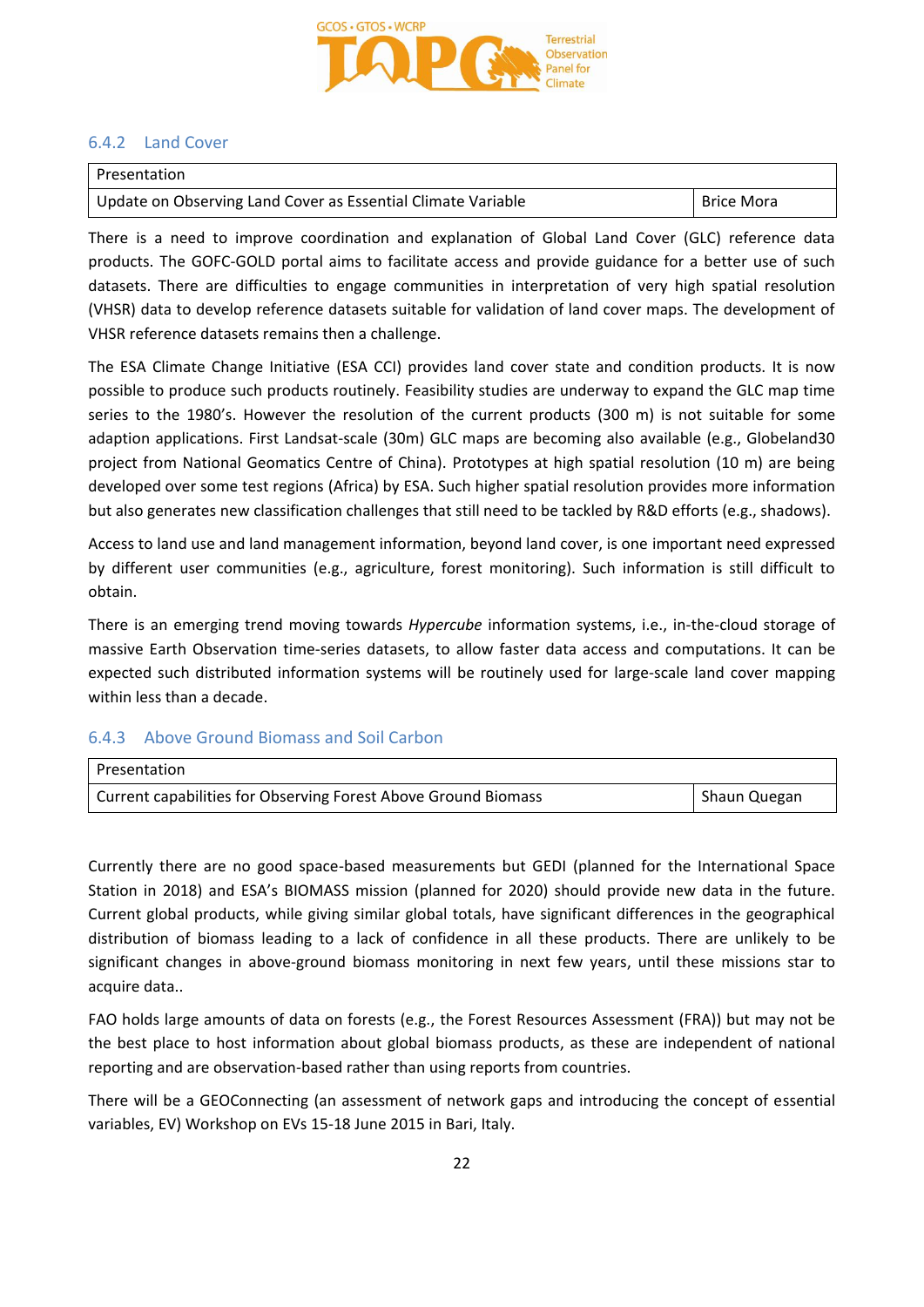

JRC is the de facto centre for soil carbon data. The global Soil Organic Matter Network (SOMNET) was established with GCOS and the International Geosphere-Biosphere Programme (IGPB) but does not appear to be active.

| <b>ACTION</b> | Task                                                  | <b>Deadline</b>  | <b>Responsibility</b> |
|---------------|-------------------------------------------------------|------------------|-----------------------|
| 17/14         | Identify a champion on soil carbon (it used to be Han | September 2015   | <b>TOPC Chair</b>     |
|               | Dolman). Identify status of SOMNET and what could     | (in time for new |                       |
|               | be done to re-activate it.                            | implementation   |                       |
|               |                                                       | plan drafting)   |                       |

### 6.4.4 Fire Disturbance

| Presentation                        |                     |
|-------------------------------------|---------------------|
| Fire Disturbance Activities in 2014 | <b>Kevin Tansey</b> |

Progress against actions identified in the current Implementation Plan was discussed. Task T35 "to reanalyse the historical fire disturbance satellite data (1982-)" seems to have not progressed as intended. This is likely due to AVHRR data not being consistently available and more emphasis given to current and future observations. Glocal products are now available since 1999. Task T38, "make gridded burnt area, active fire, and Fire Radiative Power (FRP) products available through links from a single International Data Portal", may need to be reconsidered as data are tending to be published from data producers' sites or through sites that provide added value such as the Global Fire Emissions Database (GFED). During Phase 1 of the ESA CCI programme, user requirements were specified. Work in that project, complemented by effort from NASA science teams and academic institutions in the US and Europe, have highlighted a gap between product expectation and state of the art in global fire disturbance products. Dr. Tansey, supported by TOPC and CEOS LPV, offered to work with partners in ESA, NASA, GOFC-GOLD and IBBI (International Biomas Burning Initiative) networks to undertake a review of requirements that would be consistent with the Requirements Database. Dr. Tansey offered to undertake this task during 2015.

| <b>ACTION</b> | Task                                         | <b>Deadline</b>  | <b>Responsibility</b> |
|---------------|----------------------------------------------|------------------|-----------------------|
| 17/15         | Review the ECV Fire disturbance requirements | September 2015   | <b>Kevin Tansey</b>   |
|               |                                              | (in time for new |                       |
|               |                                              | implementation   |                       |
|               |                                              | plan drafting)   |                       |

### **6.5** Update on the GCOS Status Report

| l Presentation                   |                |
|----------------------------------|----------------|
| Update on the GCOS Status Report | Adrian Simmons |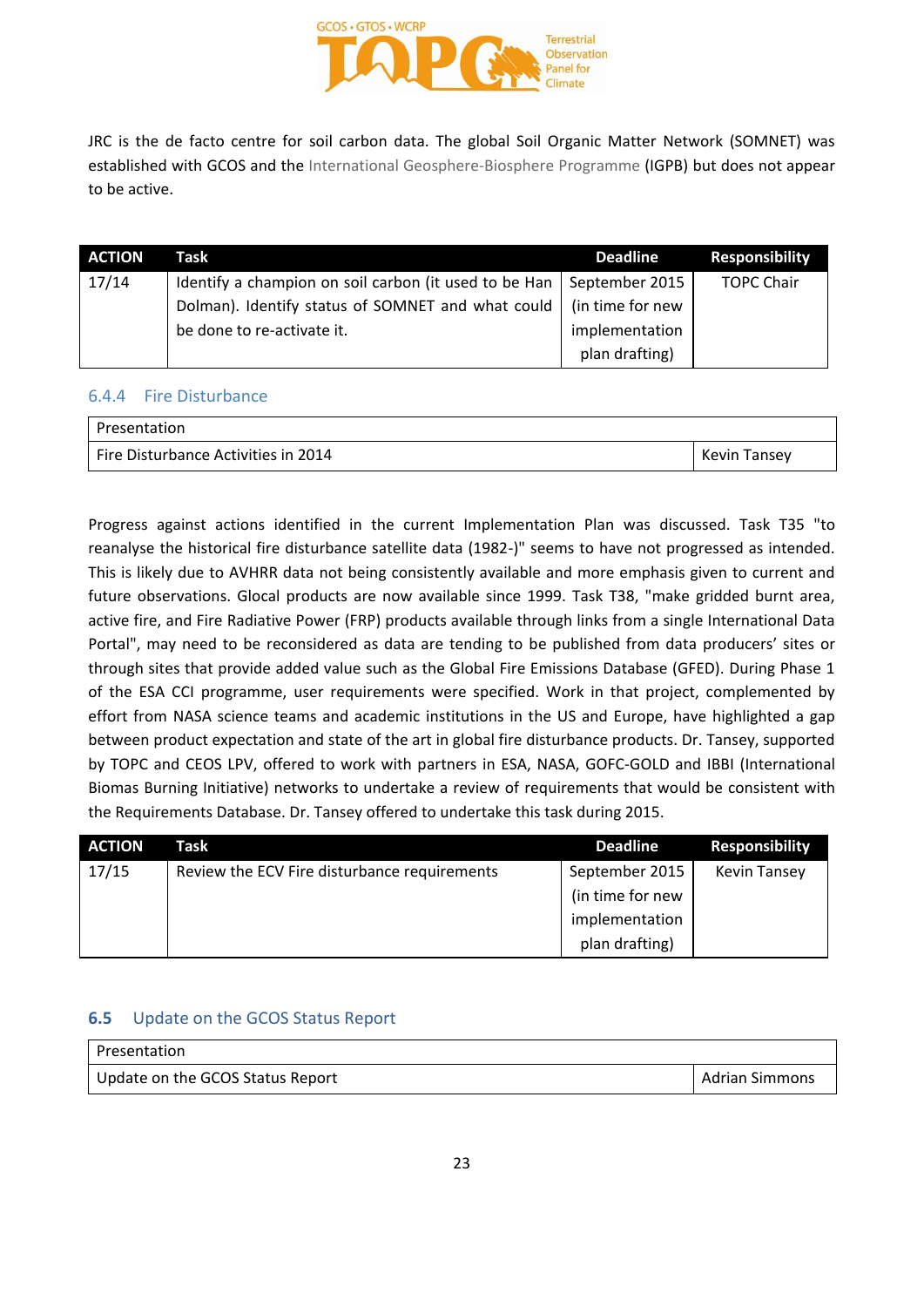

The initial drafts of the Status Report are being produced with a view to have a final version in October 2015. In September, it will be presented to the Steering Committee and then to the UNFCCC in time for COP21. The draft will be made available for public review in June and July 2015 and so contributions from TOPC and agreement of the draft is needed in May.

The CEOS response to GEO Carbon can be used in the Status Report.

| <b>ACTION</b> | Task                                              | <b>Deadline</b> | <b>Responsibility</b> |
|---------------|---------------------------------------------------|-----------------|-----------------------|
| 17/16         | Review sections for Status report in next 2 weeks | April 2105      | All                   |
|               | Review status of actions from IP                  |                 |                       |
| 17/17         | Get input on Water Use for Status Report, contact | April 2015      | Simon Eggleston       |
|               | Nienke Ansems, IGRAC, NL also                     |                 |                       |
|               | Graham Alabaster: alabasterg@who.int              |                 |                       |
|               | Rifat Hossain: hossainr@who.int                   |                 |                       |

### **6.6** Recommendations for the next GCOS Implementation Plan

TOPC agreed the following changes for the next Implementation Plan:

- 1) Rename Ice Sheets to Ice Sheets and Ice Shelves
- 2) Rename *Glaciers and Ice Caps* to *Glaciers* (while "Ice Caps" is deleted from the name to avoid confusion the definition be make it clear what is included including floating ice tongues)
- 3) A new ECV *Land Surface Temperature* was proposed, dependent on the development of a clear definition and explanation of the use and need for this ECV. Thermal flux is perhaps what can be measured. A small working group will work on the definition.
- 4) *Lake and River Ice* is a potential new ECV. Some data are already being stored at NSIDC with eight Arctic countries planning to bring data together. The UNEP Global Outlook also had a chapter on this. The University of Wisconsin Long-Term Ecological Research (LTER) has a long data series ending in 2009 of lake and river freeze and breakup.
- 5) A section in the Status Report and Implementation Plan is needed on ancillary measurements that are required such as precision orbits for altimetry, gravity and a terrain model.
- 6) Energy Fluxes may be essential but many are probably infeasible to measure globally.
- 7) Estimates of anthropogenic Green House Gas (GHG) Emissions are mainly done via statistics but are not globally measureable at the present time. While the possible future contribution of satellitebased measurements should be discussed in the Implementation Plan, the measurement of anthropogenic fluxes form space is unlikely to be practical in the foreseeable future.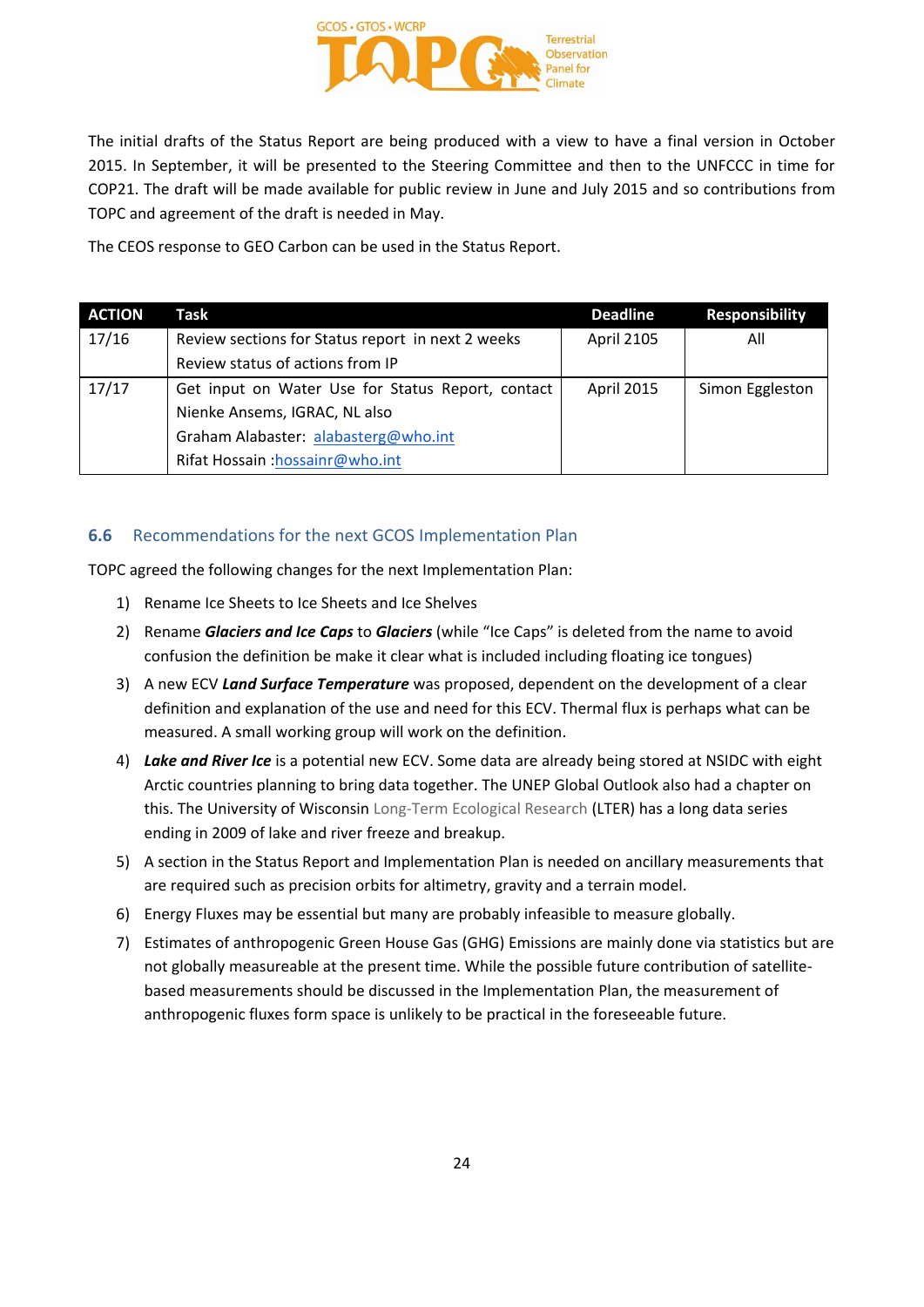

## **7 AOPC/TOPC/OOPC Cross-cutting issues**

ECV may have a home in one panel but some have considerable overlap with other panels, e.g.,

- Albedo is a joint property of the underlying surface (land or ocean) and the atmosphere, its value can be affected by a range of processes, including clouds, black carbon on snow and sea surface condition.
- The Carbon Cycle links to GHGs, land use, fire, soil carbon, soil moisture.
- Hydrological Cycle links Soil moisture, evapotranspiration, precipitation, land use, melting snow and glaciers, lake level and area – volume changes in lakes, ice sheets and, to some extent, water use.
- Aerosol issues and clouds impact on precipitation

Information on extreme events would be very useful both to understand and manage present conditions, as well as to monitor changes. However, documenting extreme events is challenging because of the relative rarity of occurrence and of the possibly short period in which they take place, e.g. precipitation over subdaily timescales. This needs to be discussed with the Disaster and Risk Reduction (DRR) community.

Water use is important, especially for irrigation and agriculture, and can be significantly impacted by climate change. Snow making in countries like Switzerland can also be a significant impact on water availability.

An upcoming issue is water used and exported in products, the so-called "Green Water".

### **7.1** Review of Action Items

The panel agreed that all of the outstanding actions were closed except for those listed below.

### *Outstanding Actions from TOPC XVI*

| #               | <b>ACTION</b>                                         | <b>STATUS</b>  | <b>RESPONSIBILITY</b> |
|-----------------|-------------------------------------------------------|----------------|-----------------------|
|                 |                                                       |                | GCOS Secretariat,     |
|                 |                                                       | On-going.      | GCOS SC               |
| 1 (A2.1)        | GCOS to discuss with FAO about the potential future   | Awaiting reply | Chairman, TOPC        |
|                 | of GTOS.                                              | from FAO this  | Chairman, WMO         |
|                 |                                                       | month.         | Management            |
|                 |                                                       |                | (DSG)                 |
|                 | OOPC to identify the current monitoring status of the |                |                       |
| $3 (A2.1.1-II)$ | variable biogeochemical fluxes, as well as to foster  | Open.          | <b>OOPC Members</b>   |
|                 | contact with potential data centres. Report back to   |                |                       |
|                 | TOPC.                                                 |                |                       |
|                 | GCOS to discuss with GTNs about a<br>potential        | Issue will be  | GCOS Secretariat,     |
| $11 (A4.5-H)$   | Memorandum of Understanding (or<br>something          | raised at the  | TOPC Chairman,        |
|                 | similar) to recognize the networks as official GTN    | next GTN-H     | GTN/partner           |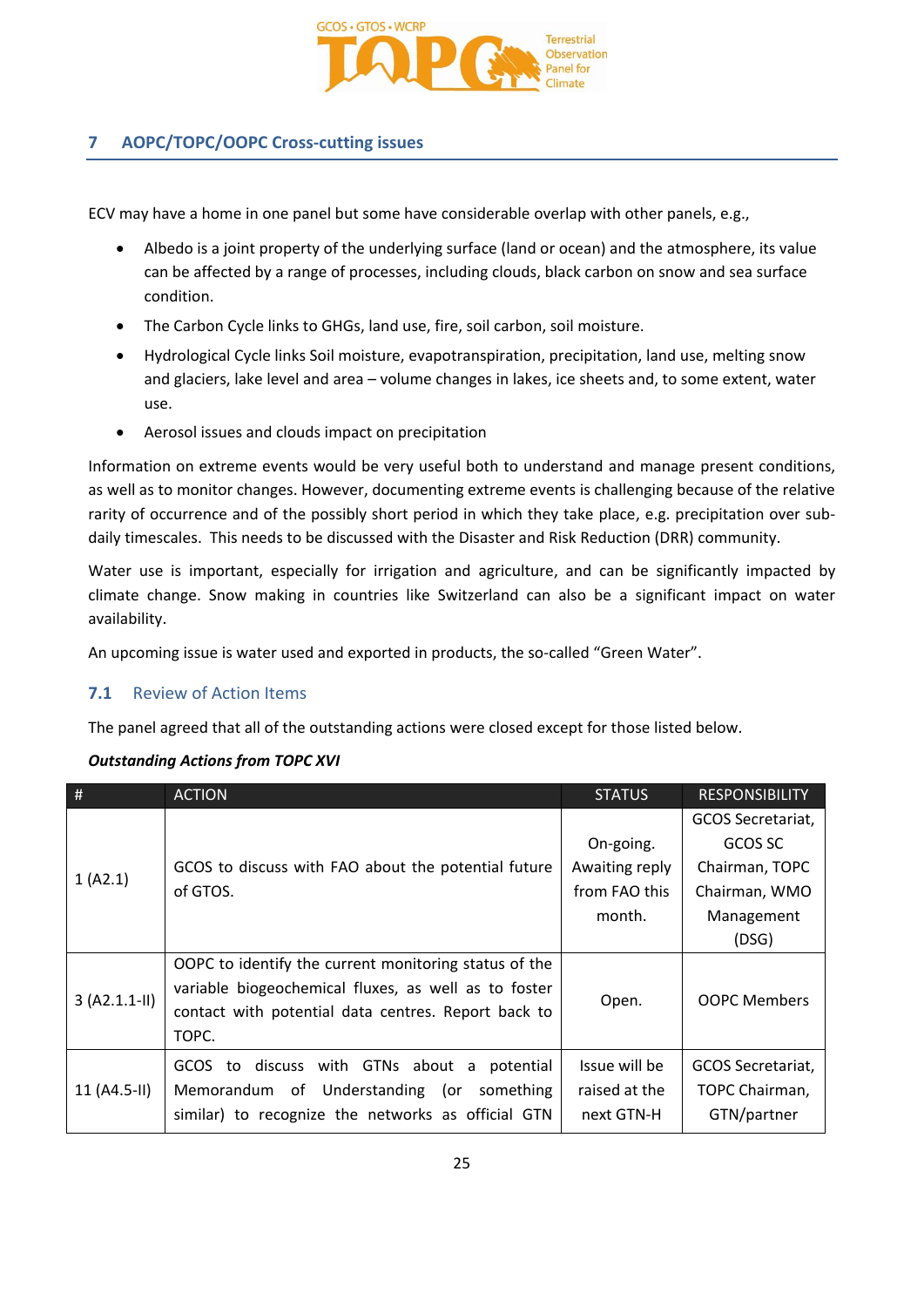

| #             | <b>ACTION</b>                                                                                                                                                                                                                                     | <b>STATUS</b> | <b>RESPONSIBILITY</b>                                                         |
|---------------|---------------------------------------------------------------------------------------------------------------------------------------------------------------------------------------------------------------------------------------------------|---------------|-------------------------------------------------------------------------------|
|               | partners and data contributors.                                                                                                                                                                                                                   | meeting in    | network                                                                       |
|               |                                                                                                                                                                                                                                                   | Koblenz,      | representatives                                                               |
|               |                                                                                                                                                                                                                                                   | Germany       |                                                                               |
|               |                                                                                                                                                                                                                                                   | (June 2015).  |                                                                               |
| 14 (A6.3-II)  | <b>From TOPC-XV:</b> Provide feedback to the GOSIC ECV<br>data access matrix - relevant ECV panel experts need<br>update<br>the<br>individual<br>ECV<br>check<br>and<br>to<br>definition/text, suggest more links to data sets if<br>appropriate. | Open.         | <b>TOPC Members in</b><br>their area of<br>expertise, GOSIC<br>Representative |
| $21 (A8.3-I)$ | GCOS to build-up a framework for terrestrial ECVs that<br>identifies a main assigned operational data centre<br>(and a scientific focal point) for each ECV.                                                                                      | Ongoing.      | GCOS Secretariat,<br>TOPC Members in<br>their area of<br>expertise            |

## **8 TOPC Terms of Reference**

TOPC agreed terms of reference. These are attached as appendix 2.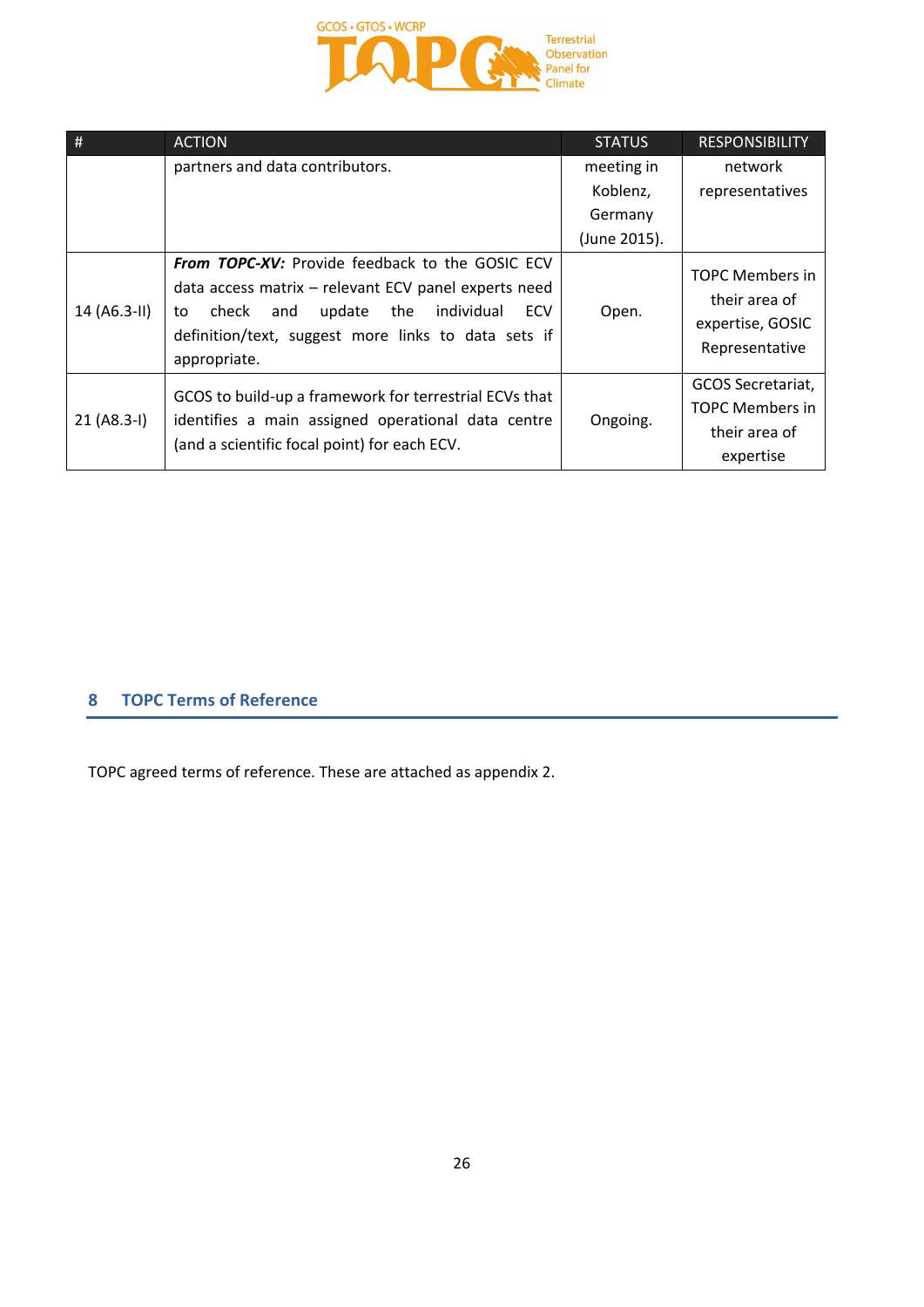

### **9 TOPC Work Plan 2015-2018**

There was a general discussion around a future work plan for TOPC. The Implementation Plan will say how GCOS as a whole intends to address its strategy, and TOPC needs to consider how it will implement this in practice and what its vision for itself is.

TOPC should address the climate science of mitigation and adaptation and so will be guided by problems with clear societal benefits. In the past, TOPC has had some significant impacts, for example on satellite data collection and the development of fire monitoring network, and the new Implementation Plan should address what TOPC can concentrate on in the next few years.

Areas discussed included

- The coherence of ECVs, some ECVs are generated independently while they are physically linked, for example Albedo, LAI and FAPAR;
- Looking at Energy fluxes and related ECVs;
- Improving links with the climate change modelling community.

TOPC could propose workshop with relevant experts from the Europe (e.g. the Copernicus programme), the USA, China, Japan and elsewhere to address these issues and increase involvement beyond Europe and the USA.

TOPC also should creating new relationships with those working on the science of mitigation and adaptation.

| <b>ACTION</b> | Task                                              | <b>Deadline</b> | <b>Responsibility</b>  |
|---------------|---------------------------------------------------|-----------------|------------------------|
| 17/18         | TOPC Members provide ideas for Work Plan - vision | Send by End     | <b>TOPC Members to</b> |
|               | for next five years and specific actions to GCOS  | June            | send to GCOS           |
|               | Secretariat, and agree work plan                  |                 | Secretariat            |
| 17/19         | Finalise work plan by August 2015                 | August          | TOPC to discuss        |
|               |                                                   |                 | and agree              |

### **10 AOB**

TOPC would like to hold a TOPC workshop on a specific scientific issue one a year with funds from GCOS office.

| <b>ACTION</b> | Task                                                     | <b>Deadline</b> | Responsibility          |
|---------------|----------------------------------------------------------|-----------------|-------------------------|
| 17/20         | Explore the feasibility of holding annual TOPC workshops | June 2015       | <b>TOPC Chair and</b>   |
|               | focusing specific topics                                 |                 | <b>GCOS Secretariat</b> |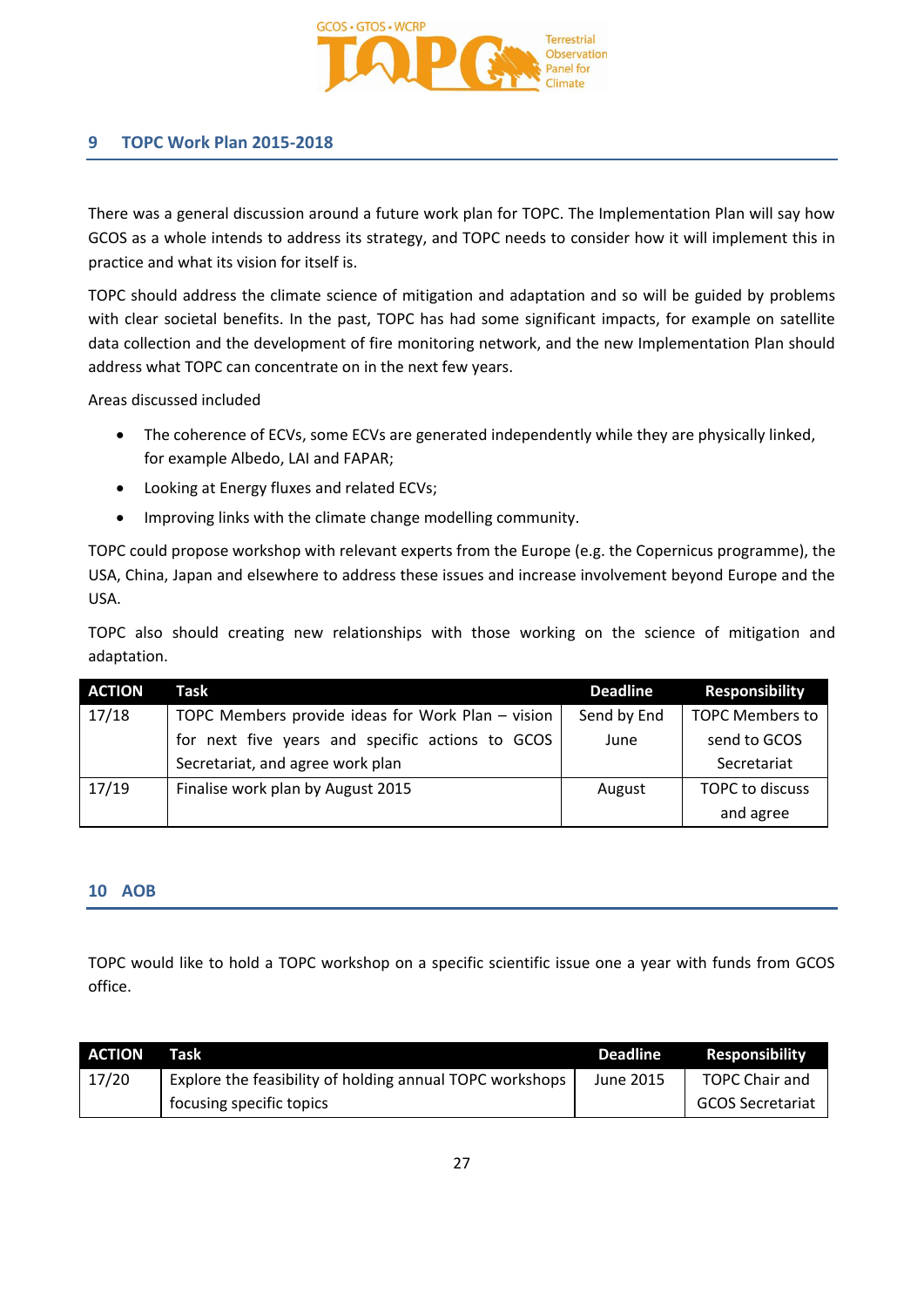

TOPC panel members are nearing the end of their current terms. TOPC should find new members, trying to keep a mix of existing and new members, and increasing the diversity of the existing membership. The panel can have up to 12 members.

| <b>ACTION</b> | Task                                                | Deadline | <b>Responsibility</b> |
|---------------|-----------------------------------------------------|----------|-----------------------|
| 17/21         | Make proposals for new panel members. Try to extend | end-July | TOPC Chair, GCOS      |
|               | membership and its diversity. Send any proposals to |          | Chair and GCOS        |
|               | Konrad Steffen copied to Simon Eggleston            |          | Secretariat           |

Appendix 3 provides a summary of the Advisory Group on the GCOS networks, GUAN and GSN, which had been held preceding the AOPC meeting, on 17 March 2015. The Implementation Manager is also looking into possible activities of relevance for TOPC, and hence the attached notes will provide information and motivation.

Appendix 5 gives a summary list of actions for ease of reference.

The GCOS Secretariat and the panel participants expressed their sincere gratitude to the host of the meeting, Konrad Steffen and his assistant Rosmarie Buechi. The TOPC benefited greatly from the provision of excellent meeting facilities and enjoyed thoroughly the generous hospitality of WSL.

### **11 TOPC AOPC Joint Session**

The TOPC Meeting was followed by a joint session of TOPC and the Atmospheric Observation Panel for Climate (AOPC). A note of this session is attached as Appendix 3.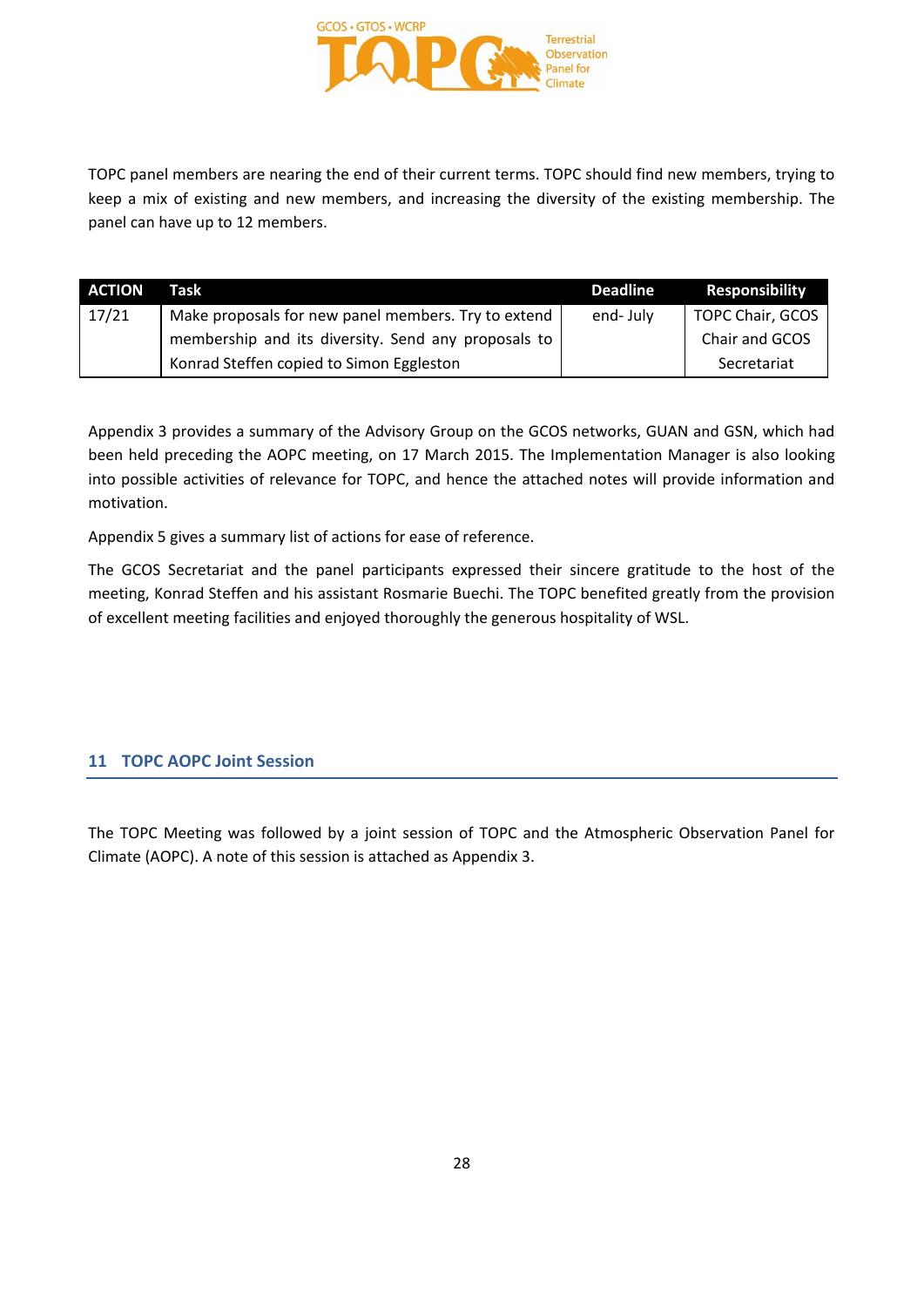

## **Appendix 1 Agenda**

## **Joint Session of the GCOS/GTOS/WCRP Terrestrial Observation Panel for Climate (TOPC) and the GCOS/GTOS/WCRP Atmospheric Observation Panel for Climate (AOPC) 16th -17th March 2015**

| Monday, 16 <sup>th</sup> March 2015 |                                         |     |                 |                                                                                                                                   |  |  |
|-------------------------------------|-----------------------------------------|-----|-----------------|-----------------------------------------------------------------------------------------------------------------------------------|--|--|
| 9.00                                | 1. Opening of the Meeting (15')         |     |                 |                                                                                                                                   |  |  |
| 10.45                               | 1.1 Welcome and introductions           | 1.1 | Steffen/Richter |                                                                                                                                   |  |  |
|                                     | 1.2 Adoption of Agenda                  | 1.2 | Steffen         |                                                                                                                                   |  |  |
|                                     | 1.3 Conduct of the Meeting              | 1.3 | Steffen/Richter |                                                                                                                                   |  |  |
|                                     | 2. Update on programme activities (90') |     |                 |                                                                                                                                   |  |  |
|                                     | 2.1 GCOS Update                         | 2.1 | Richter         | Status of next GCOS Assessment cycle, future expectations<br>of TOPC. Update on AOPC & OOPC to prepare for<br>TOPC/AOPC joint day |  |  |
|                                     | 2.2 GCOS Cooperation Mechanism (GCM)    | 2.2 | Oakley          | Update on GCM; Potential input from/benefit for TOPC.<br>Recommendations from TOPC members for certain GCM<br>projects.           |  |  |
|                                     | 2.3 GEO Update                          | 2.3 | Obrégon         | Update on GEO activities, the new Implementation Plan,<br>discussion on SBA Climate.                                              |  |  |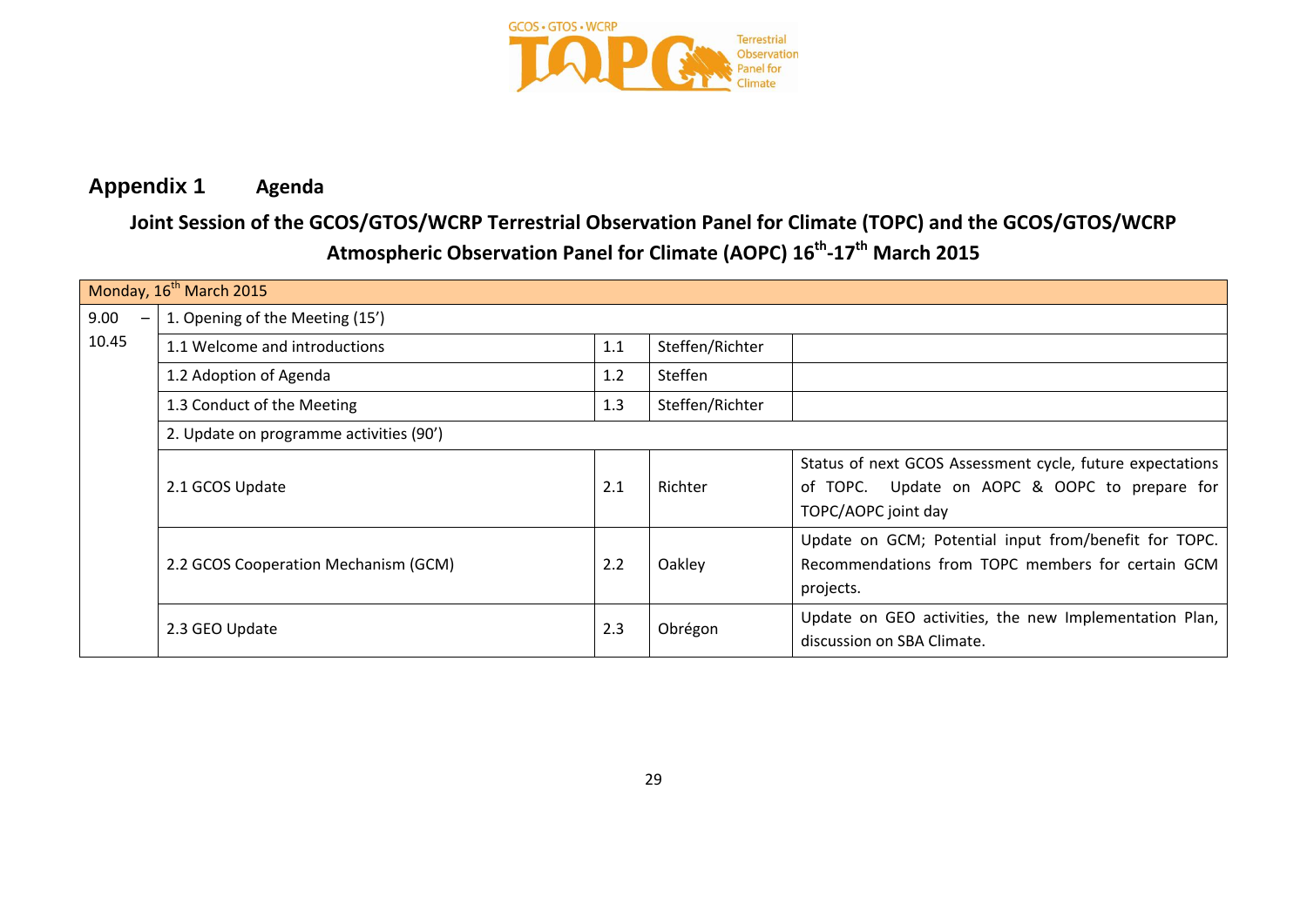

| 10.45 - 11.00 Coffee Break |                                                                                                                                                                                        |     |                 |                                                                                                                                                                                                    |  |  |
|----------------------------|----------------------------------------------------------------------------------------------------------------------------------------------------------------------------------------|-----|-----------------|----------------------------------------------------------------------------------------------------------------------------------------------------------------------------------------------------|--|--|
|                            | 3. Update on observational needs for climate change mitigation and adaptation (40')                                                                                                    |     |                 |                                                                                                                                                                                                    |  |  |
| $11.00 -$<br>12.30         | 3.1 GCOS/UNFCCC/IPCC Workshop<br>'Enhancing observations to support preparedness and<br>adaptation in a changing climate $-$ Learning from the Fifth<br><b>IPCC Assessment Report'</b> | 3.1 | Richter         | Update on outcomes of the workshop, which was held from<br>10-12 February 2015. Discussion on how TOPC experts can<br>support future GCOS activities in regard to adaptation to<br>climate change. |  |  |
|                            | 3.2 Joint GCOS/GOFC-GOLD Workshop on<br>'Observations for Climate Change Mitigation'                                                                                                   |     | Herold          | Update on outcomes of the workshop, which was held from<br>5-7 May 2014. Discussion on how TOPC experts can support<br>future GCOS activities in regard to climate change<br>mitigation measures.  |  |  |
|                            | 4. Space-based Observations and Validation (50')                                                                                                                                       |     |                 |                                                                                                                                                                                                    |  |  |
|                            | 4.1 Report from GCOS Space Rapporteur, including CEOS<br>Climate activities and ECV Inventory / ESA Climate Change<br>Initiative                                                       |     | Husband         |                                                                                                                                                                                                    |  |  |
|                            | 4.2 CEOS Cal/Val activities                                                                                                                                                            | 4.2 | Schaepman-Strub |                                                                                                                                                                                                    |  |  |
|                            | 12.30 - 13.30 Lunch Break                                                                                                                                                              |     |                 |                                                                                                                                                                                                    |  |  |
| 13:30-                     | 5 Adequacy of Terrestrial ECVs.                                                                                                                                                        |     |                 |                                                                                                                                                                                                    |  |  |
| 15:30                      | 5.1 Cross-Cutting Issues                                                                                                                                                               |     |                 |                                                                                                                                                                                                    |  |  |
|                            | 5.1.1 Carbon Cycle                                                                                                                                                                     |     | Bombelli        | A series of cross-cutting talks to start a discussion about the                                                                                                                                    |  |  |
|                            | 5.1.2 Cryosphere and Oceans                                                                                                                                                            |     | Steffen         | adequacy of existing ECV and if there are missing ECV,                                                                                                                                             |  |  |
|                            | 5.1.3 Water Cycles                                                                                                                                                                     |     | Grabs           | especially<br>boundary<br>at the<br>between<br>domains<br>Terrestrial/Ocean/Atmosphere. Topics are suggestions,<br>could also consider users e.g. disasters                                        |  |  |
|                            | 5.2. Discussion                                                                                                                                                                        | 5.2 | All             | Are the existing ECVs adequate? How to improve coverage                                                                                                                                            |  |  |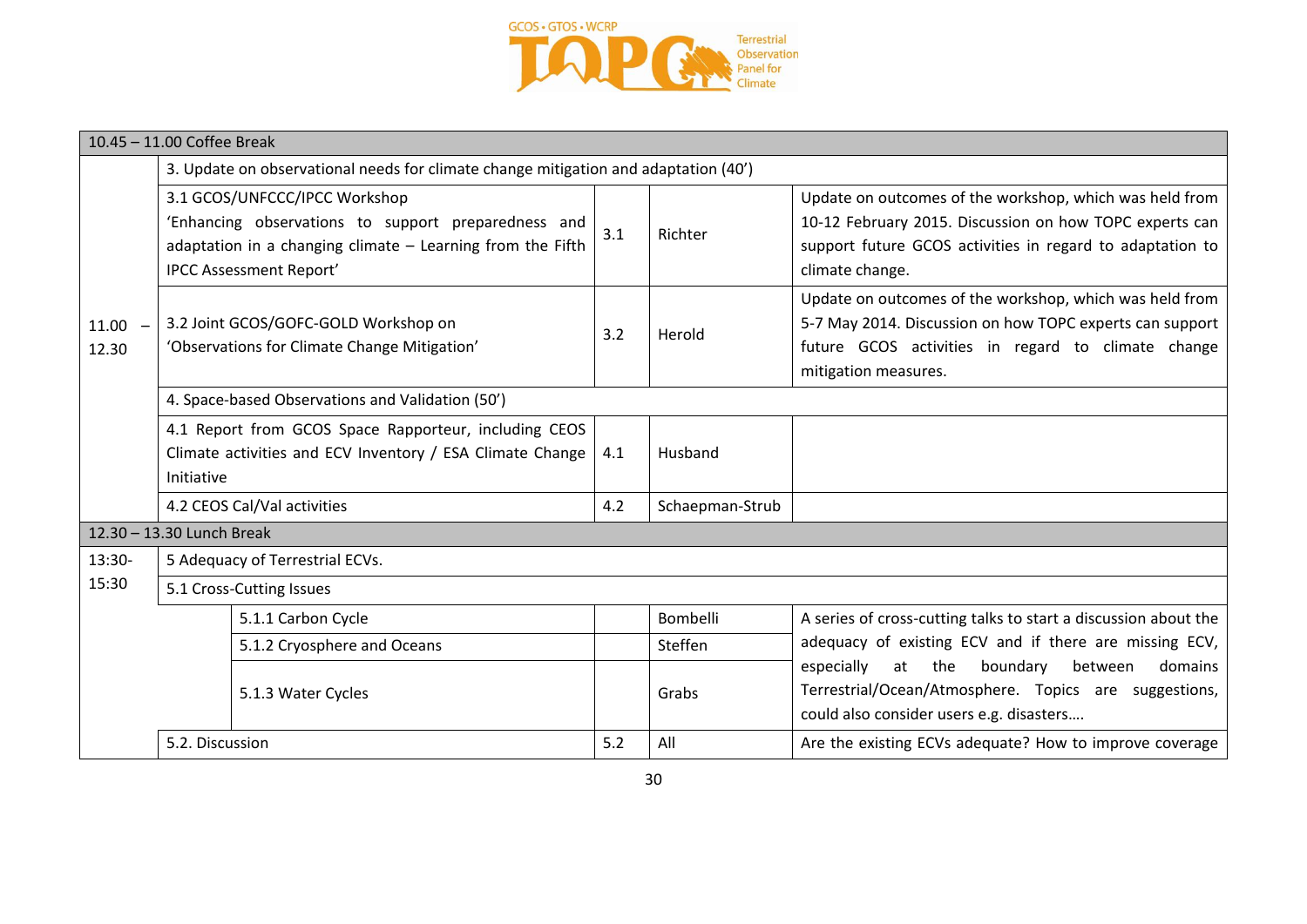

|                    |                                                                      |                       |     |                   | of these issues?                                                                                       |  |  |  |
|--------------------|----------------------------------------------------------------------|-----------------------|-----|-------------------|--------------------------------------------------------------------------------------------------------|--|--|--|
|                    | 15.30 - 16.45 Coffee Break                                           |                       |     |                   |                                                                                                        |  |  |  |
| 16:45              | 6. ECV-BASED EVALUATION OF THE OVERALL TERRESTRIAL MONITORING SYSTEM |                       |     |                   |                                                                                                        |  |  |  |
| 18:15              |                                                                      | 6.1 Cryospheric ECVs  | 6.1 |                   |                                                                                                        |  |  |  |
|                    |                                                                      | <b>Snow Cover</b>     |     | Armstrong         | Cryospheric experts in their area of expertise to report on                                            |  |  |  |
|                    |                                                                      | Glaciers and Ice Caps |     | Zemp              | current scientific gaps, issues of concern, and what is                                                |  |  |  |
|                    |                                                                      | Ice Sheets            |     | Steffen           | expected from TOPC to further observations.                                                            |  |  |  |
|                    |                                                                      | Permafrost            |     | Noetzli/Biskaborn |                                                                                                        |  |  |  |
|                    |                                                                      | 6.2 Hydrological ECVs | 6.2 |                   |                                                                                                        |  |  |  |
|                    |                                                                      | River Discharge       |     | Looser            |                                                                                                        |  |  |  |
|                    |                                                                      | Water Use             |     |                   | Hydrological experts in their area of expertise to report on                                           |  |  |  |
|                    |                                                                      | Ground water          |     | Ansems            | current scientific gaps, issues of concern, and what is<br>expected from TOPC to further observations. |  |  |  |
|                    |                                                                      | Lakes                 |     | Vuglinsky/Crétaux |                                                                                                        |  |  |  |
|                    |                                                                      | Soil Moisture         |     | Steffen           |                                                                                                        |  |  |  |
| 18.15 End of Day 1 |                                                                      |                       |     |                   |                                                                                                        |  |  |  |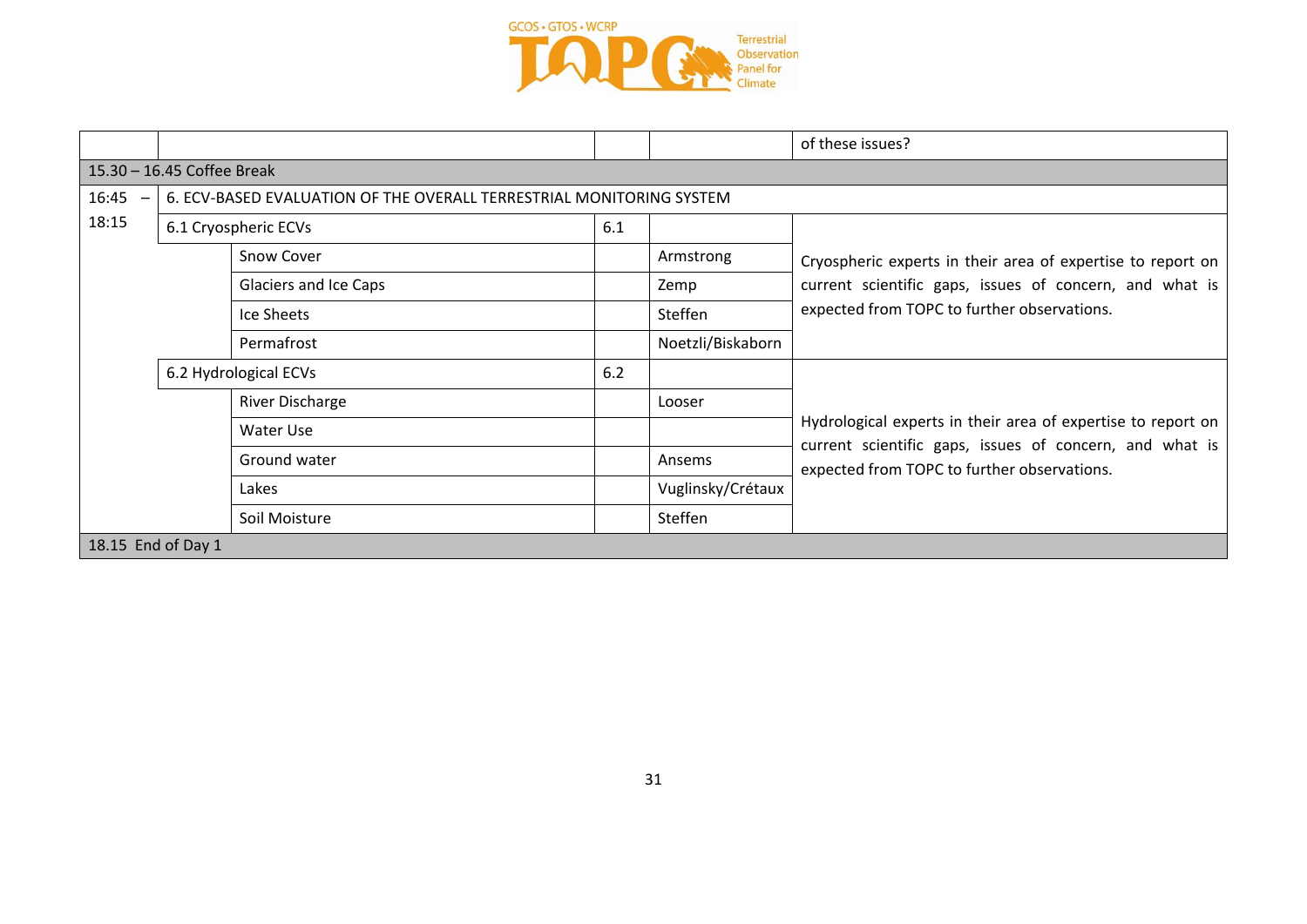

|                   |                                                               | Tuesday, 17 <sup>th</sup> March 2015                 |     |                 |                                                                                                                                                                                                   |  |
|-------------------|---------------------------------------------------------------|------------------------------------------------------|-----|-----------------|---------------------------------------------------------------------------------------------------------------------------------------------------------------------------------------------------|--|
| $9.00 -$          | 6.3 Biological/Ecological/Other ECVs                          |                                                      | 6.3 |                 |                                                                                                                                                                                                   |  |
| 11.00             | Albedo<br><b>FAPAR</b>                                        |                                                      |     | Verstraete      |                                                                                                                                                                                                   |  |
|                   |                                                               |                                                      |     | Verstraete      |                                                                                                                                                                                                   |  |
|                   |                                                               | Leaf Area Index                                      |     | Verstraete      | Biological/ecological experts in their area of expertise to                                                                                                                                       |  |
|                   |                                                               | Land Cover                                           |     | Mora            | report on current scientific gaps, issues of concern, and<br>what is expected from TOPC to further observations.                                                                                  |  |
|                   | <b>Above Ground Biomass</b><br>Soil Carbon                    |                                                      |     | Quegan          |                                                                                                                                                                                                   |  |
|                   |                                                               |                                                      |     | Quegan          |                                                                                                                                                                                                   |  |
|                   |                                                               | Fire Disturbance                                     |     | Tansey          |                                                                                                                                                                                                   |  |
|                   | 6.4 Update on the GCOS Status Report                          |                                                      | 6.4 | Simmons         | Update on the current status of the chapter on terrestrial<br>ECVs.                                                                                                                               |  |
|                   | 6.5. Recommendations for the next GCOS Implementation<br>Plan |                                                      | 6.6 | All             | What needs to be done for missing ECVs? TOPC to<br>recommend new ECVs or delete old ones?                                                                                                         |  |
|                   | 11:00-11:15 Coffee Break                                      |                                                      |     |                 |                                                                                                                                                                                                   |  |
| 11:15<br>$-12:45$ |                                                               | 7. Discussion of AOPC/TOPC/OOPC Cross-cutting issues | 7   | All             | Where is the key potential for a stronger future<br>collaboration? What are the main issues of discussion?<br>Where would the TOPC experts like to see stronger<br>involvement from AOPC experts? |  |
|                   |                                                               | 7.1 Review of Action Items                           | 7.1 | Steffen/Richter | Review of last years' actions                                                                                                                                                                     |  |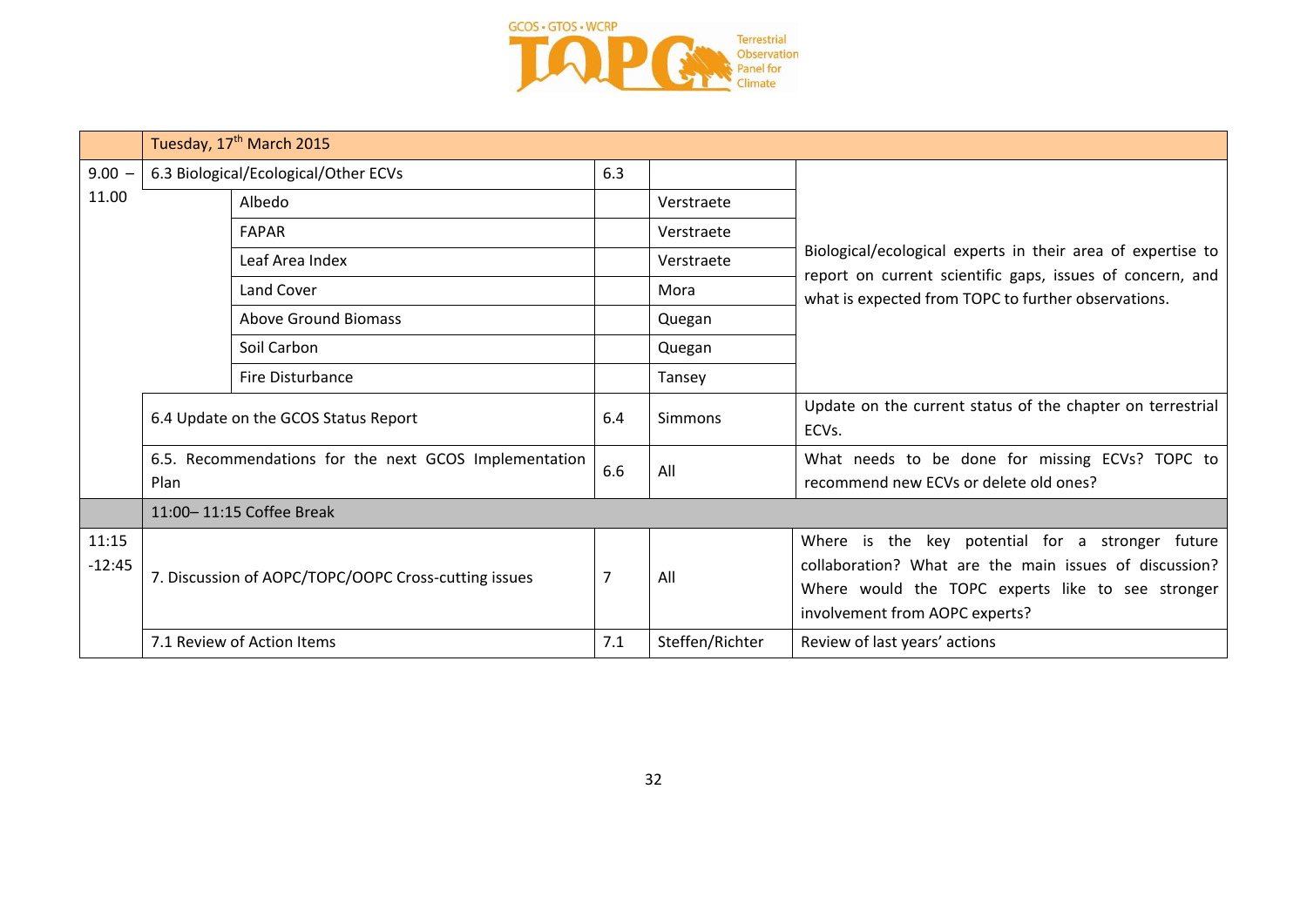

|          | 12.45 - 13.45 LUNCH        |      |                   |                                                                                                                    |  |
|----------|----------------------------|------|-------------------|--------------------------------------------------------------------------------------------------------------------|--|
| 13.00    | 8 TOPC Terms of Reference  | 8    | Eggleston/Steffen | After circulation of current TORs for discussion in 2014,<br>TOPC should agree on a final version.                 |  |
| 15.30    | 9 TOPC Work Plan 2015-2018 |      | Eggleston/Steffen | To further stronger engagement with the other panels,<br>TOPC should agree on focus issues for the next 2-3 years. |  |
|          | 15.30 - 16.45 Coffee Break |      |                   |                                                                                                                    |  |
| 16.45    | 10. Wrap-Up                | 10   |                   |                                                                                                                    |  |
| $-18.00$ | 11 Closure                 | 11   |                   |                                                                                                                    |  |
|          | 11.1 AOB, Next session     | 11.1 |                   |                                                                                                                    |  |

| 19.00 Group Dinner HOSTED by WSL |  |
|----------------------------------|--|
|----------------------------------|--|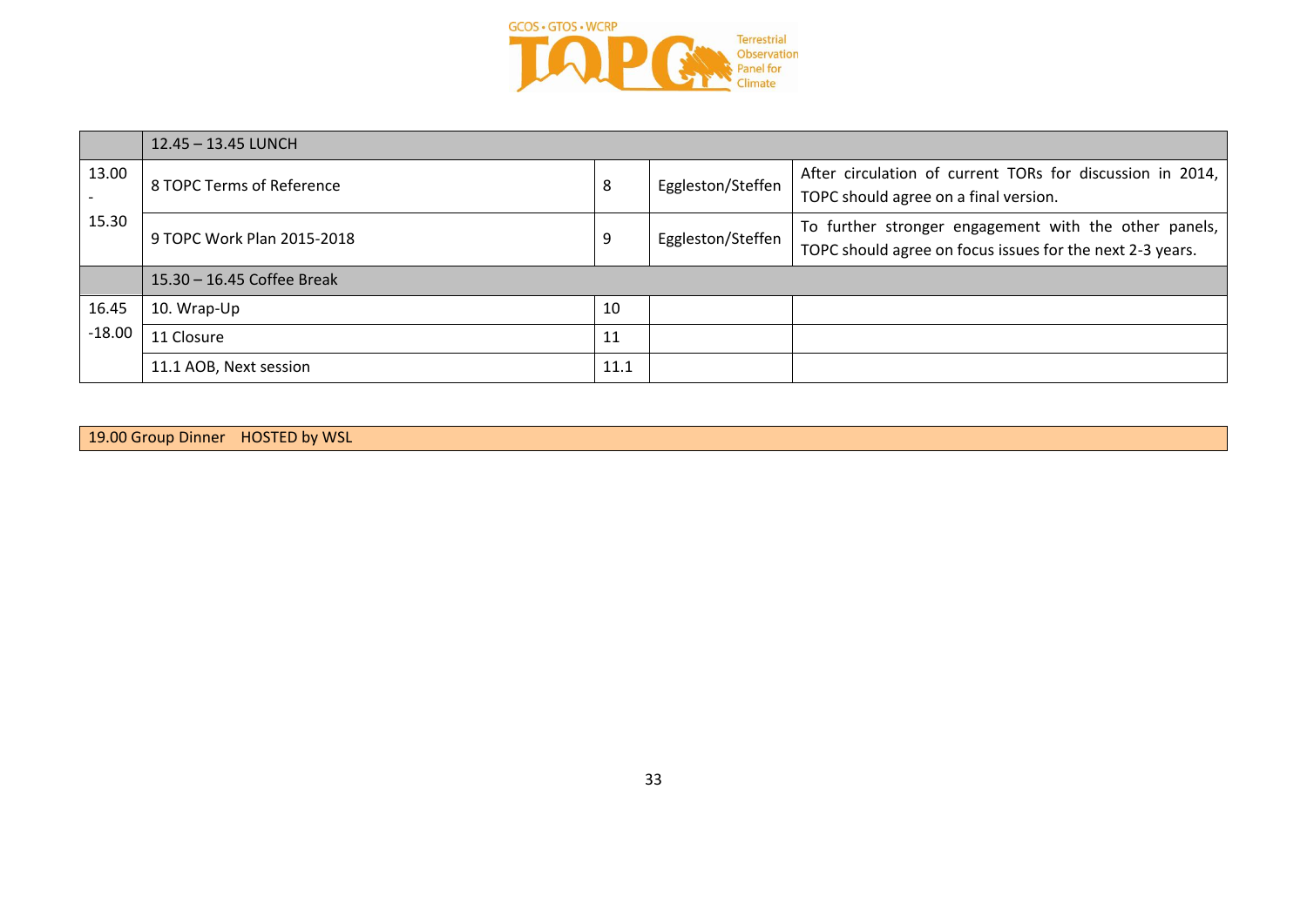

## **Appendix 2 Terms of Reference**

Terms of Reference of the Terrestrial Observation Panel for Climate (TOPC)

Agreed, Zurich, 17 March 2015**.**

Introduction

Three science panels have been established co-sponsored by the GCOS Steering Committee and by the World Climate Research Programme (WCRP) to define the observations needed in each of the three main global domains  $-$  atmosphere, oceans and land  $-$  to prepare specific programme elements and to make recommendations for implementation. The Terrestrial Observation Panel for Climate (TOPC) is also sponsored by the Global Terrestrial Observing System (GTOS).

The Terrestrial Observation Panel for Climate (TOPC) was set up to develop a balanced and integrated system of in situ, air- and space borne observations of the terrestrial ecosystem. The Panel focuses on the identification of terrestrial observation requirements, assisting the establishment of observing networks for climate, providing guidance on observation standards and norms, facilitating access to ECV and climate data and information and its assimilation, and promoting climate studies and assessments.

Terms of Reference

- 1. To define the requirements for long-term monitoring of terrestrial properties for climate and climate change, adaption and mitigation as part of the essential climate variables (ECV);
- 2. To liaise with relevant research and operational communities to identify measurable terrestrial (biosphere, cryosphere, and hydrosphere) properties and attributes which
	- control the physical, biological and chemical processes affecting climate,
	- are themselves affected by climate change, are indicators of climate change and provide information on impacts of climate change;
- 3. To assess and monitor the adequacy of terrestrial observing networks (in-situ, air borne and satellite-based) and their archival and quality control at international data centres, promote their integration and the development of their capacity to measure and assess terrestrial properties and exchange climate data and information;
- 4. To identify gaps in present systems and design, promote and periodically revise plans for a long-term systematic observing system that fills these gaps, makes the data available and so better serves the needs of the research and operational communities;
- 5. Help develop a process for on-going evaluation of the observing system and data centres in liaison with users of the data, based on the optimum suite of platforms and processing capabilities for required variables, spatial and temporal scales and accuracy.;
- 6. To promote and guide the establishment platforms that enable cooperation between data suppliers and user communities with the goal to establish high-quality and sustainable ECV production;
- 7. To act as focal points for each ECV and area of expertise;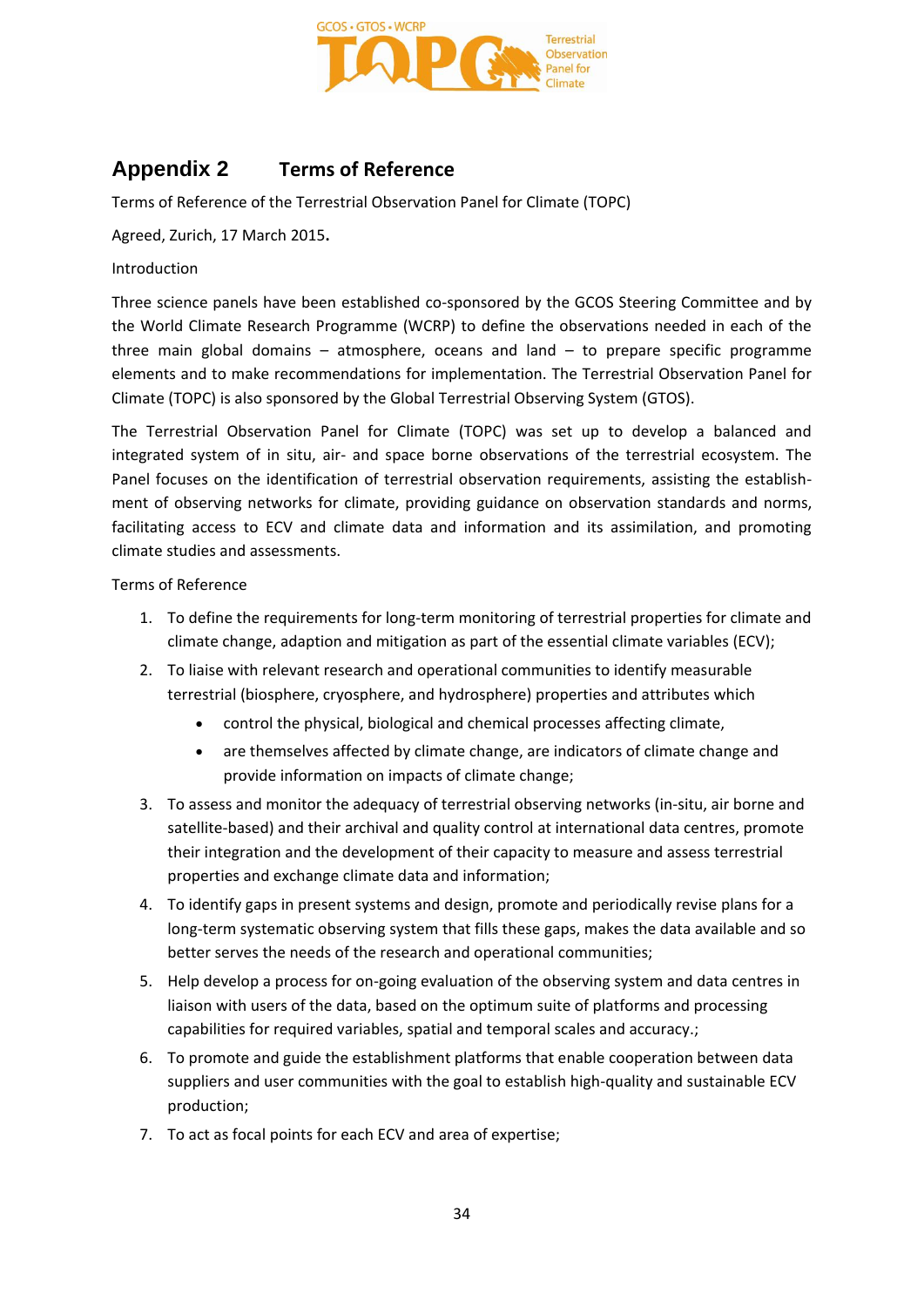

- 8. To coordinate activities with other global observing system panels and task groups to ensure consistency of requirements with the overall programmes;
- 9. Publish and update GCOS/GTOS studies and planning documents, such as the implementation plan and satellite supplement;
- 10. To liaise with the other GCOS panels, WCRP steering groups, councils and other relevant entities, such as WMO Commissions, CEOS, GFCS, Future Earth, WIGOS and IPCC, on terrestrial climate observing system issues, and also to other GTOS panels, where relevant.
- 11. Carry out agreed assignments from the GCOS, WCRP and GTOS Steering Committees;
- 12. Report regularly to the GCOS Steering Committee, the GTOS Steering Committee and the WCRP Data Advisory Council on issues related to the terrestrial component of GCOS.
- 13. Meet regularly to review progress and address identified issues with the global observing system for climate.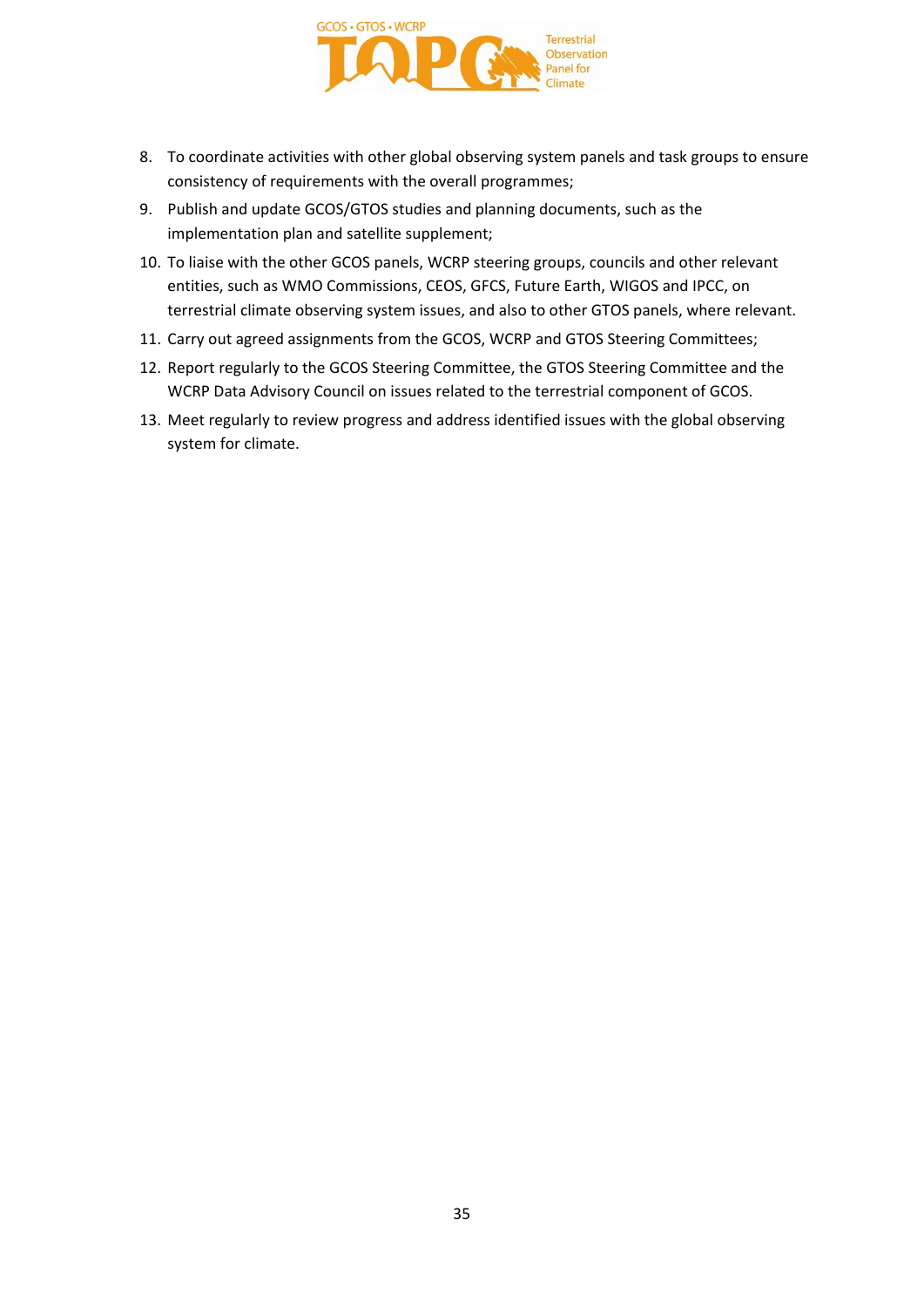

## **Appendix 3 The Joint Session**

### **Joint Session of the Session of the**

## **GCOS/GTOS/WCRP Terrestrial Observation Panel for Climate (TOPC) and the GCOS/GTOS/WCRP Atmospheric Observation Panel for Climate (AOPC)**

## **18th March 2015**

## **1 Opening of the Meeting**

The meeting was chaired by Stephen Briggs (GCOS Steering Committee Chairman), Konrad Steffen (TOPC Chairman), Kenneth Holmlund (AOPC Chairman), Albert Klein-Tank (Vice-Chairman of AOPC).

A revised agenda was proposed and agreed (Annex I)

## **2 Collaboration with WCRP**

| Presentation                   |              |
|--------------------------------|--------------|
| WCRP update, AOPC-TOPC session | Michel Rixen |

The WCRP Data Advisory Council has created a new Surface Flux Task Team comprised of Carol Anne Clayson (lead, WHOI), Pierre-Philippe Mathieu (ESA), Brian Ward (NUI-G), Jörg Schultz (EUMETSAT) and Peter Gleckler (PCMDI). They are developing a ToR and candidate membership recommendations to address: near-term flux discussion items; flux – ECV cross walk; gaps in Observing Systems; cross community tracking of surface flux activities; and a WCRP single point-ofcontact.

Inputs are requested for a Copernicus reanalysis workshop on observational requirements to be held on 29 June – 1 July 2015 at ECMWF followed by the fifth session of the WCRP Data Advisory Council (WDAC) 2 – 3 July 2015.

WDAC has cooperated on the development of the http://ecv-inventory.com/ecv-inventory in cooperation with WG Climate, GCOS and WMO. Initially satellite data, but in-situ data will also be implemented.

There will be a Year of Polar Prediction (YOPP) Planning Summit 13-15 July 2015, WMO, Geneva and this is an opportunity for GCOS Panel experts to participate.

| Action | Task                                                     | <b>Deadline</b>   | Responsibility |
|--------|----------------------------------------------------------|-------------------|----------------|
| 17/22  | I Identify GCOS presentation in Year of Polar Prediction | <b>April 2015</b> | GCOS           |
|        | (YOPP) Planning Summit 13-15 July 2015, WMO, Geneva      |                   | Secretariat    |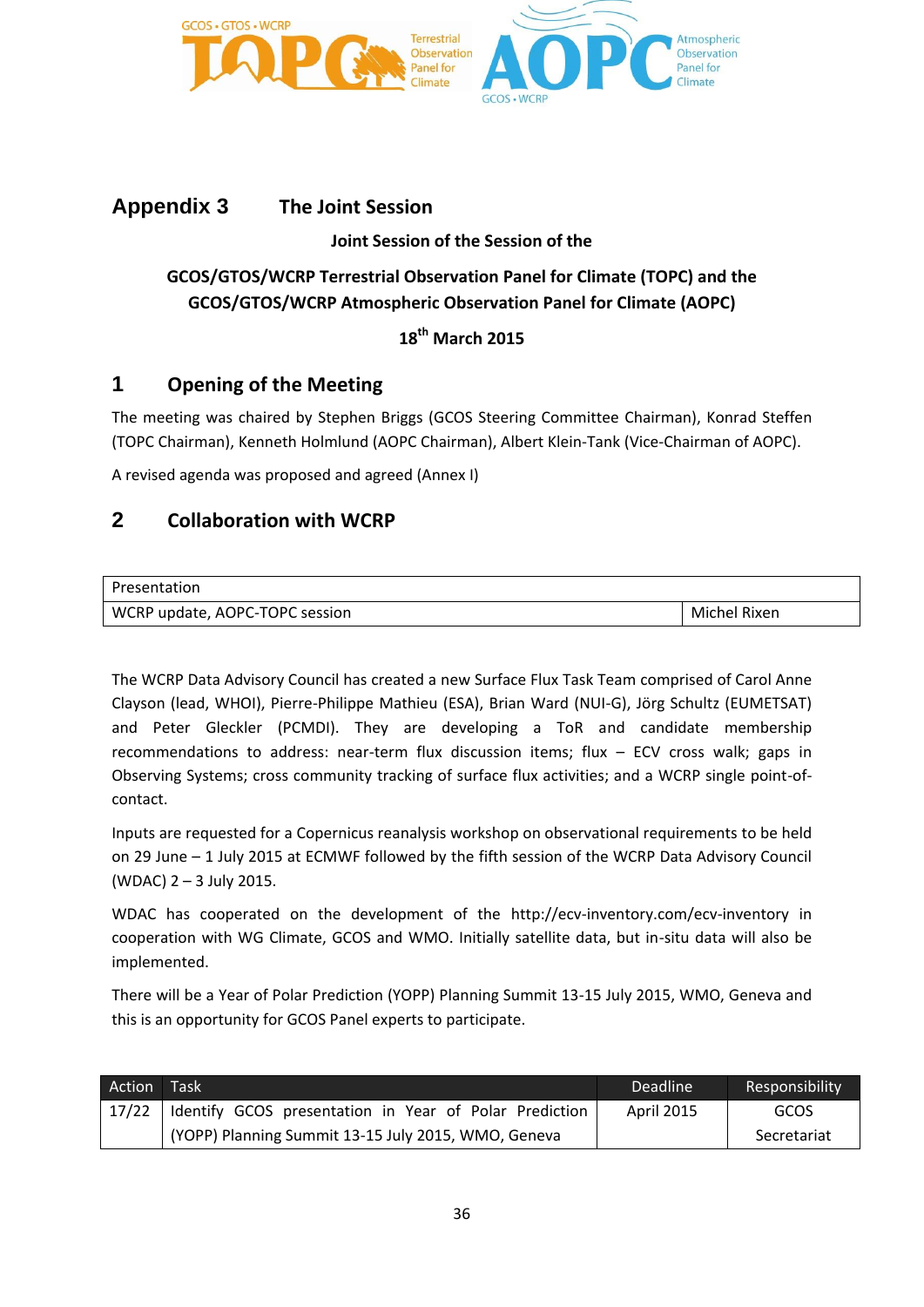

GEWEX has formulated specific data needs including a Grand Challenge GC on extremes, high elevation precipitation and land surface information. These needs are being re-thought into cycles. There is also a need of validation networks.

JSC-36 will meet on 8 – 10 April 2015 to discuss the new framework.

| Action | Task                                                         | <b>Deadline</b> | Responsibility |
|--------|--------------------------------------------------------------|-----------------|----------------|
| 17/23  | GCOS Panels to discuss how to possibly engage in new         | December 2015   | All Panel Co-  |
|        | potential areas: urban and mega cities, decadal predictions, |                 | chairs         |
|        | planet data initiative, expanded mandate into VIA and other  |                 |                |
|        | services                                                     |                 |                |

WCRP has links to climate services but does not deliver them: it is not in the WCRP mandate.

It is not clear that there is a need for any new ECV.

| Presentation                     |                |
|----------------------------------|----------------|
| ENSO 1/2014-3/15, A brief review | D. E. Harrison |

Recent observations point to a progressive warming of the ocean surface (an incipient El Niño) but models diverge considerably in their predictions: some clarification on the extent and severity of this event is expected after June. So far there has not been a large effect or a major global event. There have been large changes in the observing system but no identifiable long-term trends in La Nino and Southern Oscillation (SO).

There is no consensus on the need for more atmospheric observations and El Niño forecasts are not really good enough for operational use.

## **3 Implementation Plan**

| Presentation                     |              |
|----------------------------------|--------------|
| The New GCOS Implementation Plan | Alan Belward |

Alan Belward will lead the drafting activities for the new Implementation Plan, which his intended to be finally submitted to COP22 in 2016. He outlined the draft Table of Contents and introduced the pathway to the final document.

| <b>Action</b> | Task                                                 | Deadline          | Responsibility |
|---------------|------------------------------------------------------|-------------------|----------------|
| 17/24         | Send formal invitation to SC-23 in Cape Town to Alan | <b>April 2015</b> | GCOS           |
|               | Belward                                              |                   | Secretariat    |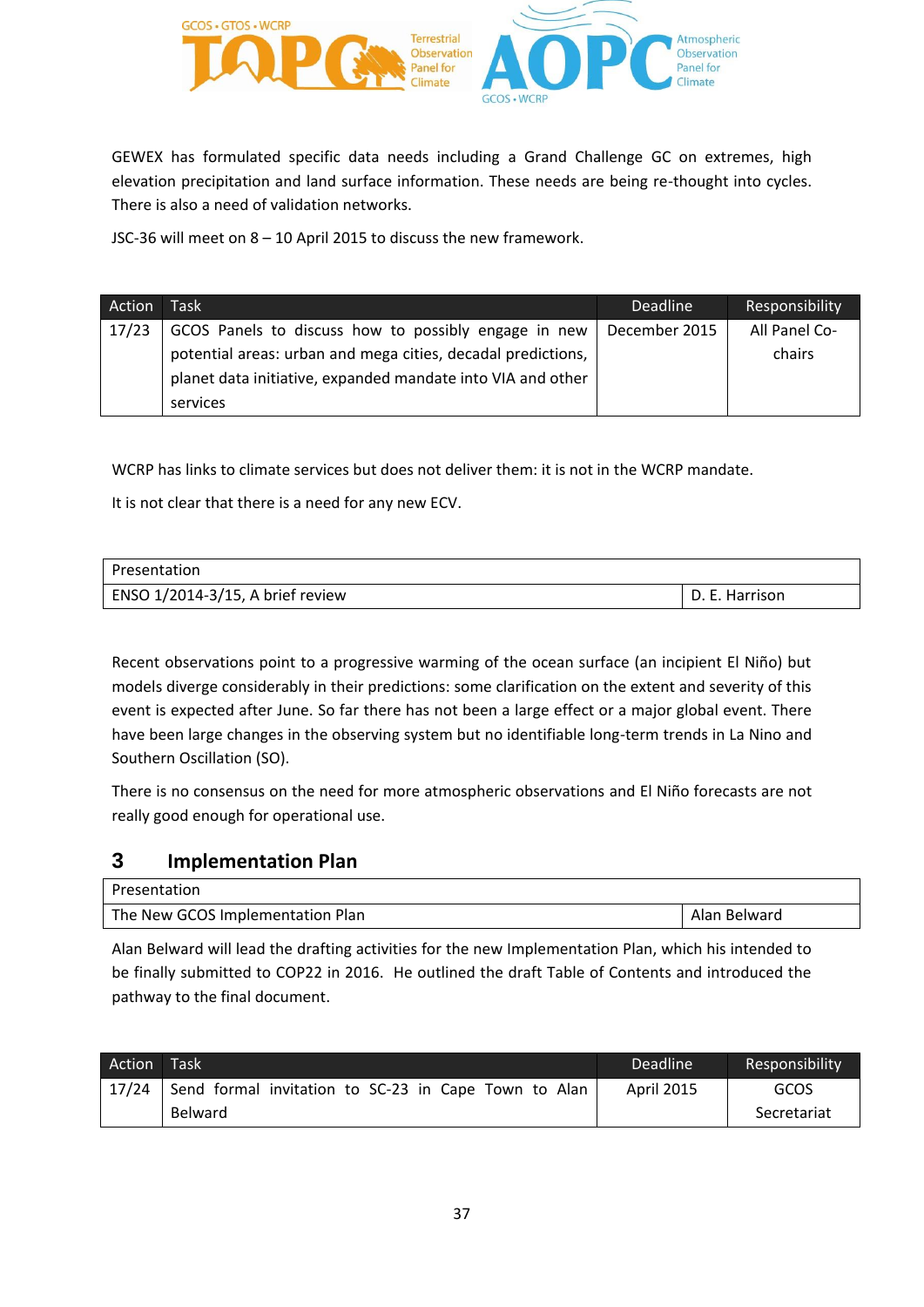

| Action | <b>Task</b>                                      | <b>Deadline</b> | Responsibility |
|--------|--------------------------------------------------|-----------------|----------------|
| 17/25  | Panel Chairs to send nominees to IP writing team | August 2015     | Panel Chairs,  |
|        |                                                  |                 | GCOS           |
|        |                                                  |                 | Secretariat    |

## **4 Proposals for input to Implementation Plan**

TOPC noted that there may be a new satellite supplement but this would be written in 2017, after the completion of the new Implementation Plan, but there has been no decision to date. However, this supplement would be very useful for the satellite agencies. There may also be a need for an insitu supplement as well. Following their consideration of the new Implementation Plan the UNFCCC COP might ask the space agencies to react to the 2016 plan.

The new Implementation Plan should prioritise actions, which should be measurable.

All parties should be careful in documenting observations for biogeophysical cycles, as this will show the incompleteness of the observing system, e.g. the ECVs do not cover all the carbon cycle. GCOS will try to address and to fill the gaps.

Regional aspect will need to be covered in the adaptation / mitigation section. The section on how global observing systems in countries could be developed in a way that serves GCOS.

While future satellite observations should be considered in the Implementation Plan, detailed requirements should be left to the satellite supplement, as requirements are quantified only in the supplement. Global Cycles

## *4.1* **Global Energy Cycle**

| Presentation                               |             |
|--------------------------------------------|-------------|
| Energy Cycles in the global climate system | Martin Wild |

The revised energy balance figures in the IPCC AR5 are consistent with observations (BSRN, and CERES, EBAF and TOA fluxes)

There is a difference between the energy cycle over land and over the oceans. However, for land, the mean downward radiative fluxes have the largest discrepancies and observational data are needed to constrain the variations (GEBA sites). The surface short wave downward flux is estimated using model biases (CMIP5) against BSRN.

Uncertainties remain in surface albedo in SH/LH fluxes.

The energy balance in the ocean, as measured by ARGO, indicates that 93% of additional energy goes into the ocean.

The observations (BSRN) measure the greenhouse effect at the earth's surface as a change of 2 Wm-2/decade. This compares well with models estimates of h 1.7-2.2 Wm-2/decade (noting that decadal changes can be observed) and we now have a good understanding of the energy budget.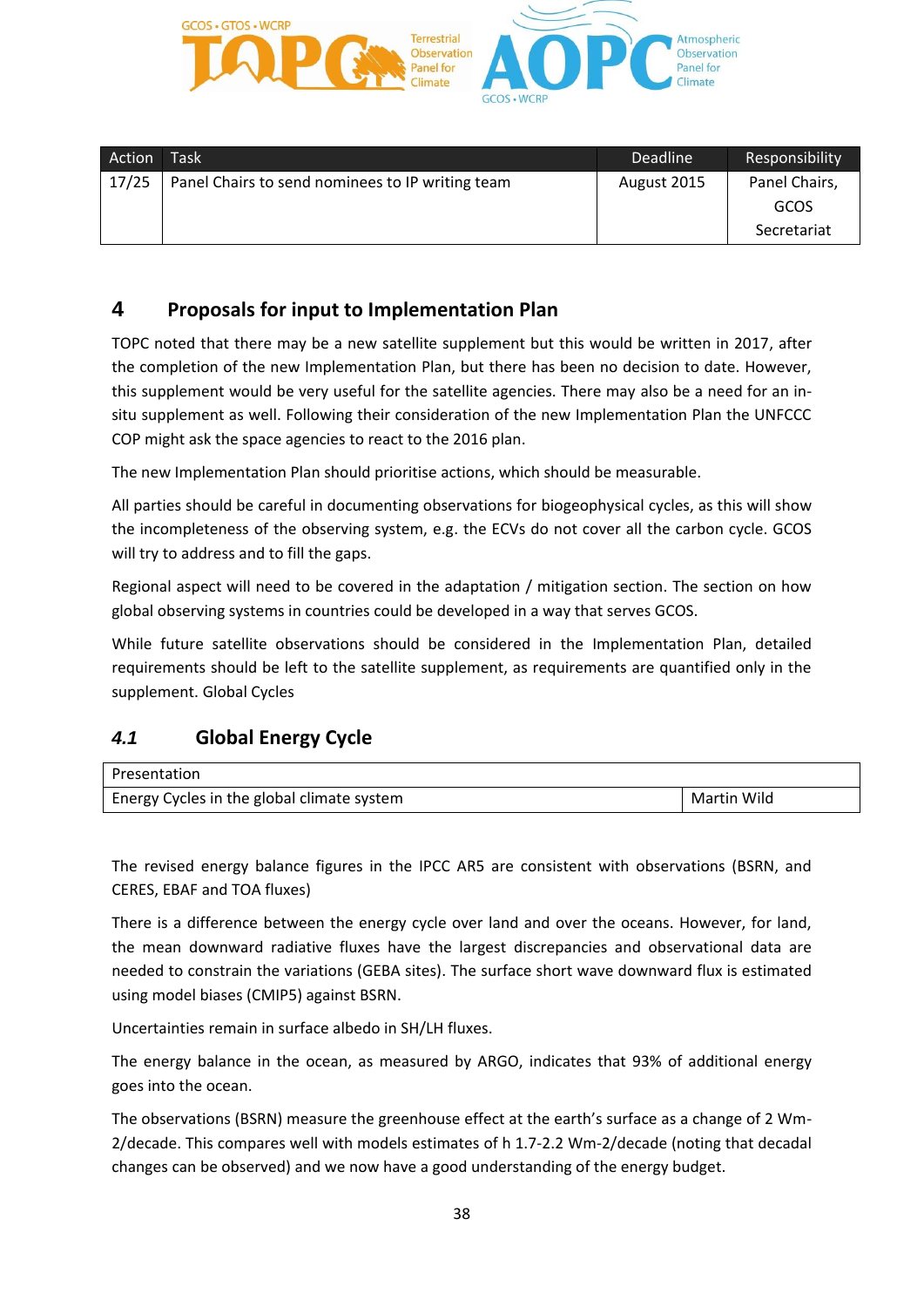

Solar radiation changes are also measured. There are 56 sites in Europe (Global Energy Balance Archive (GEBA). Observations of a polluted atmosphere (example sulphur dioxide and aerosols) and cleaner atmosphere due to implementation of pollution control policies can observe the impact of the policies. This pollution reduces the solar radiation reaching the ground and can impact a number of variable such Daily Temperature Range (DTR, Tmin, Tmax). Trends in the effect of aerosols after 2000 are unclear due in to increases in emissions in China and India, no trend in Japan and reductions some other regions. The southern hemisphere is less affected.

This can also impact the global water cycle: variations in observed precipitation are in line with variations in surface net radiation. However, there is an on-going debate on apparent inconsistencies between observed global energy and water cycle.

## *4.2* **Global Carbon Cycle**

| <b>Drocon</b><br>Presentation |                        |
|-------------------------------|------------------------|
| Carbon                        | <b>Butler</b><br>James |

| Action | Task <sup>1</sup>                                                           | <b>Deadline</b>  | Responsibility |
|--------|-----------------------------------------------------------------------------|------------------|----------------|
| 17/26  | Clarify list of constituents for ECV for atmospheric   September 2015       |                  | GCOS           |
|        | composition ( $CO2$ , $CH4$ , NO <sub>2</sub> , other long-lived greenhouse | (in time new for | Secretariat    |
|        | gases and pre-cursors).                                                     | implementation   |                |
|        |                                                                             | plan drafting)   |                |

There was a discussion about the need for an ECV "2-degree target" to monitor progress toward this target, but it is unclear what this would be and if it could be measured.

Atmospheric concentration measurements, from satellites and in-situ cannot yet replace inventories of emissions constructed using the IPCC Guidelines although they do have a role in validating emission estimates. The emission estimates made using the IPCC are the basis for mitigation policy, targets and agreements. Atmospheric concentration and surface temperature measurements indicate the success of these policies. It is possible to envisage how emissions could be monitored remotely using satellites and ground based measurements but the technologies and infrastructure are unlikely to be available for at least 20 years if developments start now. A dialog with the IPCC may help indicate ways forward.

Measurements need validation and the relationship between satellite (total column) and surface measurements (flasks) needs to be fully understood. It is important not to oversell the capabilities of satellite observations.

It is also important to continually look at new technologies, e.g., space-based LIDAR observations (profiles) of  $CO<sub>2</sub>$ .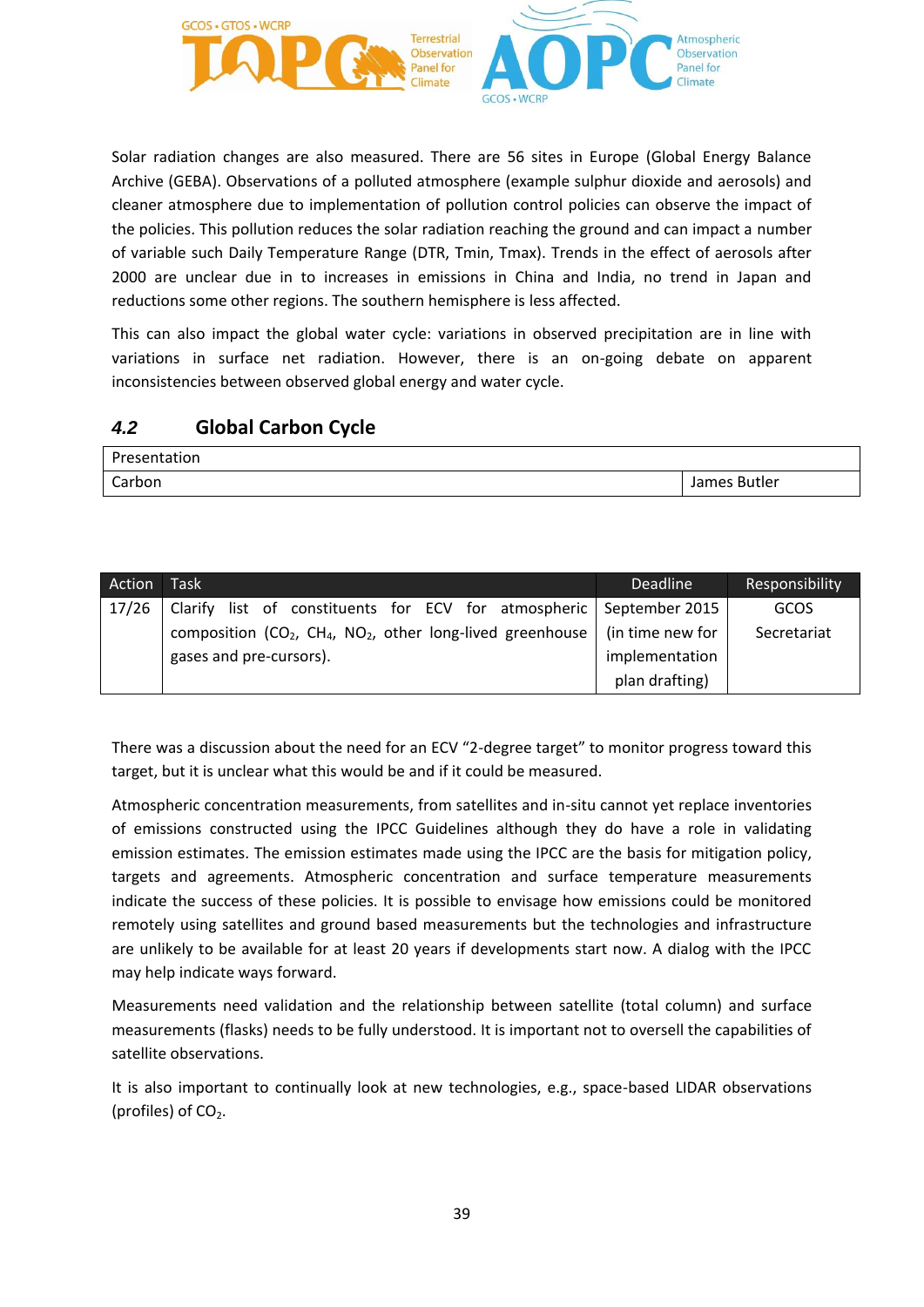

## *4.3* **The Hydrological Cycle**

| Presentation       |                |
|--------------------|----------------|
| Hydrological Cycle | Andreas Becker |

The quality of precipitation gridded products is good, as they are quality controlled and processed. However, while the volume of data collected is increasing, a significant fraction of these observations is not being made available. Data availability is a critical issue and a major cause of uncertainty in the water balance. Countries do apply conditions on the use of data so this may be a data policy issue. The next Implementation Plan should discuss improvements in remote and in-situ measurements.

Developing a systems approach to monitoring environmental cycles would mean we could measure, as a minimum, stocks and fluxes for each cycle. This would be more systematic., however there are practical considerations – not all the items measureable, e.g. NPP.

New ECVs about isotopes should be considered, as these can be markers or indicators that help develop understanding of CO2, ice, water vapour etc. Switzerland has introduced these as "national ECVs".

Another potential ECV is evaporation and/or transpiration.

However GCOS needs to be rigorous and conservative in adopting new ECVs or in changing the requirements of others, especially because space agencies have based their plans on the existing ECV requirements.

## *4.4* **Discussion**

Radiation fluxes at top of atmosphere are measured but there are only local, uncoordinated and generally inaccessible measures of sensible and latent heat or heat into ground and sea. A proposal for the future would be to see if the entire energy balance at the surface as well as at the top of the atmosphere can be systematically measured.

Latent heat is a key link between energy and water cycle and it would be good to ensure consistency between two cycles. There are some regional fluxes available. WCRP is working on some of these fluxes so GCOS would need to collaborate with them on the scientific aspects. They could be included as part of "surface energy budget". One issue is whether global or land and sea data are enough to drive models and what resolution is needed.

Accuracy is not just about the precision of data but the consistency and coherence of all ECVs. The ECVs should give a holistic view of the planet. Radiation is important for both terrestrial and atmospheric panels.

Climate engineering is another potential user of GCOS type data. It is not clear whether the available data are useful and sufficient to tackle this problem. Could the observation system pick up the signal of geo-engineering?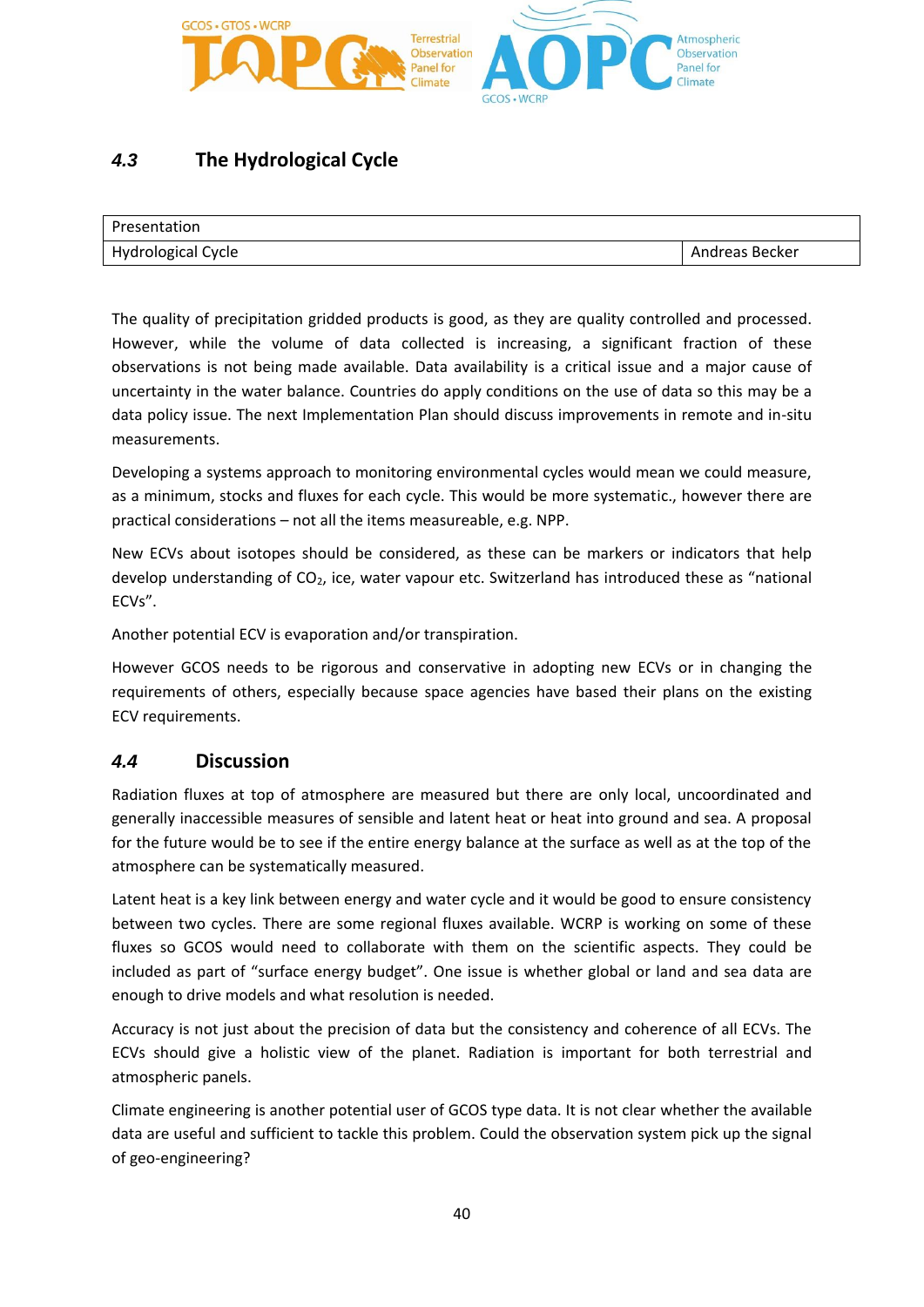

GCOS should work with WCRP in dealing with this topic.

UNFCCC is GCOS's primary customer but the ECVs are also important to the understanding of other biogeochemical cycles, as well as to address the other Rio conventions (desertification and biodiversity). Specifically, data about extremes are needed to deal with Disaster and Risk Reduction (DRR).

The meeting considered the current list of ECVs and how they related to the 3 cycles discussed and to each panel (see Table 1 below). While it is not finalised, it is included here to inform future crosspanel discussions.

## **5 AOB**

It was agreed that the joint meeting was useful.

Revised panel membership should ensure gender balance as well as regional balance as far as possible.

More cross-panel links are needed to cover ECVs that relate to the different domains. The panel cochairs need to monitor progress and ensure these links are maintained.

| Action | <b>Task</b>                                                | <b>Deadline</b> | Responsibility      |
|--------|------------------------------------------------------------|-----------------|---------------------|
| 17/27  | Appoint a panel member to attend other panels. There       | Before next     | GCOS                |
|        | should be a standing invitation for panel chairs to attend | panel meeting   | Secretariat         |
|        | meetings                                                   |                 |                     |
| 17/28  | Ensure actions are delegated and consider an executive     | June 2015       | <b>Panel Chairs</b> |
|        | group to oversee progress.                                 |                 |                     |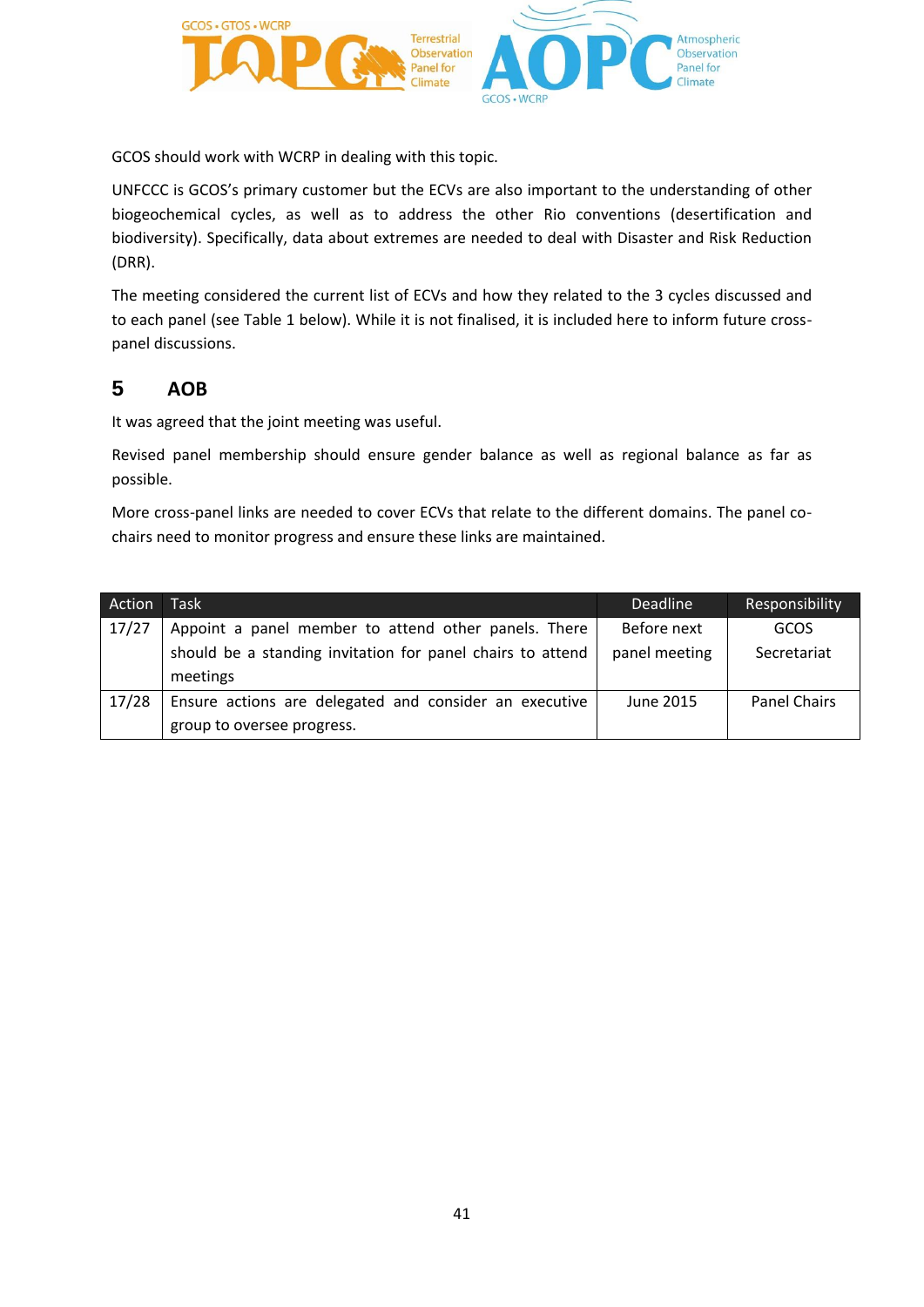

## **Table 1 Consideration of ECVs and 3 Environmental Cycles**

|             |            |                                              | <b>Energy Cycle</b>      | Hydrological             | Carbon Cycle             |
|-------------|------------|----------------------------------------------|--------------------------|--------------------------|--------------------------|
|             |            |                                              |                          | Cycle                    |                          |
|             |            | Air temperature                              | Major3                   | Minor                    | Minor                    |
|             |            | Wind Speed and direction                     | Minor                    | Minor                    | Minor                    |
|             |            | Water Vapour                                 | Minor                    | Major <sub>2</sub>       |                          |
|             | Surface    | Pressure                                     |                          |                          |                          |
|             |            | Precipitation                                | Major <sub>2</sub>       | Major <sub>2</sub>       | Major <sub>2</sub>       |
| Atmosphere  |            | <b>Surface Radiation Budget</b>              | Major <sub>2</sub>       | Major2 (driver)          | Major1                   |
|             |            | Temperature                                  | Major                    | minor                    |                          |
|             | Upper Air  | Wind speed and direction                     | Minor                    | Major2                   | Minor                    |
|             |            | Water Vapour                                 | Minor                    | Major <sub>2</sub>       |                          |
|             |            | <b>Cloud Properties</b>                      | Minor                    | Major1                   | Minor                    |
|             |            | TOA Earth radiation budget (inc Solar irrad) | Major3                   | Minor                    |                          |
|             |            | Carbon Dioxide                               | Minor                    |                          | Major <sub>2</sub>       |
|             | Comp       | Methane+ LL GHGs                             | Minor                    |                          | Major <sub>2</sub>       |
|             |            | Ozone and Aerosol, + precursers.             | Minor                    | Minor                    | Minor                    |
|             |            | Sea Surface Temperature                      | Major 3                  | Major3                   | Minor                    |
|             |            | Sea Surface Salinity                         | Minor                    | Major <sub>2</sub>       | Minor                    |
|             |            | Sea Level                                    |                          | Major3                   |                          |
|             |            | Sea State                                    | Minor                    | Major3                   | Minor                    |
|             | Surface    | Sea Ice                                      | Minor                    | Minor                    |                          |
|             |            | <b>Surface Current</b>                       | Minor                    | Minor                    | Minor                    |
|             |            | Ocean Colour                                 | Minor                    |                          | Major <sub>2</sub>       |
|             |            | Carbon Dioxide pp                            |                          | $\overline{\phantom{a}}$ | Major <sub>2</sub>       |
|             |            | Ocean Acidity                                | $\frac{1}{2}$            | $\frac{1}{2}$            | Major <sub>2</sub>       |
| Oceanic     |            | Phytoplankton                                |                          | $\overline{a}$           | Major1                   |
|             |            | Temperature                                  | Major 2                  | Minor                    | Minor                    |
|             | Subsurface | Salinity                                     | Minor                    | Minor                    | Minor                    |
|             |            | Current                                      | Minor                    | Minor                    | Minor                    |
|             |            | <b>Nutrients</b>                             |                          |                          | Major <sub>2</sub>       |
|             |            | Carbon Dioxide pp                            | $\frac{1}{2}$            | $\overline{\phantom{a}}$ | Major <sub>2</sub>       |
|             |            | Ocean Acidity                                | $\frac{1}{2}$            | $\overline{\phantom{a}}$ | Major <sub>2</sub>       |
|             |            | Oxygen                                       |                          |                          | Major <sub>2</sub>       |
|             |            | <b>Tracers</b>                               | Minor                    | Minor                    | Minor                    |
|             |            | <b>River Discharge</b>                       | Minor                    | Major1                   | Minor                    |
|             |            | Water Use                                    | $\overline{\phantom{a}}$ | Major1                   | $\overline{\phantom{a}}$ |
|             |            | <b>Ground Water</b>                          | $\overline{\phantom{a}}$ | Major2                   | $\overline{\phantom{a}}$ |
|             |            | Lakes                                        | $\overline{a}$           | Major3                   | $\overline{\phantom{a}}$ |
|             |            | Snow Cover                                   | Minor                    | Major1                   | $\overline{\phantom{a}}$ |
|             |            | Glaciers and ice caps                        | Minor                    | Major1                   | $\overline{\phantom{a}}$ |
|             |            | Ice sheets                                   | Minor                    | Major <sub>2</sub>       |                          |
| Terrestrial |            | Permafrost                                   |                          | Minor                    | Major1                   |
|             |            | Albedo                                       | Major1                   | Minor                    |                          |
|             |            | Land Cover (inc. vegetation type)            | Minor                    | Minor                    | Major <sub>2</sub>       |
|             |            | <b>Fraction Absorbed PAR</b>                 | Minor                    | Minor                    | Major <sub>2</sub>       |
|             |            | Leaf area index                              | Minor                    | Minor                    | Major <sub>2</sub>       |
|             |            | Above ground biomass                         | $\frac{1}{2}$            | Minor                    | Major1                   |
|             |            | Soil Carbon                                  | $\overline{\phantom{a}}$ |                          | Major1                   |
|             |            | Fire disturbance                             | $\overline{a}$           | $\overline{a}$           | Major <sub>2</sub>       |
|             |            | Soil Moisture                                | Minor                    | Major1                   | Major1                   |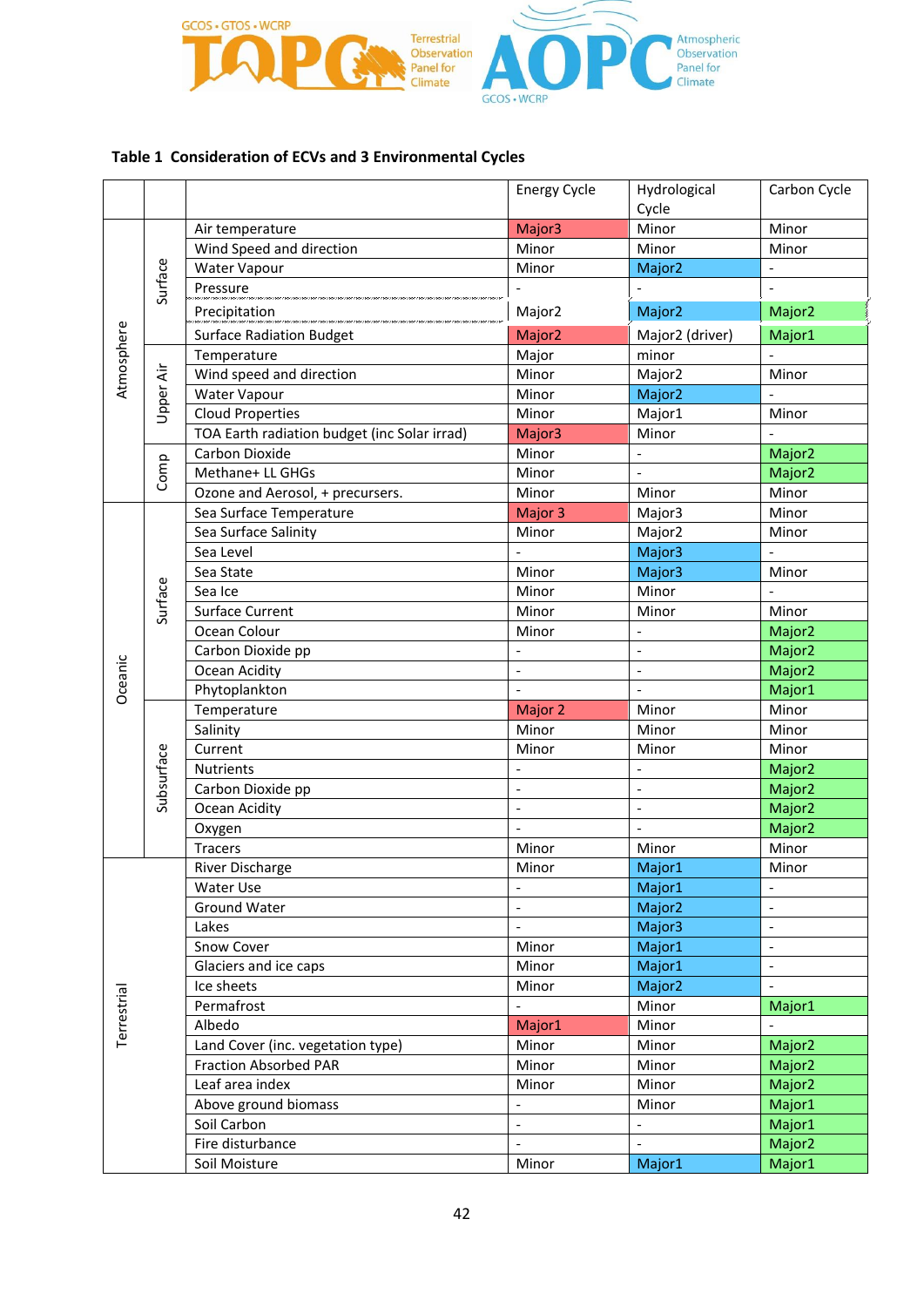

Notes:

- 1) This table has not been checked or reviewed and is not definitive.
- 2) Major indicates a significant relevance, Minor a lesser relevance and "-" small or none
- 3) Major3: adequate/mature measurements; Major2: measurements that can be used, Major1: emerging observation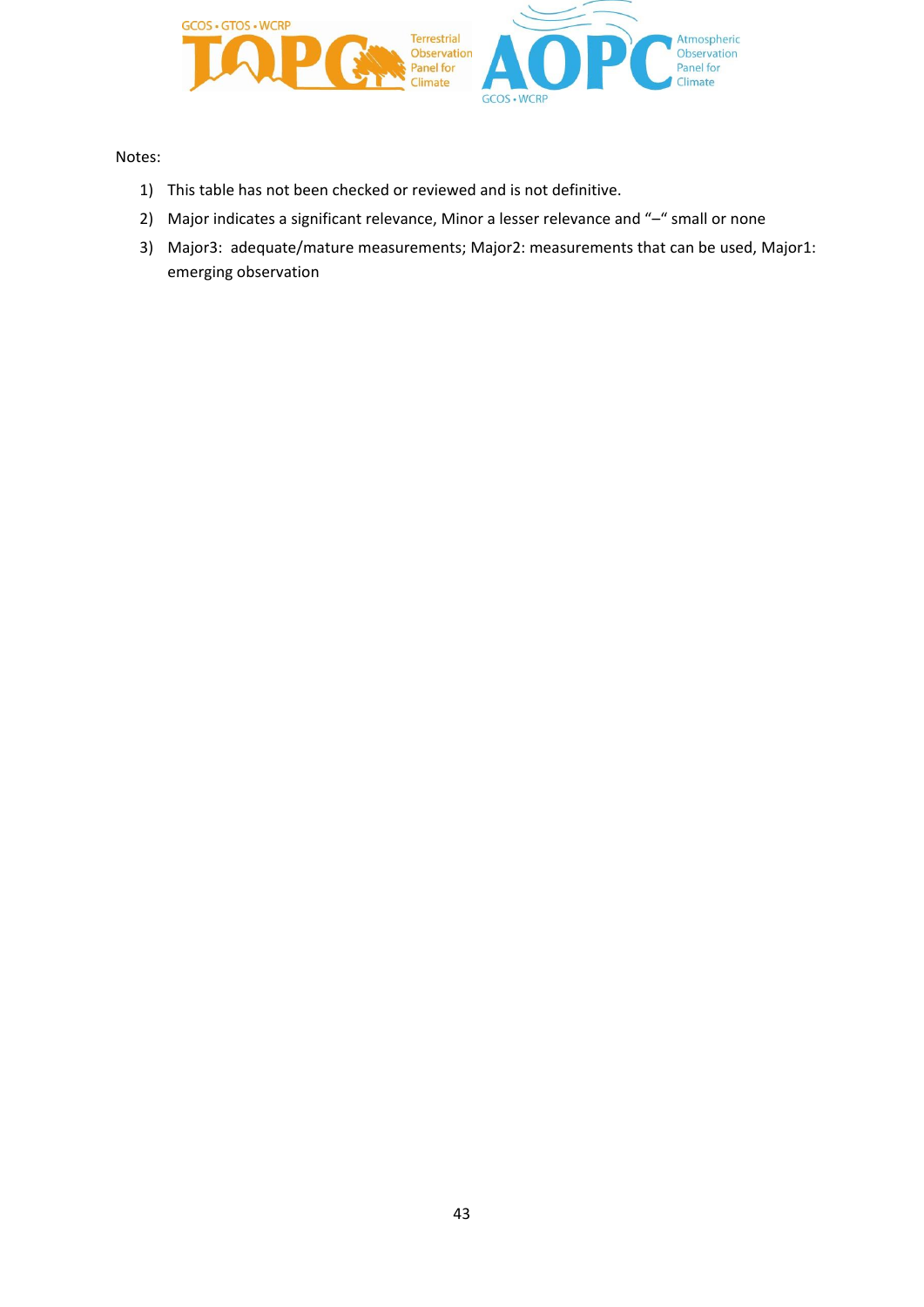

## **ANNEX 1 Agenda of Joint Session**

Joint Session of the Session of the GCOS/GTOS/WCRP Terrestrial Observation Panel for Climate (TOPC) and the GCOS/GTOS/WCRP Atmospheric Observation Panel for Climate (AOPC)

18<sup>th</sup> March 2015

|        | Wednesday, 18 <sup>th</sup> March 2015.                                                                                                                                                                                                                                                                           |     |         |                                             |  |  |
|--------|-------------------------------------------------------------------------------------------------------------------------------------------------------------------------------------------------------------------------------------------------------------------------------------------------------------------|-----|---------|---------------------------------------------|--|--|
|        | Chairs: Steven BRIGGS, Konrad STEFFAN, Kenneth HOLMLUND, Albert KLEIN-TANK                                                                                                                                                                                                                                        |     |         |                                             |  |  |
| 09:00- | 1. Opening of the Meeting (15')                                                                                                                                                                                                                                                                                   |     |         |                                             |  |  |
| 10:45  | 1.1 Welcome and introductions                                                                                                                                                                                                                                                                                     | 1.1 | Chairs  |                                             |  |  |
|        | 2. Collaboration with WCRP (60')                                                                                                                                                                                                                                                                                  |     |         |                                             |  |  |
|        | WCRP Update (WDAC, CliC, GEWEX) and<br>2.1<br>Expectations from WCRP - how TOPC will fit into<br>expectations from the WCRP Climate Modelling 2.1<br>the overall WCRP structure and its core projects;<br>Rixen<br>Community with special regard to<br>terrestrial<br>WCRP input for new GCOS IP.<br>observations |     |         |                                             |  |  |
|        | 10.45 - 11.00 Coffee Break                                                                                                                                                                                                                                                                                        |     |         |                                             |  |  |
| 11:00  | 3 Implementation Plan                                                                                                                                                                                                                                                                                             |     |         |                                             |  |  |
| 12:45  | 3.1 Introduction to Plan                                                                                                                                                                                                                                                                                          | 3.1 | Belward | Introduce IP and progress                   |  |  |
|        | 4 Proposals for input to Implementation Plan                                                                                                                                                                                                                                                                      |     |         |                                             |  |  |
|        | Discussion & agree proposals                                                                                                                                                                                                                                                                                      | 4.1 | (30')   |                                             |  |  |
|        | 5 Global Cycles                                                                                                                                                                                                                                                                                                   |     |         |                                             |  |  |
|        | 5.1 Global Energy Cycle                                                                                                                                                                                                                                                                                           | 5.1 | Wild    | Martin Wild, ETH Zurich Global Energy Cycle |  |  |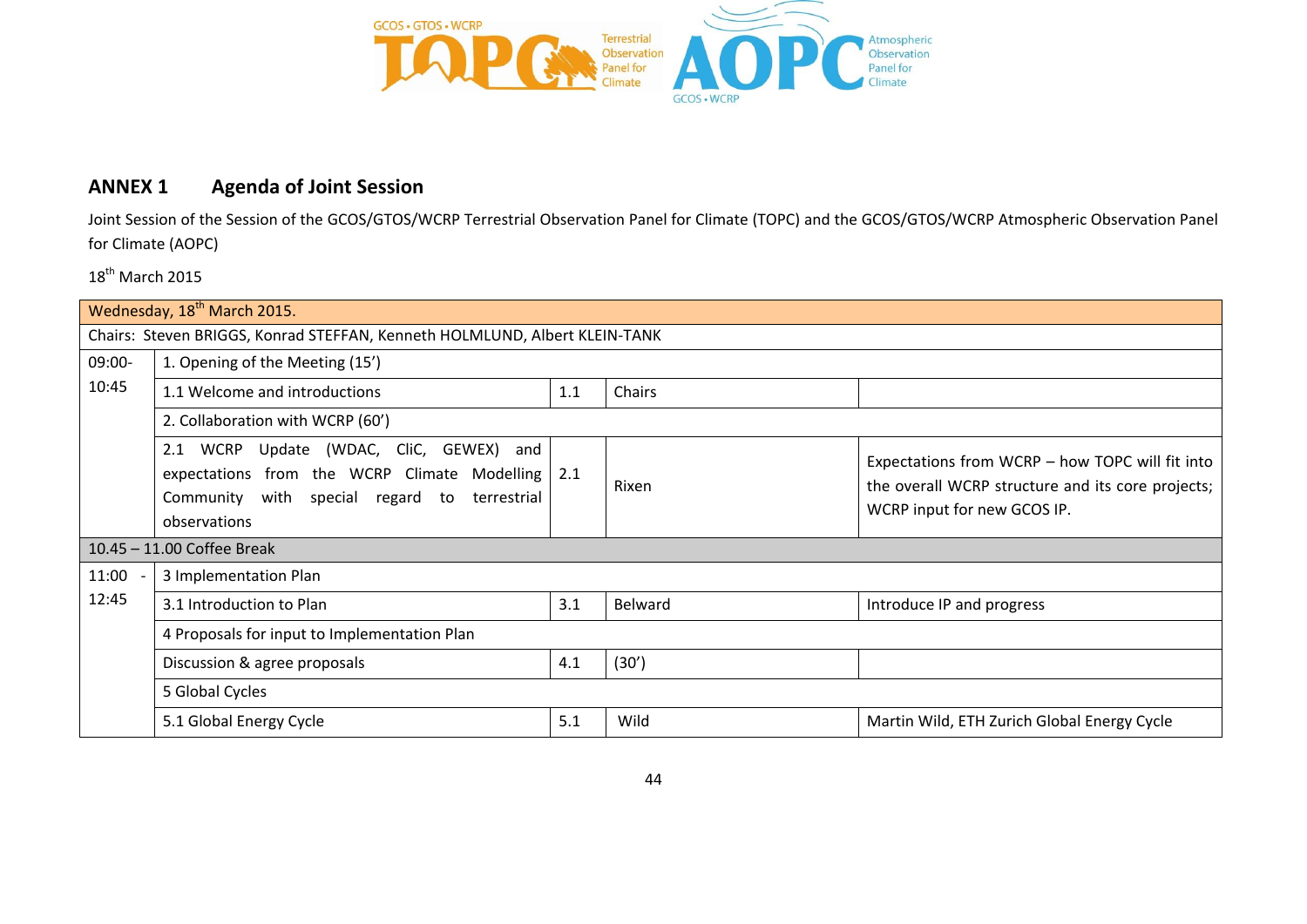

| 12.45 - 13.45 Lunch Break |                                                                         |     |               |  |  |
|---------------------------|-------------------------------------------------------------------------|-----|---------------|--|--|
|                           | 5.2 Carbon Cycle                                                        | 5.2 | <b>Butler</b> |  |  |
|                           | 5.3 Hydrological Cycle                                                  | 5.3 | Becker        |  |  |
|                           | 5.4 Discussions on the cycles and ECVs                                  | 5.4 |               |  |  |
|                           | 15.30 - 15.45 Coffee Break                                              |     |               |  |  |
| 15.45                     | Continue Discussions on the cycles and ECVs<br>$\overline{\phantom{0}}$ |     |               |  |  |
| 18.00                     | AOB                                                                     | 6.1 |               |  |  |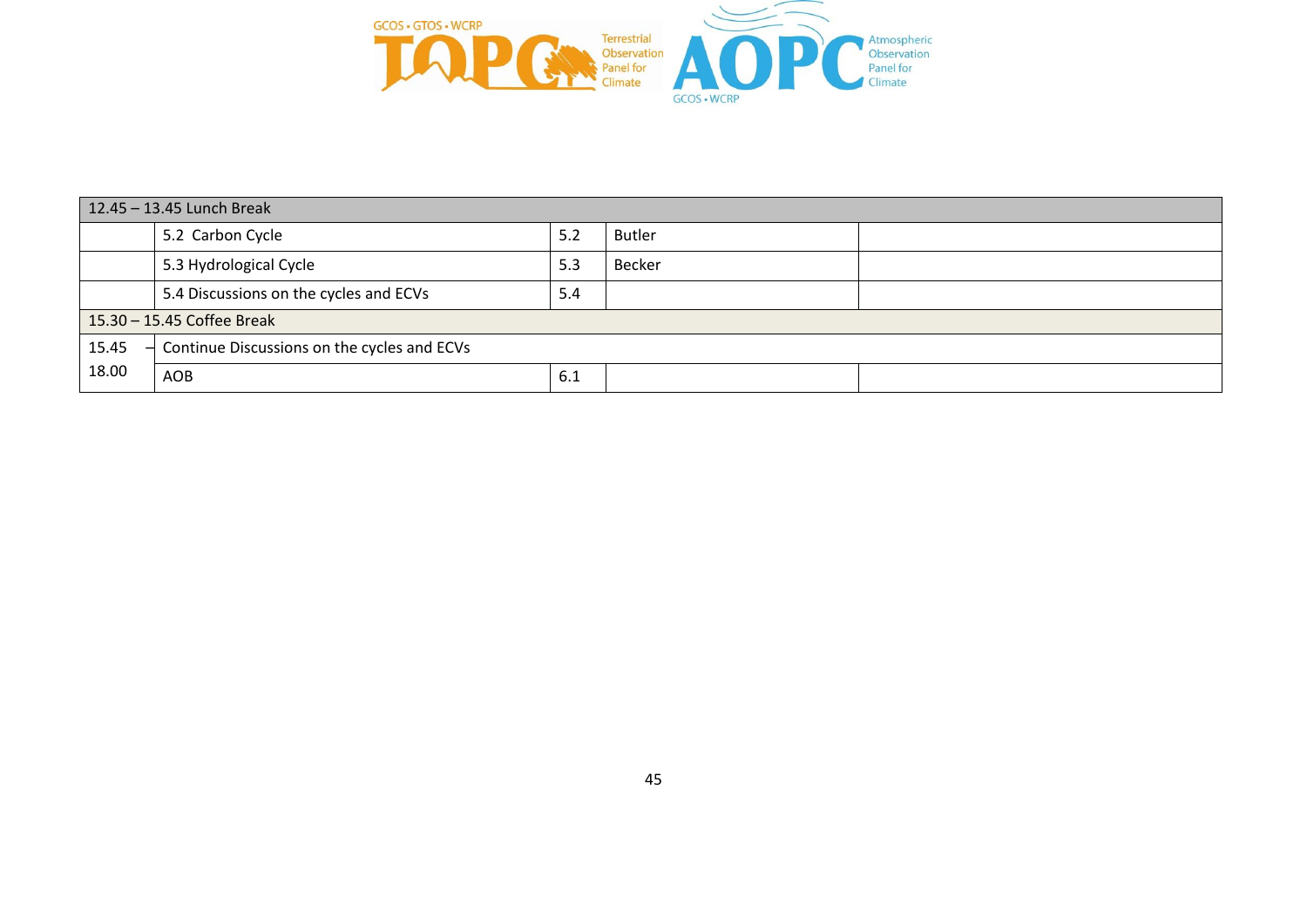

## **Appendix 4 Summary Notes on AGG**

### **Changes to the GSN/GUAN Networks**

GSN

Canada has informed GCOS of 4 closures and suggested 4 new sites (all less than a km away).

Jordan has informed of 2 closures and suggested 2 new sites.

GCOS needs to respond to both countries to accept the changes and modify the master GSN list.

**GUAN** 

3 sites are not reporting since 2012/3 – Karachi, Honiara and Port Moresby.

AGG suggests that these three sites be removed from the GUAN list.

### **Project Reports**

### **a) Madagascar for GSN**

Reporting better, but much of this comes from the original manned stations and not the AWSs? Software is working better and we're getting CLIMATs from the manned stations!

Project has problems with BUFR, but these are issues with BUFR and not this particular project.

**Issues/Lessons learned**: (1) Can we get the parallel measurements from the manned and AWS sites? These are useful to look as they are for a tropical location.

(2) AWSs require the replacement of SIM Cards every year. System works when the power is up. Power outages at the centre mean that get out when down.

(3) Better if data went to the cloud and not to the centre, but this would have data issues with the NMS.

(4) Can the missing CLIMATs be rescued from the NMS if the project goes back to the country?

**b) Angola and DRC** – projects in abeyance. Equipment is at the HQ in the country, but no way of getting this to the stations. There is an African technician, supported by GCOS, who is now able to be sent to countries for assistance.

### **c) GUAN**

Gan and Harare have had their hydrogen generators repaired.

Yerevan – GCOS is supplying sondes.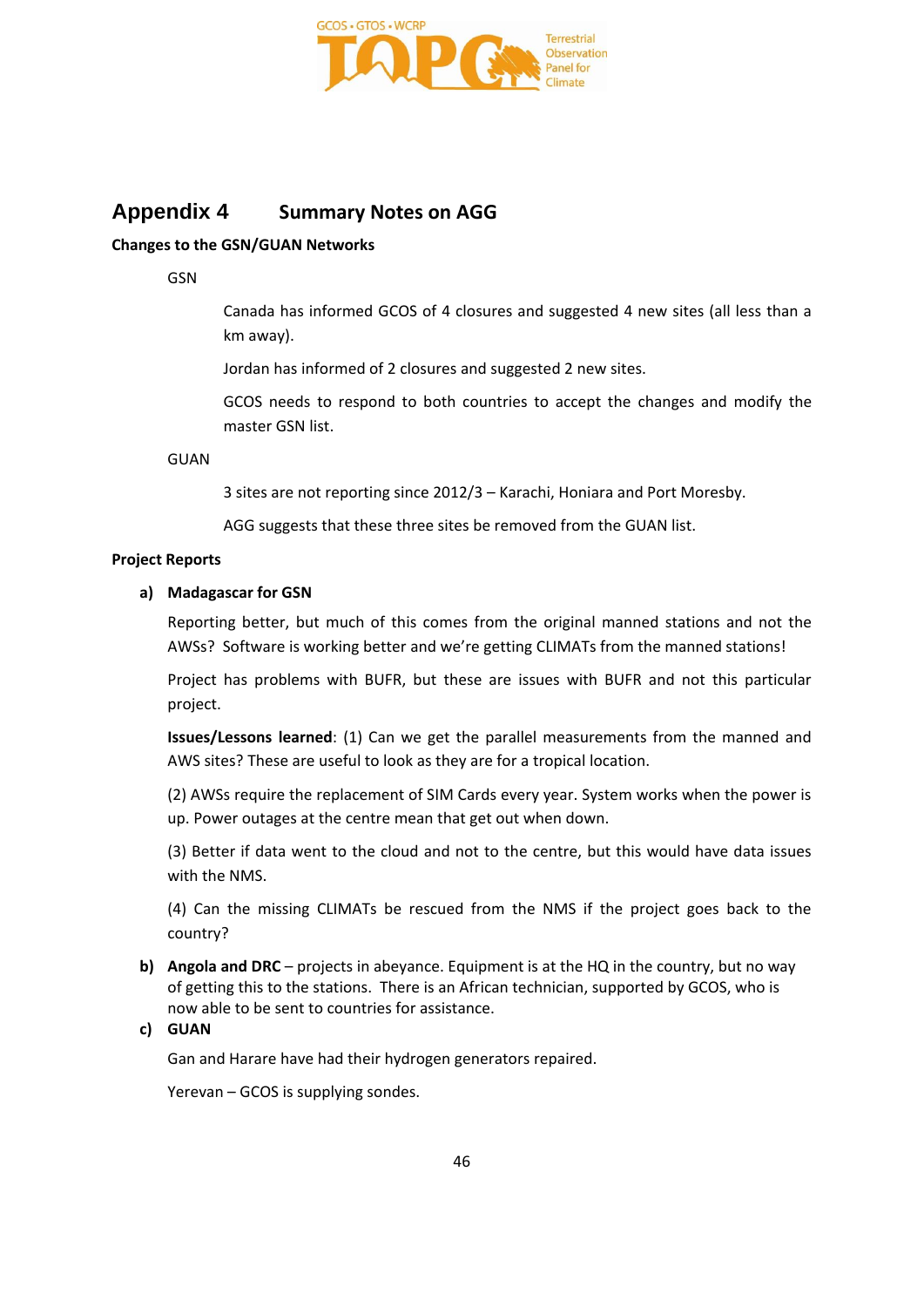

Hydrogen Generators, Lack of sondes and communication issues are the main cause of poor performance.

### **Monitoring**

GSN and also RBCN statistics on performance come from NCDC/NCEI. How many people use these? Why are there slight differences with those from DWD/JMA? There is a need to check membership lists to ensure all are using the same one.

### **GUAN**

It was recognized that there is a need to boost Pacific Islands for GUAN. East African performance is poor for GUAN. There have been no requests for assistance.

### **Actions from 2014**

Little progress seems to have been made from our meeting at ISPRA last year.

- Strengthening membership of GSN and GUAN
- Manual for Congress
- CCI Data Rescue
- Tiered Networks

Role on Monitoring Centres - several appear to be doing nothing. There is a need to reinvigorate some.

### **BUFR – based on a recent presentation from the Met Office to ECMWF**

Summary points

- (1) ECMWF were not making much use of significant levels compared to the Met Office.
- (2) It is now possible to take account of position of the sonde during the ascent. Position unique to BUFR. It has been noticed that some launch sites differ from the positions in Volume A.
- (3) 55% of countries using reformatted TEMPs for BUFR! This needs to improve.
- (4) 15% of native BUFR mainly Europe, Canada and Mexico.
- (5) Operational centres will whitelist BUFR stations then use.

Presentation also discussed SYNOP data availability in BUFR. Similar issues in that many are just putting data into BUFR, so not taking advantage of its greater potential to include more information.

For both U/A and SYNOP messages in BUFR, it is vital that the coding is correct and that operational centres can decode the message.

### **In terms of strengthening GSN and GUAN, we need to do**….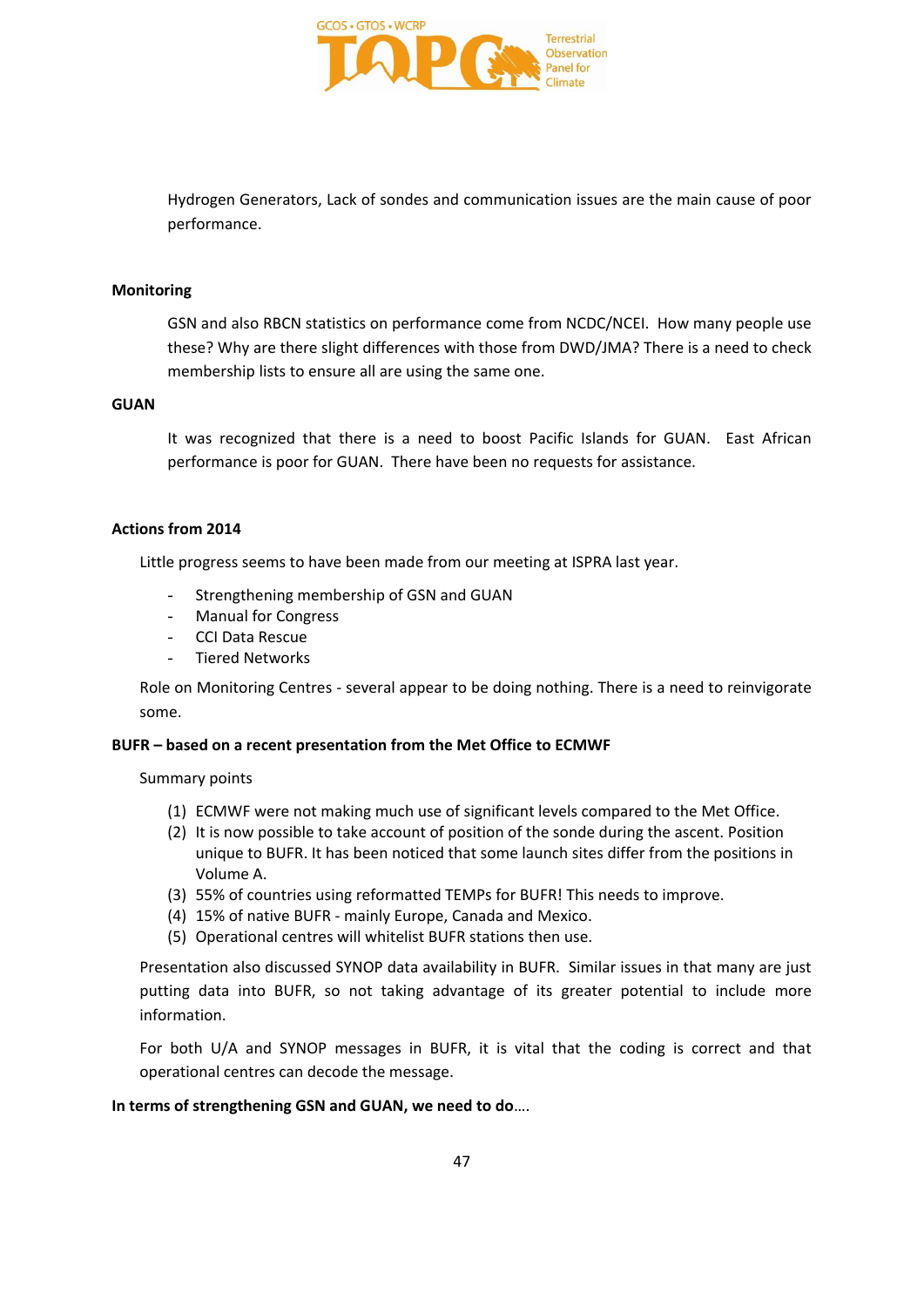

- (1) CCL and CBS have both recognized that we need a Daily CLIMAT message. CBS developed a template for 'daily CLIMAT' messages. According to information received by AGG this is expected to be classified 'operational' as of 6 May 2015. It will take some time for countries and users to take advantage of this.
- (2) The CBS Lead Centres are not always working Chile, Iran, Mozambique, Morocco. Centres at BAS, NCDC, DWD and JMA are working. When will the next lead centres meet next?
- (3) Convert the AGG into a WG of AOPC?
- (4) Update regulations, 144 and 182

### **Other issues**

- (1) Indian sondes? 4 seem to be producing good data according to Tim. Emails to India haven't been answered. AGG would like to add these 4 sites to the GUAN. Informal discussions will take place,
- (2) Russian network will go back to two sondes per day from April 1. Went to one a day from Jan 1, 2015.
- (3) NCDC Archive is what NCDC collects and not what DWD/JMA monitor. Does this matter?
- (4) WWR volume for 2000s will be finished this year. This helps a lot in Africa and South America. Has there been any progress in getting WWR onto a more frequent timetable?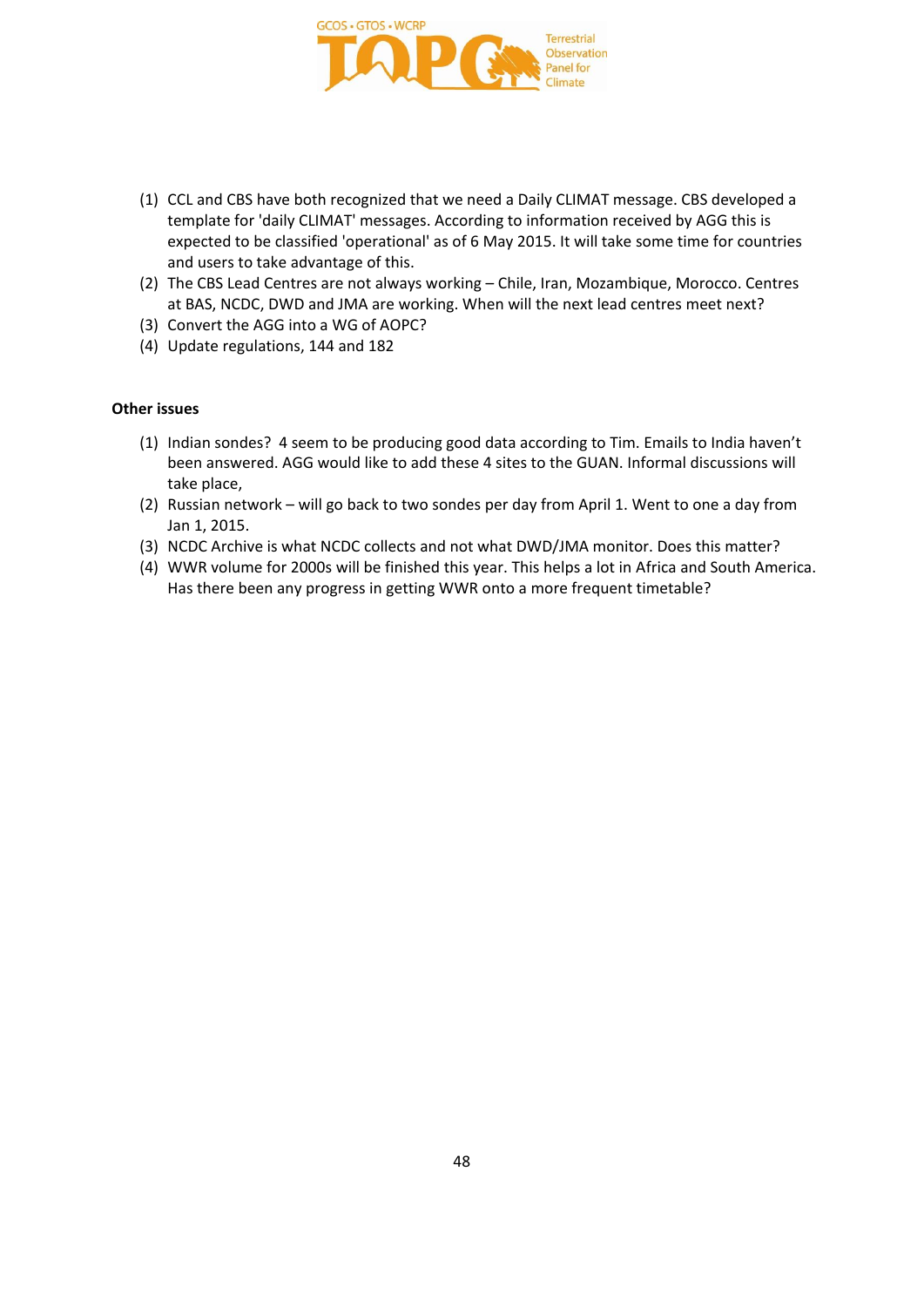

## **Appendix 5 Summary of Actions**

## **Table 2 Outstanding Actions from TOPC XVI**

| <b>ACTION</b>       | <b>Task</b>                                                              | <b>Deadline</b> | <b>Responsibility</b>  |
|---------------------|--------------------------------------------------------------------------|-----------------|------------------------|
| 1 (A2.1)            | GCOS to discuss with FAO about the potential future of                   | On-going.       | GCOS Secretariat,      |
|                     | GTOS.                                                                    | Awaiting        | GCOS SC                |
|                     |                                                                          | reply from      | Chairman, TOPC         |
|                     |                                                                          | FAO this        | Chairman, WMO          |
|                     |                                                                          | month.          | Management             |
|                     |                                                                          |                 | (DSG)                  |
| 3                   | OOPC to identify the current monitoring status of the                    | Open.           | <b>OOPC Members</b>    |
| $(A2.1.1 -$         | variable biogeochemical fluxes, as well as to foster                     |                 |                        |
| $\parallel$         | contact with potential data centres. Report back to                      |                 |                        |
|                     | TOPC.                                                                    |                 |                        |
| 11 (A4.5-           | <b>GCOS</b><br>discuss with<br><b>GTNs</b><br>about a<br>to<br>potential | Issue will be   | GCOS Secretariat,      |
| $\vert \vert \vert$ | Memorandum of Understanding (or something similar)                       | raised at the   | TOPC Chairman,         |
|                     | to recognize the networks as official GTN partners and                   | next GTN-H      | GTN/partner            |
|                     | data contributors.                                                       | meeting in      | network                |
|                     |                                                                          | Koblenz,        | representatives        |
|                     |                                                                          | Germany         |                        |
|                     |                                                                          | (June 2015).    |                        |
| 14 (A6.3-           | From TOPC-XV: Provide feedback to the GOSIC ECV data                     | Open.           | <b>TOPC Members in</b> |
| $\vert \vert \vert$ | access matrix - relevant ECV panel experts need to check                 |                 | their area of          |
|                     | and update the individual ECV definition/text, suggest                   |                 | expertise, GOSIC       |
|                     | more links to data sets if appropriate.                                  |                 | Representative         |
| 21 (A8.3-           | GCOS to build-up a framework for terrestrial ECVs that                   | On-going.       | GCOS Secretariat,      |
| $\vert$             | identifies a main assigned operational data centre (and a                |                 | <b>TOPC Members in</b> |
|                     | scientific focal point) for each ECV.                                    |                 | their area of          |
|                     |                                                                          |                 | expertise              |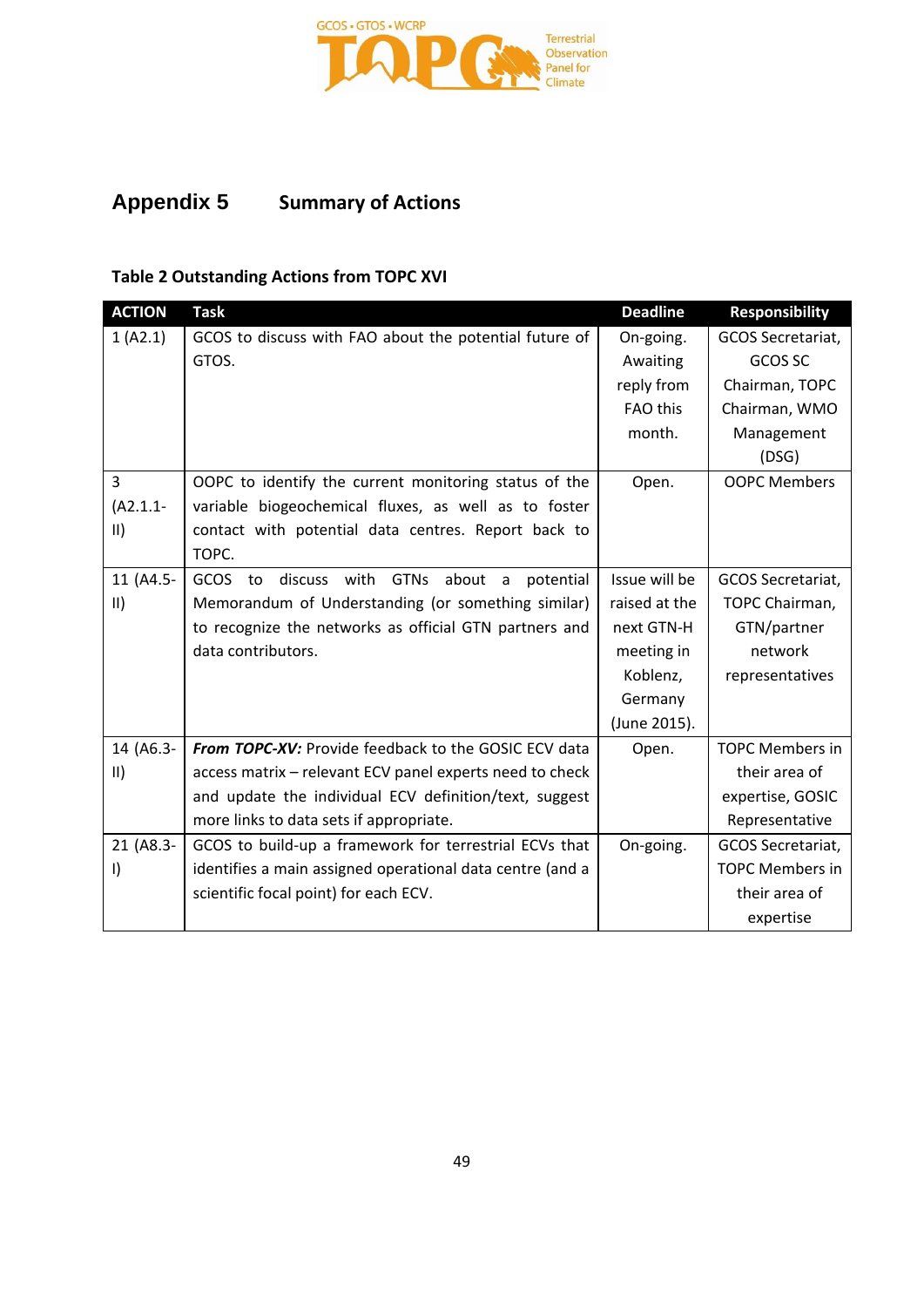

## **Table 3 TOPC XVII Actions**

| <b>ACTION</b> | <b>Task</b>                                                | <b>Deadline</b>  | <b>Responsibility</b>   |
|---------------|------------------------------------------------------------|------------------|-------------------------|
| 17/1          | Comment on GEO Draft plan                                  | May 2015         | <b>GCOS Secretariat</b> |
| 17/2          | There is a need for expertise for albedo and Leaf Area     | December         | <b>TOPC Chair</b>       |
|               | Index (LAI). Liaise with the CEOS/CGMS community who       | 2015             | <b>GCOS Secretariat</b> |
|               | make proposals. (see 17/12, 17/13)                         |                  |                         |
| 17/3          | Ensure that importance of ancillary measurements           | On-going.        | All                     |
|               | needed to produce EVCs (e.g., gravity measurements,        | <b>Status</b>    |                         |
|               | precision orbits, topography) is identified and promoted   | Report &         |                         |
|               | by TOPC/GCOS. In particular highlight in Status Report &   | Implementat      |                         |
|               | <b>Implementation Plan</b>                                 | ion Plan         |                         |
|               |                                                            | <b>Deadlines</b> |                         |
| 17/4          | Extend invite from GNT-H and GRDC SC to GCOS and           | April 2015       | <b>Wolfgang Grabs</b>   |
|               | TOPC (15-17 June 2015)                                     |                  |                         |
| 17/5          | Speak to Dr Darren Ghent who leads up the ESA              | <b>June 2015</b> | <b>Kevin Tansey</b>     |
|               | GlobTemp project about Land Surface Temperature            |                  |                         |
| 17/6          | Set up a small working group to produce a definition       | June 2015        | Konrad Steffen;         |
|               | based on radiative temperature to determine if a Land      |                  | Gabriela                |
|               | Surface Temperature ECV can be agreed.                     |                  | Schaepman-              |
|               |                                                            |                  | Strub;                  |
| 17/7          | Send<br>letter from<br>GCOS<br>to<br>science<br>community  | <b>June 2015</b> | <b>GCOS Director</b>    |
|               | encouraging use of DOI (see Michel Zemp's last slide)      |                  |                         |
| 17/8          | Send letter to NSIDC cc NASA ESA on hosting Ice sheet      | <b>June 2015</b> | <b>GCOS Director</b>    |
|               | <b>ECV at NSIDC</b>                                        |                  |                         |
| 17/9          | Send letter to AWI to further support GTN-P database       | <b>June 2015</b> | <b>GCOS Director</b>    |
|               | and PAGE21 related activities                              |                  |                         |
| 17/10         | Produce text on need for long-term commitment to data      | <b>July 2015</b> | Simon Eggleston         |
|               | archives - in particular, archiving and open access to     |                  | draft and               |
|               | data from EU research projects and twinning partners.      |                  | circulate it for        |
|               | Ensure this issue is in Implementation Plan.               |                  | comments to             |
|               |                                                            |                  | <b>TOPC</b>             |
| 17/11         | Draft a letter of rational for pristine river basins, and  | <b>July 2015</b> | <b>Wolfgang Grabs</b>   |
|               | river data with the first draft by a climatologist         |                  |                         |
|               | (suggestion was made by Wolfgang Grabs, so maybe he        |                  |                         |
|               | can make the first stab on it).                            |                  |                         |
| 17/12         | Explore how to set up collection of metadata to facilitate | September        | <b>TOPC Chair</b>       |
|               | consistency and access to Albedo, FAPAR and LAI.           | 2015 (in time    |                         |
|               |                                                            | for new          |                         |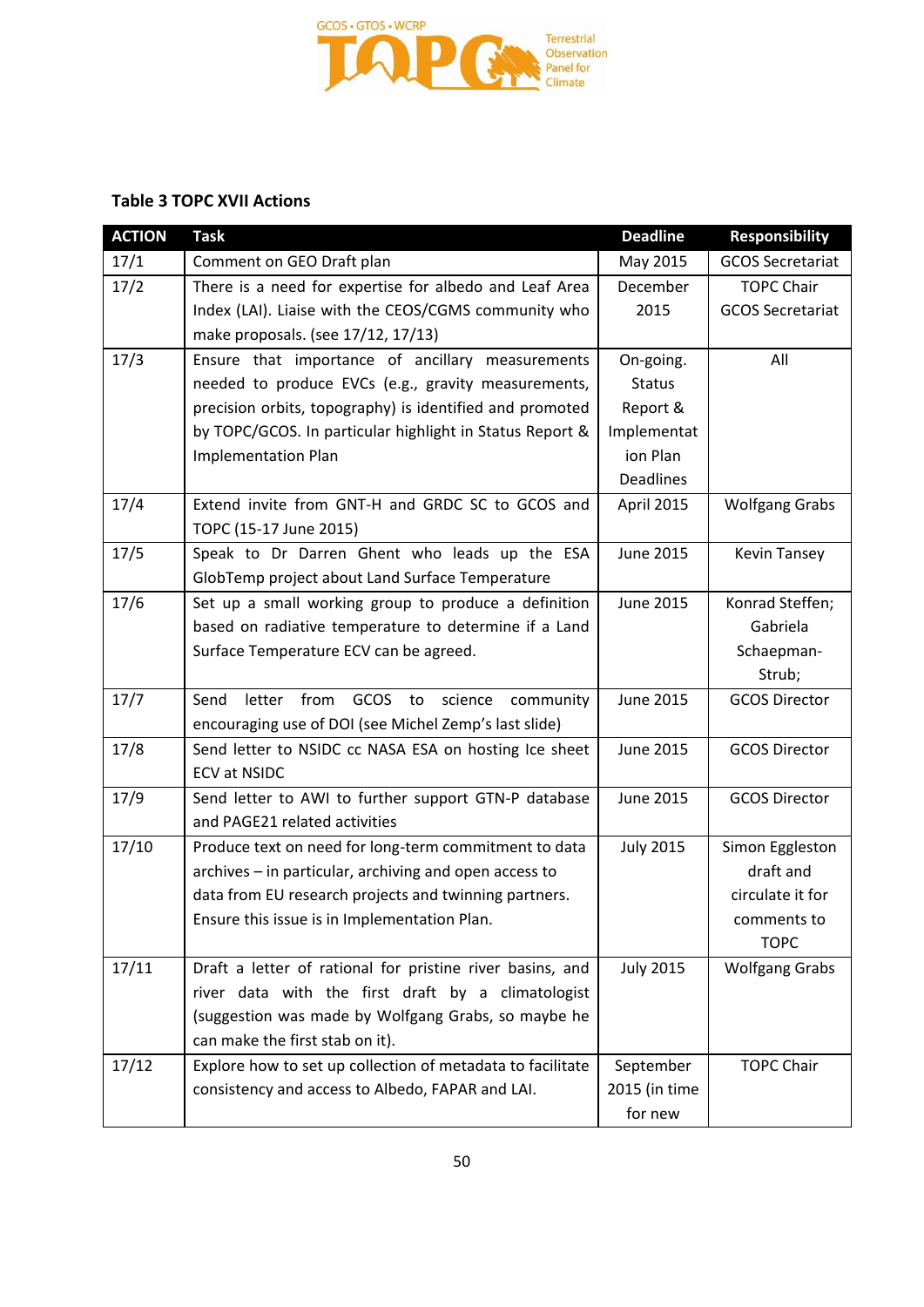

| <b>ACTION</b> | <b>Task</b>                                               | <b>Deadline</b> | <b>Responsibility</b>   |
|---------------|-----------------------------------------------------------|-----------------|-------------------------|
|               |                                                           | implementat     |                         |
|               |                                                           | ion plan)       |                         |
| 17/13         | Determine if it is possible to organise a GCOS/CEOS       | June 2015       | <b>GCOS Secretariat</b> |
|               | workshop to look at production of these albedo, FAPAR     |                 | & TOPC Chair            |
|               | and LAI ECVs together with the radiation budget.          |                 |                         |
|               | Participation should include users as well. Consider      |                 |                         |
|               | enlarging this workshop to other related ECVs, for        |                 |                         |
|               | example soil moisture.                                    |                 |                         |
| 17/14         | Identify a champion on soil carbon (it used to be Han     | September       | <b>TOPC Chair</b>       |
|               | Dolman). Identify status of SOMNET and what could be      | 2015 (in time   |                         |
|               | done to re-activate it.                                   | for new         |                         |
|               |                                                           | implementat     |                         |
|               |                                                           | ion plan        |                         |
|               |                                                           | drafting)       |                         |
| 17/15         | Review the ECV Fire disturbance requirements              | September       | <b>Kevin Tansey</b>     |
|               |                                                           | 2015 (in time   |                         |
|               |                                                           | for new         |                         |
|               |                                                           | implementat     |                         |
|               |                                                           | ion plan        |                         |
|               |                                                           | drafting)       |                         |
| 17/16         | Review sections for Status report in next 2 weeks         | April 2105      | All                     |
|               | Review status of actions from IP                          |                 |                         |
| 17/17         | Get input on Water Use for Status Report, contact         | April 2015      | Simon Eggleston         |
|               | Nienke Ansems, IGRAC, NL also                             |                 |                         |
|               | Graham Alabaster: alabasterg@who.int                      |                 |                         |
|               | Rifat Hossain: hossainr@who.int                           |                 |                         |
| 17/18         | TOPC Members provide ideas for Work Plan - vision for     | Send by End     | <b>TOPC Members</b>     |
|               | next five years and specific actions to GCOS Secretariat, | June            | to send to GCOS         |
|               | and agree work plan                                       |                 | Secretariat             |
| 17/19         | Finalise work plan by August 2015                         | August          | TOPC to discuss         |
|               |                                                           |                 | and agree               |
| 17/20         | Explore the feasibility of holding annual TOPC workshops  | June 2015       | <b>TOPC Chair and</b>   |
|               | focusing specific topics                                  |                 | <b>GCOS Secretariat</b> |
| 17/21         | Make proposals for new panel members. Try to extend       | end-July        | TOPC Chair, GCOS        |
|               | membership and its diversity. Send any proposals to       |                 | Chair and GCOS          |
|               | Konrad Steffen copied to Simon Eggleston                  |                 | Secretariat             |
| 17/22         | Identify GCOS presentation in Year of Polar Prediction    | April 2015      | <b>GCOS Secretariat</b> |
|               | (YOPP) Planning Summit 13-15 July 2015, WMO, Geneva       |                 |                         |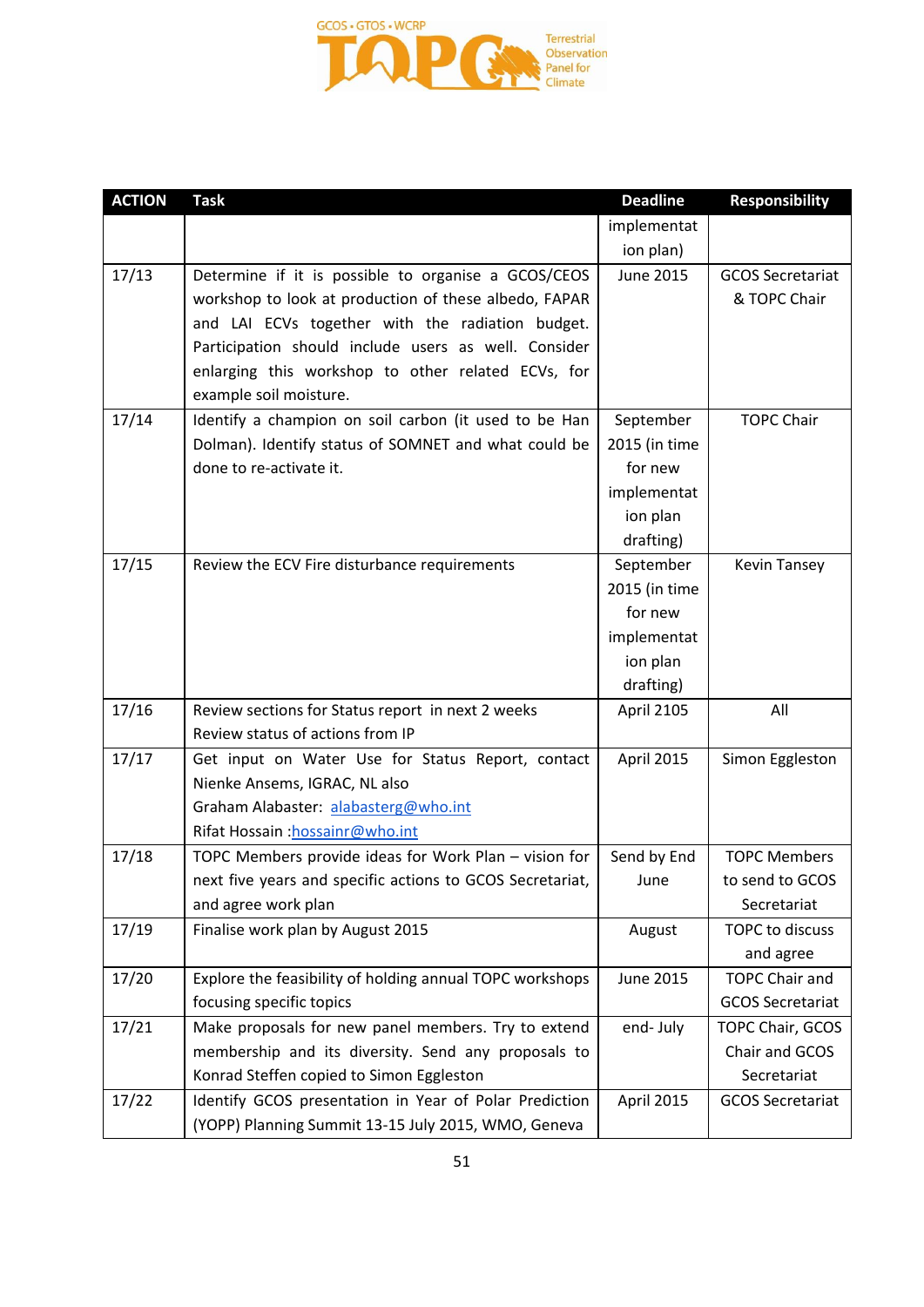

| <b>ACTION</b> | <b>Task</b>                                                                                                 | <b>Deadline</b>  | <b>Responsibility</b>   |
|---------------|-------------------------------------------------------------------------------------------------------------|------------------|-------------------------|
| 17/23         | GCOS Panels to discuss how to possibly engage in new                                                        | December         | All Panel Co-           |
|               | potential areas: urban and mega cities, decadal                                                             | 2015             | chairs                  |
|               | predictions, planet data initiative, expanded mandate                                                       |                  |                         |
|               | into VIA and other services                                                                                 |                  |                         |
| 17/24         | Send formal invitation to SC-23 in Cape Town to Alan                                                        | April 2015       | <b>GCOS Secretariat</b> |
|               | <b>Belward</b>                                                                                              |                  |                         |
| 17/25         | Panel Chairs to send nominees to IP writing team                                                            | August 2015      | Panel Chairs,           |
|               |                                                                                                             |                  | <b>GCOS Secretariat</b> |
| 17/26         | Clarify list of constituents for ECV for atmospheric                                                        | September        | <b>GCOS Secretariat</b> |
|               | composition (CO <sub>2</sub> , CH <sub>4</sub> , NO <sub>2</sub> , other long-lived greenhouse              | 2015 (in time    |                         |
|               | gases and pre-cursors).                                                                                     | new for          |                         |
|               |                                                                                                             | implementat      |                         |
|               |                                                                                                             | ion plan         |                         |
|               |                                                                                                             | drafting)        |                         |
| 17/27         | Appoint a panel member to attend other panels. There                                                        | Before next      | Panel Chairs,           |
|               | should be a standing invitation for panel chairs to attend                                                  | panel            | <b>GCOS Secretariat</b> |
|               | meetings                                                                                                    | meeting          |                         |
| 17/28         | Ensure actions are delegated and consider an executive                                                      | <b>June 2015</b> | <b>Panel Chairs</b>     |
|               | group to oversee progress.                                                                                  |                  |                         |
| 17/29         | Continue to improve the Lakes ECV by:                                                                       | 2017             | Legos/CNES              |
|               |                                                                                                             |                  | <b>HYDROLARE</b>        |
|               | 1) Improve the technique of satellite water level<br>measurements by comparative analysis of the results of |                  |                         |
|               | satellite and in situ observations to explore the impact of                                                 |                  |                         |
|               | different factors on the accuracy of satellite water level                                                  |                  |                         |
|               | measurements.                                                                                               |                  |                         |
|               |                                                                                                             |                  |                         |
|               | 2) Establish trial products - lakes surface temperature                                                     | 2017             | <b>HYDROLARE</b>        |
|               | and ice thickness change - for the last 25-30 years using                                                   |                  |                         |
|               | in-situ observations.                                                                                       |                  |                         |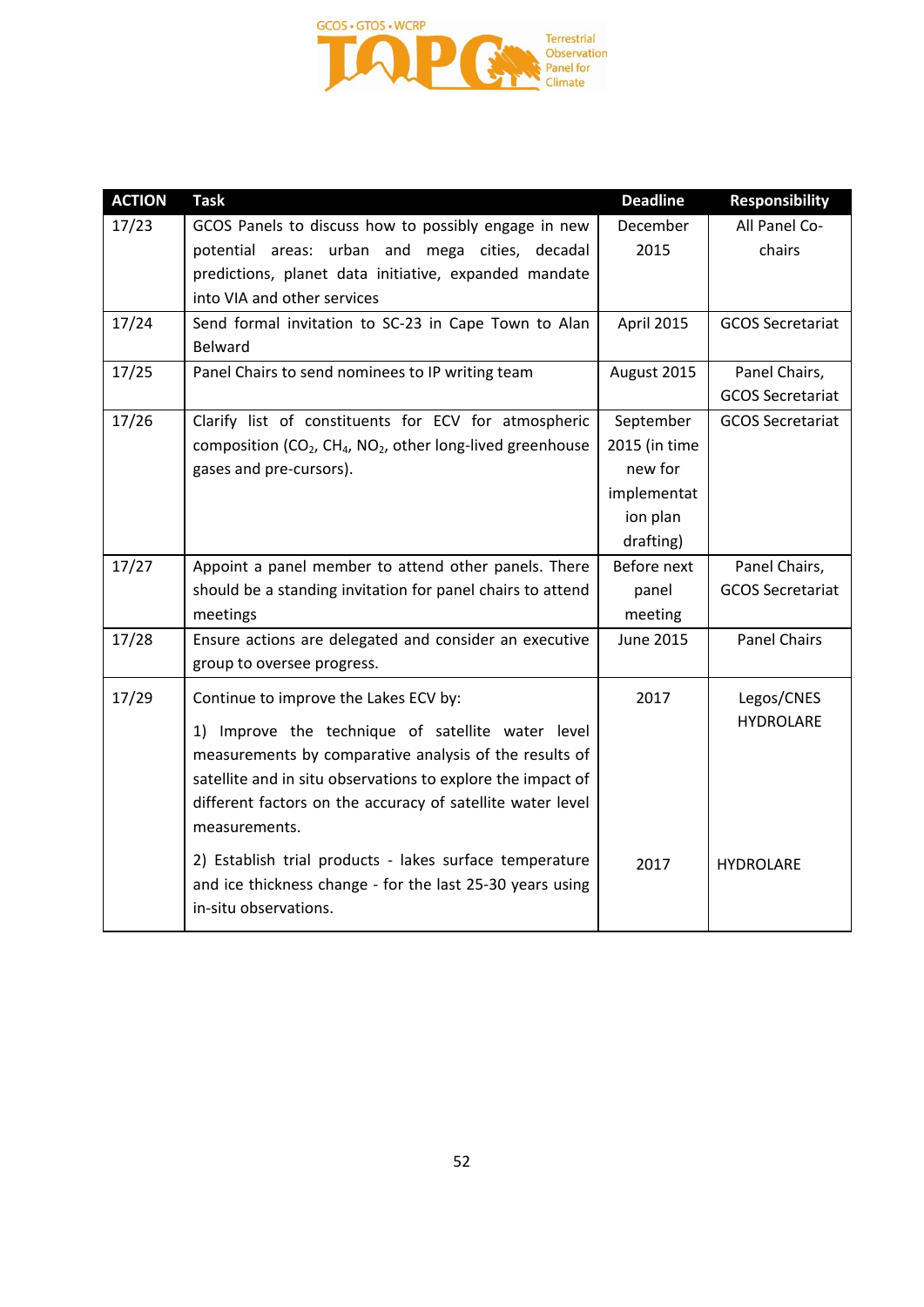

## **Appendix 6 List of Participants**

### **Members:**

Prof. Konrad STEFFEN Swiss Federal Research Institute (WSL) Zurcherstr.111 CH-8903 Birmensdorf Switzerland

Ulrich LOOSER Global Runoff Data Centre (GRDC), Federal Institute of Hydrology (BfG) Am Mainzer Tor 1, 56068 Koblenz Germany

Dr Kevin TANSEY Department of Geography University of Leicester Leicester, LE1 7RH United Kingdom

Dr Michel VERSTRAETE SANSA Earth Observation Enterprise Building Mark Shuttleworth Street Innovation Hub Pretoria 0087 PO Box 484, Silverton, 0127 South Africa

Prof. Valery VUGLINSKIY State Hydrological Institute (SHI) 2<sup>nd</sup> Line, Saint Petersburg, 199053 Russian Federation

Tel: +41 739 2224 E-mail: [konrad.steffen@wsl.ch](mailto:konrad.steffen@wsl.ch)

Tel: +49 261 1306 52 24 Fax: +49 261 1306 57 22 E-mail: [looser@bafg.de](mailto:looser@bafg.de) Or [grdc@bafg.de](mailto:grdc@bafg.de)

Tel: +44 116 25238 59 Fax: +44 116 25238 54 E-mail: [Kjt7@leicester.ac.uk](mailto:Kjt7@leicester.ac.uk)

Tel: +27 12 844 0425 Fax: +27 12 844 0396 E-mail: [mverstraete@sansa.org.za](mailto:mverstraete@sansa.org.za)

Tel: +78 123 233 458 Fax: +78 123 231 028 E-mail: [vvuglins@vv4218.spb.edu](mailto:vvuglins@vv4218.spb.edu)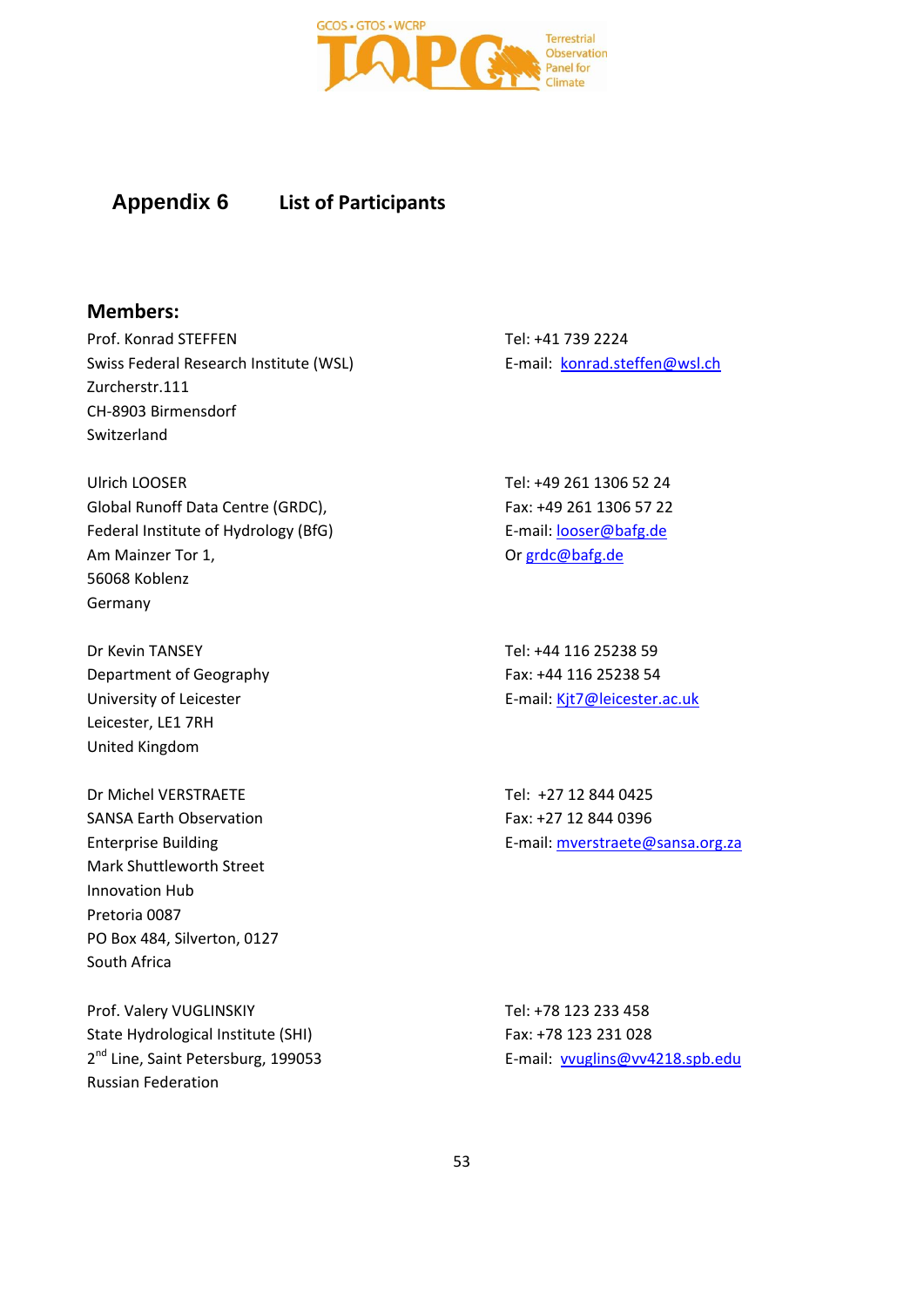

Dr Michael ZEMP World Glacier Monitoring Service (WGMS)/ Department of Geography University of Zurich Winterthurerstrasse 190 8057 Zurich Switzerland

Prof. Shaun QUEGAN University of Sheffield Hicks Building, Hounsfield Road, Sheffield S3 7RH, United Kingdom Tel: +44 114 222 3803

**Experts:**

Prof. Stephen BRIGGS (Chairman, SC) European Space Agency (ESA) Atlas Building, Harwell-Oxford Didcot Oxfordshire OX11 0QX United Kingdom

Prof. Adrian SIMMONS 2 Greystoke Court Crowthorne RG45 7LS United Kingdom

Prof. Martin HEROLD GOFC-GOLD Land Cover Project Office/ Wageningen University, Department of Environmental Science Droevendaalsesteeg 3 6708 PB Wageningen The Netherlands

Tel: +41 44 635 5139 E-mail: [michael.zemp@geo.uzh.ch](mailto:michael.zemp@geo.uzh.ch)

Tel: +44 114 222 3803 E-mail: [s.quegan@sheffield.ac.uk](mailto:s.quegan@sheffield.ac.uk)

Tel: +44 123 544 4269 E-mail: [Stephen.Briggs@esa.int](mailto:Stephen.Briggs@esa.int)

Tel: +44 1344 773721 E-mail: [Adrian.Simmons@ecmwf.int](mailto:Adrian.Simmons@ecmwf.int)

Tel: +31 317 481276 E-mail: [Martin.Herold@wur.nl](mailto:Martin.Herold@wur.nl)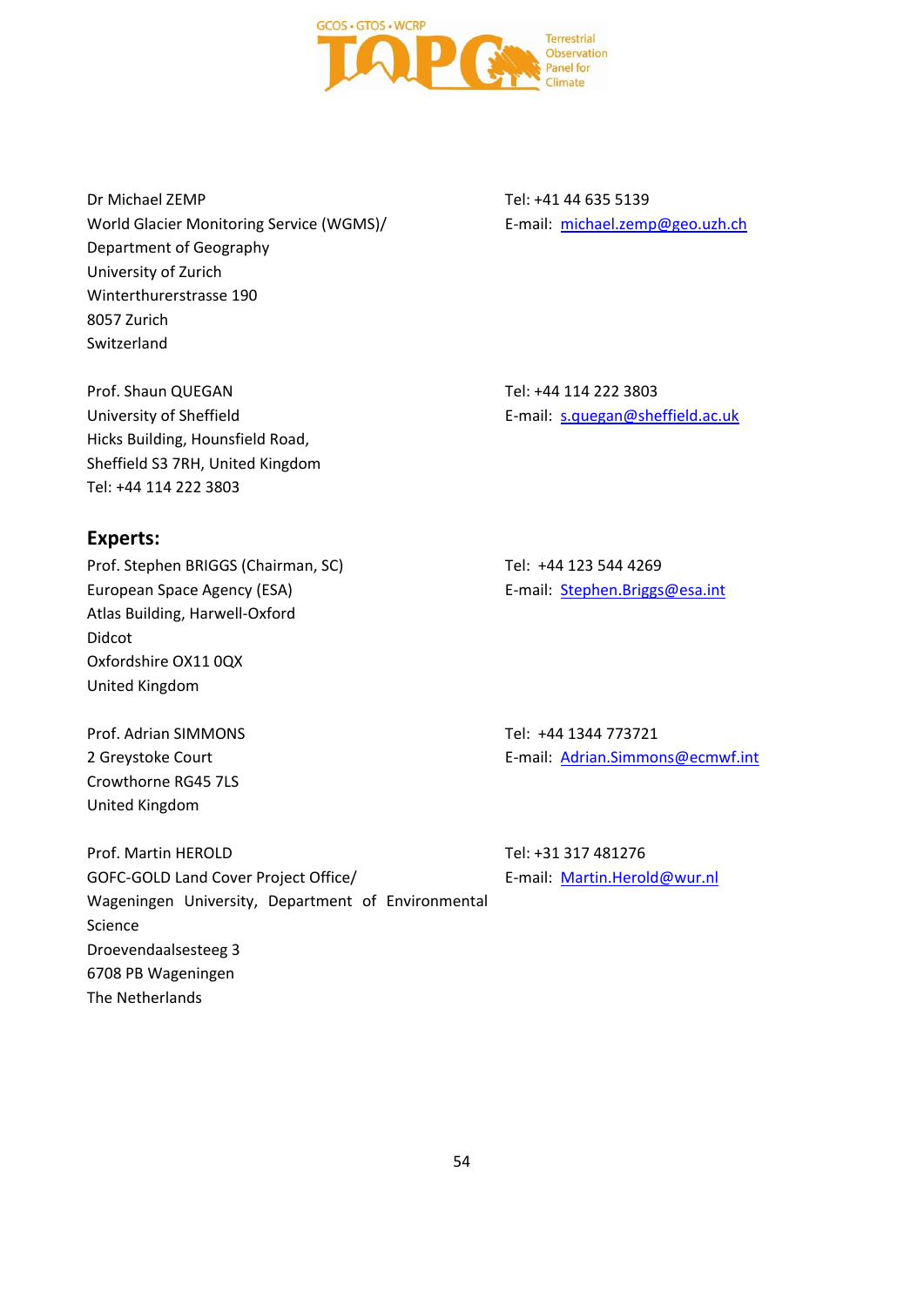

Dr Brice MORA GOFC-GOLD Land Cover Project Office/ Wageningen University, Department of Environmental Science Droevendaalsesteeg 3, 6708 PB Wageningen The Netherlands

Tel: +31 317 483889 E-mail: [Brice.Mora@wur.nl](mailto:Brice.Mora@wur.nl)

Dr Jeannette NOETZLI University of Zurich/ Department of Geography Winterthurerstrasse 190 8057 Zurich Switzerland

Tel: +41 44 635 5224 E-mail: [Jeannette.noetzli@geo.uzh.ch](mailto:Jeannette.noetzli@geo.uzh.ch)

Dr Richard ARMSTRONG US National Snow and Ice Date Centre (CIRES/NSIDC)/ University of Colorado  $1540$  30<sup>th</sup> Street Boulder, Colorado, 80303 United States

Dr Gabriela SCHAEPMAN-STRUB IEU, University of Zurich Winterthurerstr. 190 8053 Zurich Switzerland

Dr D.E. (Ed) HARRISON Pacific Marine Environmental Laboratory NOAA/PMEL/OCRD 7600 Sand Point Way NE Seattle, WA 98115 USA

Tel: +1 303 492 1828 Fax: +1 303 492 2468 E-mail: [rlax@nsidc.org](mailto:rlax@nsidc.org)

Tel.: + 41 44 635 48 06 E-mail: [gabriela.schaepman@ieu.uzh.ch](mailto:gabriela.schaepman@ieu.uzh.ch) 

Tel: +1 206 526 6225 Fax: +1 206 526 6744 E-mail: [d.e.harrison@noaa.gov](mailto:d.e.harrison@noaa.gov)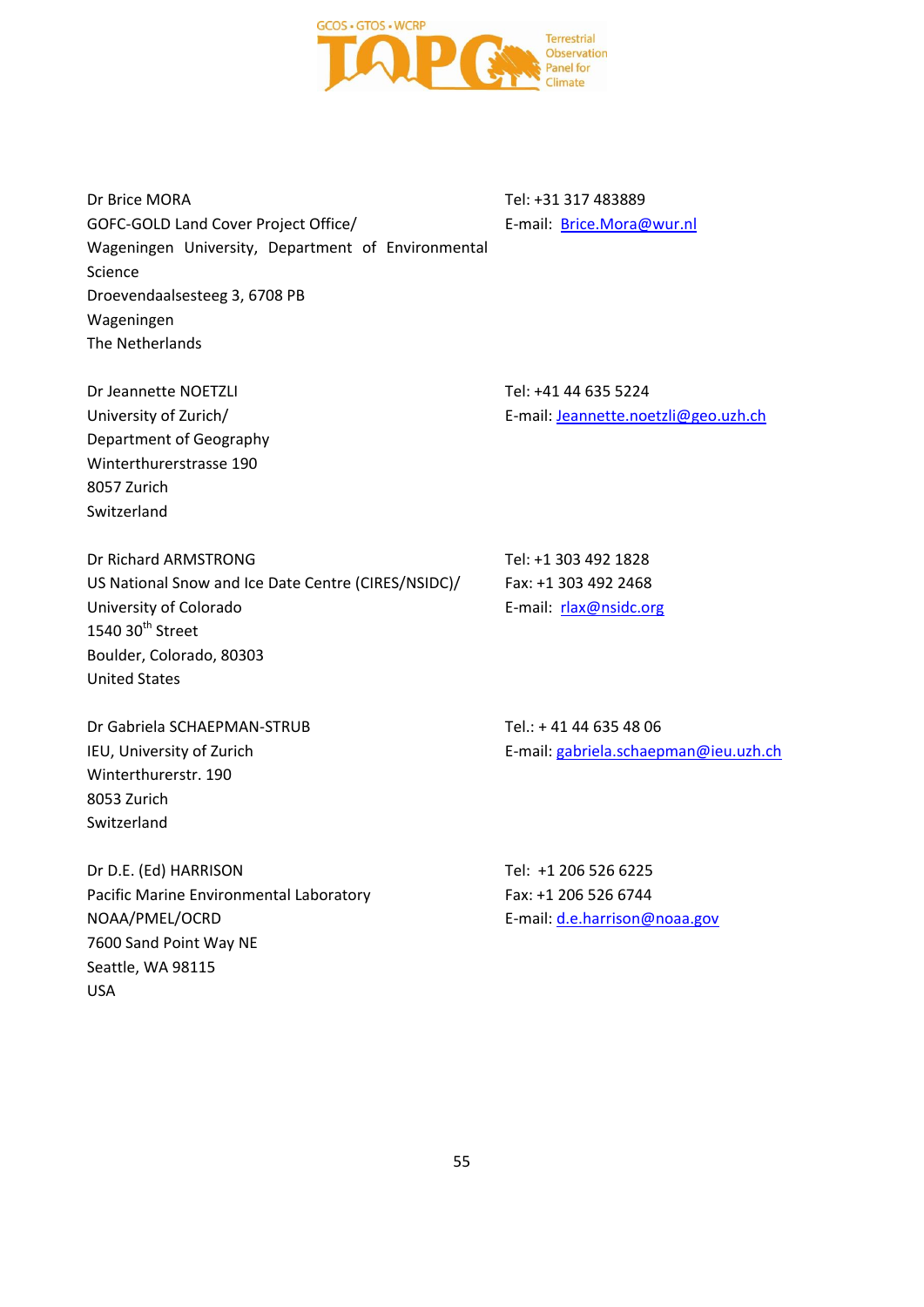

Dr Alan BELWARD (joint session only) European Commission Joint Research Centre Institute for Environment and Sustainability 21027 Ispra, Varese Italy

Dr Martin WILD (joint session only) Institute for Atmospheric and Climate Science ETH Zurich Universitätsstr. 16 CH-8092 Zurich Switzerland

Dr Karina SCHOLLAEN Executive Director - International Permafrost Association Alfred Wegener Institute Helmholtz Centre for Polar and Marine Research Telegrafenberg A43 14473 Potsdam Germany

Tel.: +49-331-288-2217

E-mail: [martin.wild@env.ethz.ch](mailto:martin.wild@env.ethz.ch)

Tel. +41 44 632 82 78 Fax: +41 44 632 13 11

E-Mail: [Karina.Schollaen@awi.de](mailto:Karina.Schollaen@awi.de)

Dr Boris BISKABORN GTN-P Manager Alfred Wegener Institute Helmholtz Centre for Polar and Marine Research Telegrafenberg A43 14473 Potsdam Germany

Dr Wolfgang GRABS Chief, International Water Affairs Federal Institute of Hydrology (BfG) Am Mainzer Tor 1 D-56068 Koblenz Germany

Tel.: +49(331)288-2102 E-mail: [boris.biskaborn@awi.de](mailto:boris.biskaborn@awi.de)

Tel.: +49 261 1306 5290 E-mail: [grabs@bafg.de](mailto:grabs@bafg.de)

Tel.: +39 0332 789298 Fax: +39 0332 789073 E-mail: [alan.belward@jrc.ec.europa.eu](mailto:alan.belward@jrc.ec.europa.eu)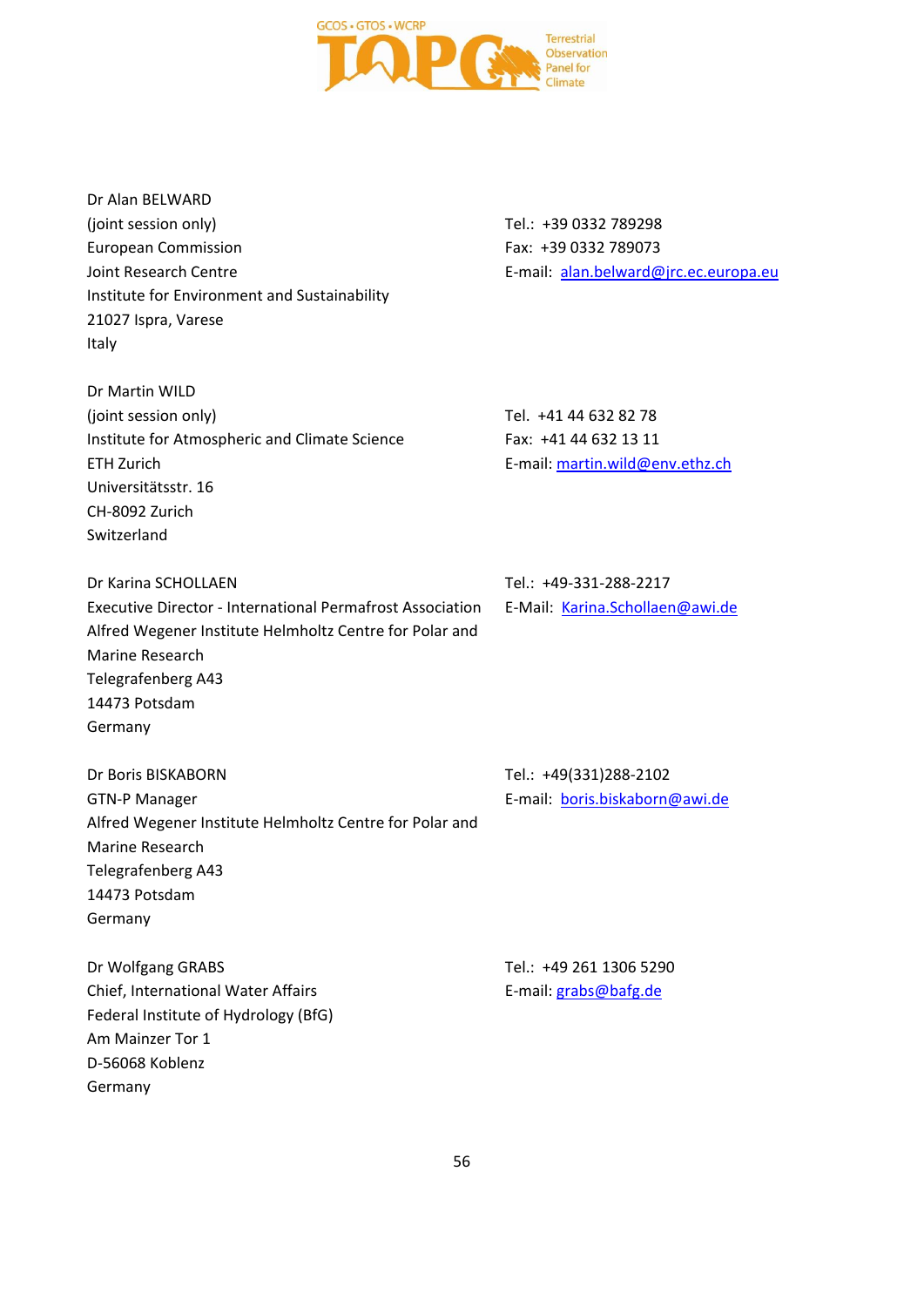

Dr Antonio Bombelli CMCC - Euro-Mediterranean Center on Climate Change IAFES - Division on Impacts on Agriculture, Forests and E-mail: **antonio.bombelli@cmcc.it** Ecosystem Services via A. Pacinotti n.5, int.18, 01100 Viterbo, Italy

Tel: +39 0761 1710 299; Fax: +39 0761 1710 731

Dr André OBREGON GEO Secretariat 7 bis, Avenue de la Paix P.O. Box 2300, 1211 Geneva 2 Switzerland

Tel.: + 41 22 7308484 E-mail: [AObregon@geosec.org](mailto:AObregon@geosec.org)

### **WMO Secretariat:**

Dr Lars-Peter RIISHOJGAARD Programme Manager/WIGOS Observing and Information Systems Department WMO, P.O. Box 2300 1211 Geneva 2 Switzerland

Dr Raymond LE BRIS WMO/Global Cryosphere Watch WIGOS/OSD World Meteorological Organization P.O. Box 2300 1211 Geneva 2, Switzerland

### **GCOS Secretariat:**

Dr Carolin RICHTER Director, GCOS Secretariat c/o WMO, P.O. Box 2300 1211 Geneva 2, Switzerland Tel: +41 22 730 8275 Fax: +41 22 730 8052 E-mail: [CRichter@wmo.int](mailto:CRichter@wmo.int)

Mr Tim OAKLEY Implementation Manager GCOS Secretariat c/o WMO, P.O. Box 2300 Tel: +41 22 730 8482 Fax: +41 22 730 8052 E-mail: [TOakley@wmo.int](mailto:TOakley@wmo.int)

E-mail: [lriishojgaard@wmo.int](mailto:lriishojgaard@wmo.int)

Tel.: +41 22 730 8193 Fax: +41 22 730 8021

Tel.: +41 22 7308227 E-mail: [RLebris@wmo.int](mailto:RLebris@wmo.int)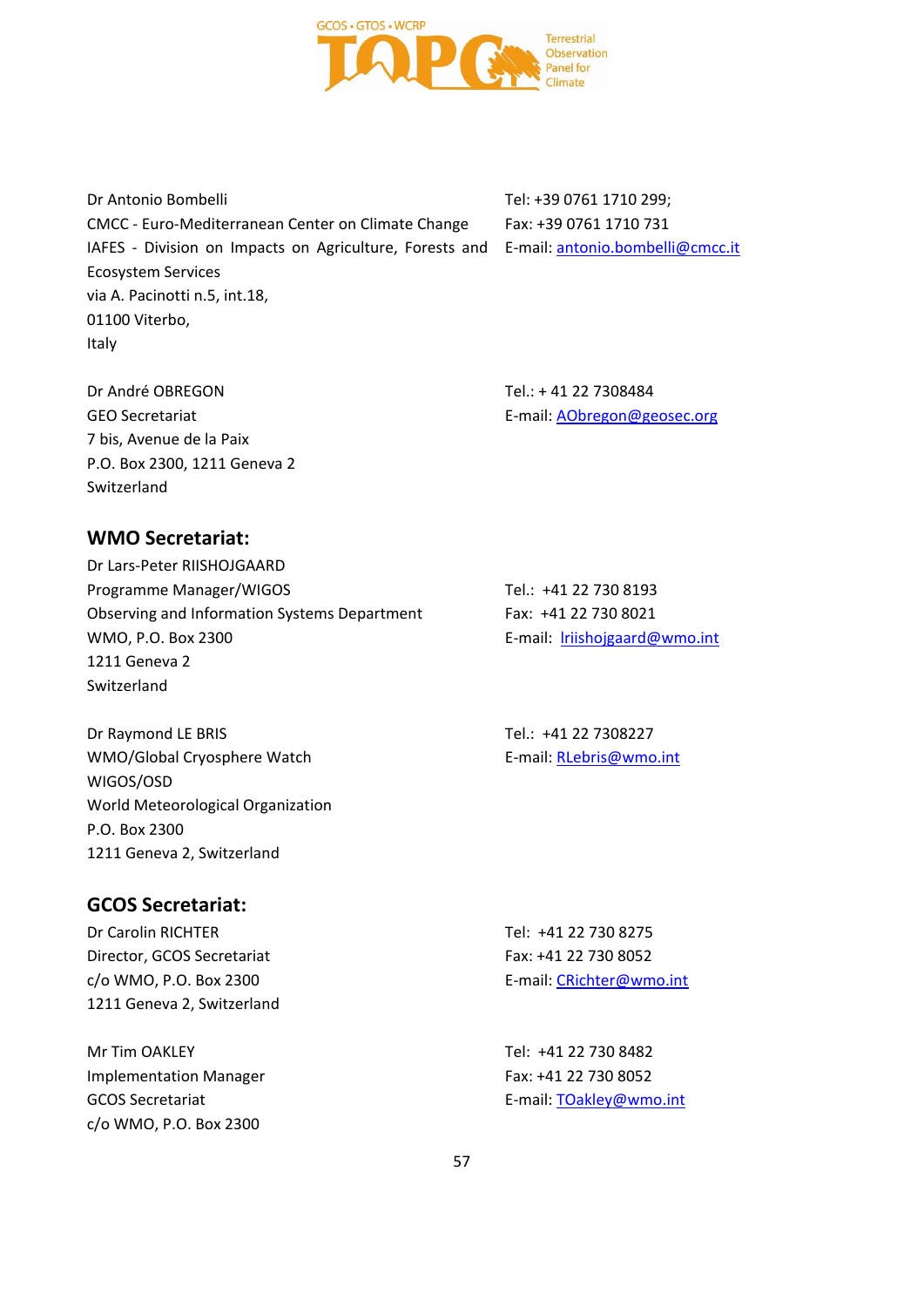

1211 Geneva 2, Switzerland

Dr Robert HUSBAND GCOS Space Rapporteur Ballacoil, Lhagg Road, Dalby Isle of Man, IM5 3BU Bristish Isles

Tel.: +44 1624 845410 E-mail: [Robert.Husband@eumetsat.int](mailto:Robert.Husband@eumetsat.int)

Dr Simon EGGLESTON Senior Scientific Officer GCOS Secretariat c/o WMO, P.O. Box 2300 1211 Geneva 2, Switzerland

Dr Katy HILL (joint session only) GCOS OOPC Programme Officer GCOS Secretariat c/o WMO, P.O. Box 2300 1211 Geneva 2, Switzerland

Tel: +41 22 730 8272 Fax: +41 22 730 8052 E-mail: [Seggleston@wmo.int](mailto:Seggleston@wmo.int)

Tel: +41 22 730 8083 Fax: +41 22 730 8052 E-mail: [KHill@wmo.int](mailto:KHill@wmo.int)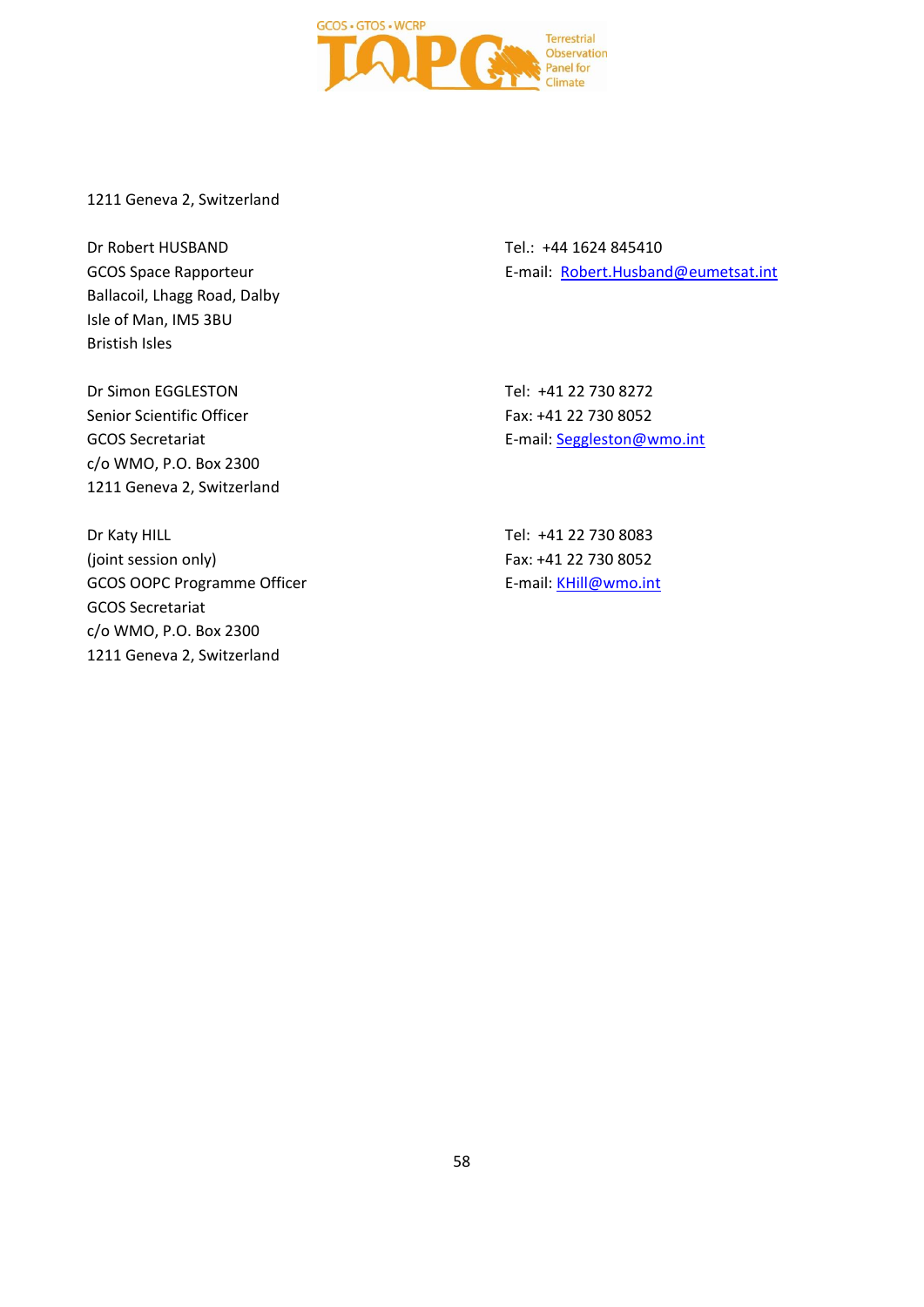**GCOS Secretariat Global Climate Observing System c/o World Meteorological Organization 7** *bis,* **Avenue de la Paix P.O. Box No. 2300 CH-1211 Geneva 2, Switzerland Tel: +41 22 730 8275/8067 Fax: +41 22 730 8052**